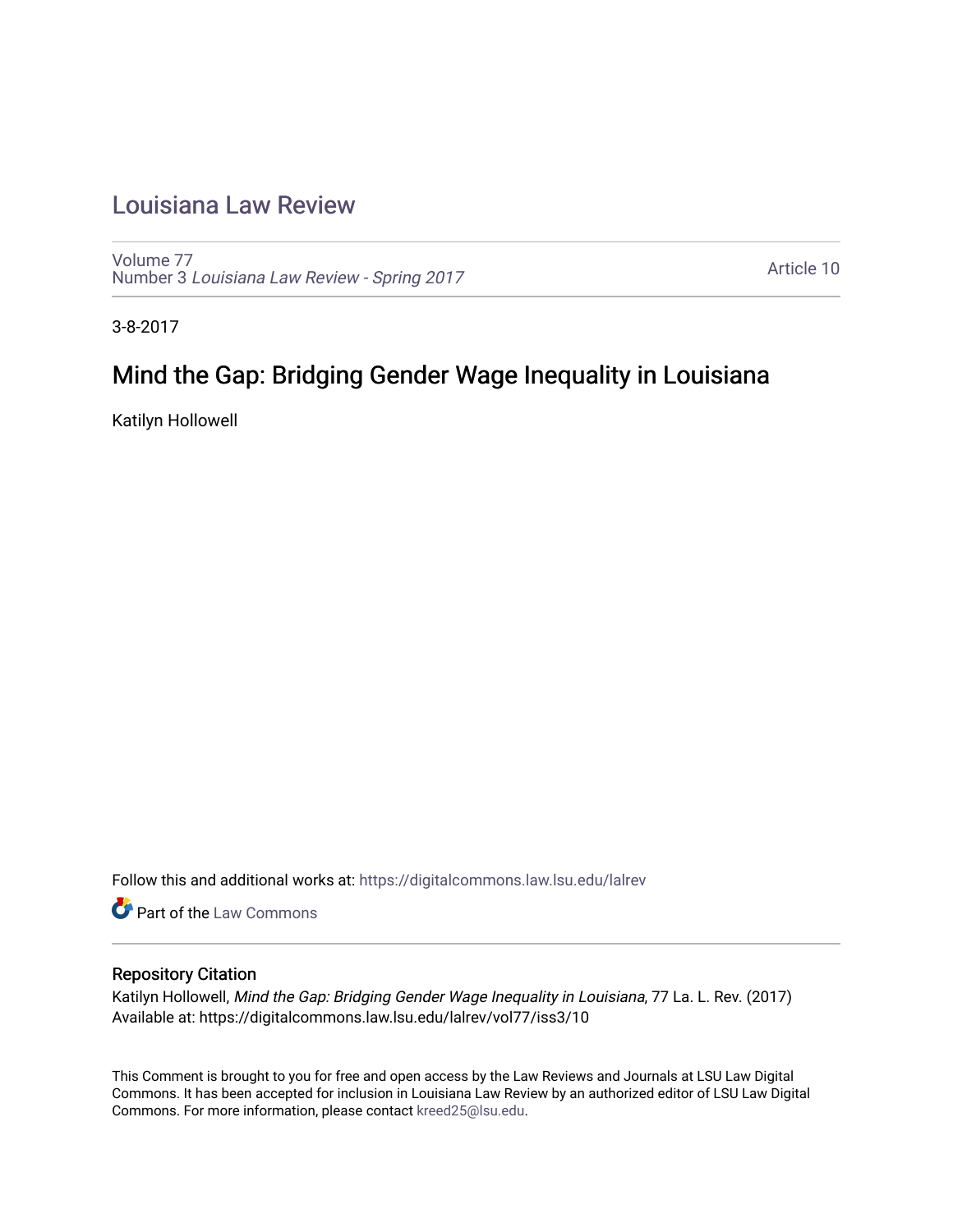# **Mind the Gap: Bridging Gender Wage Inequality in Louisiana**

#### **INTRODUCTION**

The public policy of Louisiana is that "a woman who performs *public service* for the state is entitled to be paid the same compensation for her services as is paid to a man who performs the same kind, grade, and quality of service, and a distinction in compensation may not be made because of sex."<sup>1</sup> Strikingly, Louisiana women who are not in public service are not entitled to the same protections.<sup>2</sup> President Bill Clinton has acknowledged, "[y]ou wouldn't tolerate getting to vote in three out of every four elections. You wouldn't like it if someone said you could only pick up three out of every four paychecks. But that is, in effect, what we have said to the women of America."<sup>3</sup> This statement is even more applicable in Louisiana, where the wage gap is nearly 14% higher than the national average.<sup>4</sup>

Scholars in the field have recognized that federal gender wage equality provisions are dying out from various "ailments," including "inefficiencies, excessive costs, bureaucratic red tape, and obsolescence."<sup>5</sup> A legislative measure aimed at fixing these ailments could do much to aid all Louisiana workers and to bridge the gender wage gap that has plagued Louisiana for

 $\overline{a}$ 

5. Andrew Brenton, Comment, *Overcoming the Equal Pay Act and Title VII: Why Federal Sex-Based Employment Discrimination Laws Should Replaced with a System for Accrediting Employers for Their Antidiscriminatory Employment Practice*, 26 WIS.J.L. GENDER & SOC'Y 349, 350 (2011).

Copyright 2017, by KATILYN HOLLOWELL.

<sup>1.</sup> LA. REV. STAT. § 23:662 (2016) (emphasis added).

<sup>2.</sup> *See generally id.* §§ 23:662, 23:332.

<sup>3.</sup> President William J. Clinton, Remarks on The Equal Pay Act (June 10, 1998).

<sup>4.</sup> At the time of President Clinton's speech, the national gender wage gap meant women earned 73.2 cents on the male dollar, the equivalent of approximately three out of every four paychecks a man received. *The Wage Gap Over Time*, NAT'L WOMEN'S L. CTR., http://nwlc.org/wp-content/uploads/2015/08/wage\_gap\_over time\_overall\_9.21.15.pdf [https://perma.cc/YC5S-LRJX] (last visited Oct. 13, 2016). Louisiana's gender wage gap for 2014 was 65 cents, meaning women in Louisiana would receive fewer than two out of every three paychecks a man in Louisiana receives. AM. ASS'N OF UNIV. WOMEN, THE SIMPLE TRUTH ABOUT THE GENDER PAY GAP 7 (2015) [hereinafter THE SIMPLE TRUTH]. This Comment was written before the most current version of *The Simple Truth* was released. The most current version can be accessed here: http://www.aauw.org/aauw\_check/pdf\_down load/show\_pdf.php?file=The-Simple-Truth [https://perma.cc/TN6P-ZPA2].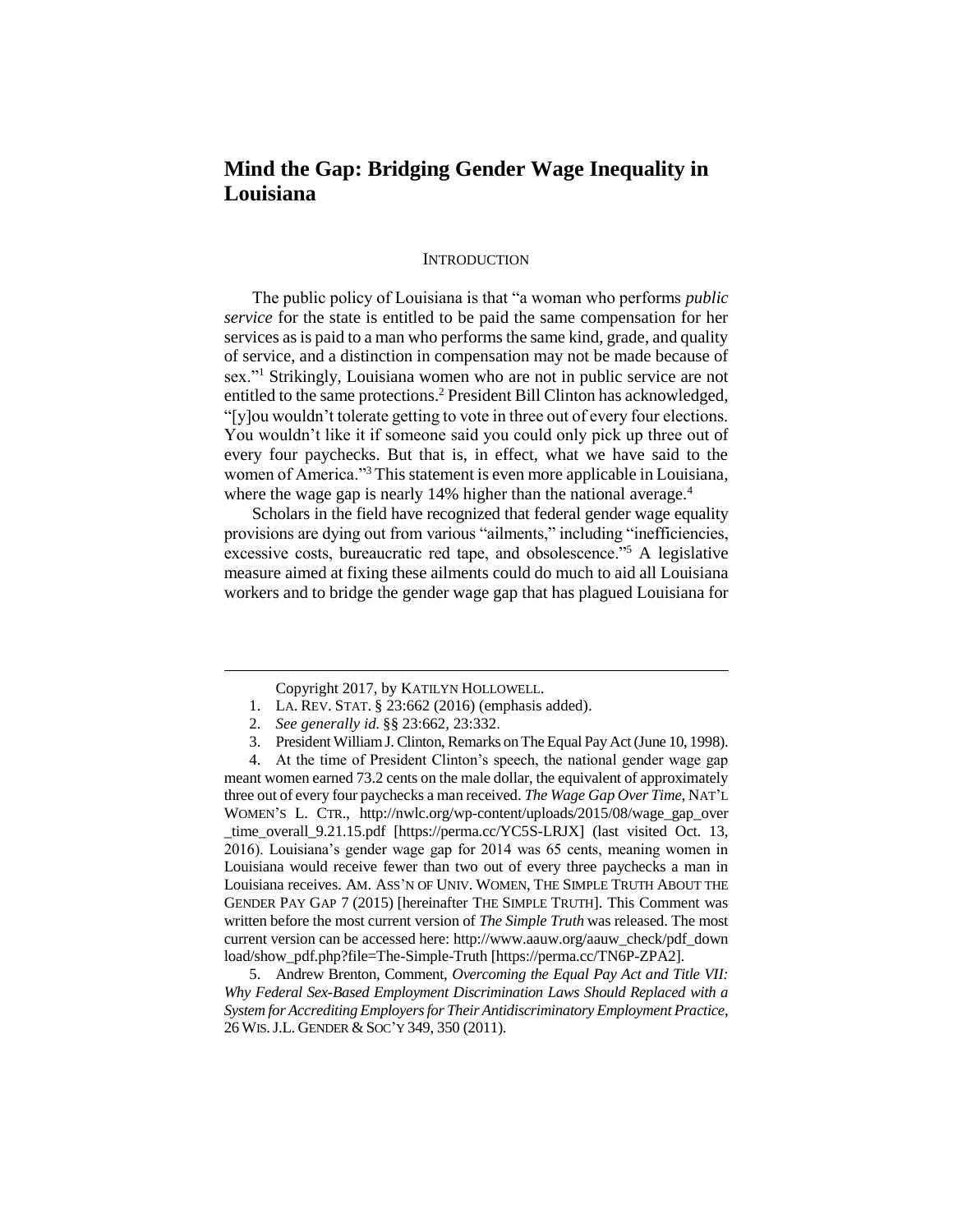decades.<sup>6</sup> The gender wage gap<sup>7</sup> in Louisiana in 2014 was 35% and has been increasing in the last few years.<sup>8</sup> This statistic makes Louisiana last in the nation, where women make an average of 65 cents on the male dollar.<sup>9</sup> Nationally, women make an average of 79 cents on the male dollar, a wage gap of  $21\%$ <sup>10</sup>

Historically, the gender wage gap has been explained away by several factors, including education, occupational segregation, childbearing, childrearing, and labor force participation.<sup>11</sup> As these factors have become less prevalent over time, $12$  many have realized that a portion of the gender wage gap still cannot be explained and is attributable to gender wage discrimination.<sup>13</sup>

Currently, a woman in Louisiana has several methods to claim wage discrimination, including filing a claim under federal or state law.<sup>14</sup> However, these laws are insufficient and do not offer adequate protections to employees, specifically because Louisiana operates under two equal pay regimes, thus affording better protections to one group of working women over others.<sup>15</sup> Louisiana employees need a new statutory regime that is efficient, clear, and gives all employees equal rights and protections regardless of gender or employer. This regime should provide protection to both public and private employees in Louisiana. Therefore, the Louisiana Legislature should modify and pass Senate Bill 219, which failed during the 2015 Regular Legislative Session.<sup>16</sup>

Part I of this Comment provides background on the history of the gender wage gap in the United States and in Louisiana, as well as historical explanations and justifications for the existence of the gap. Part II and Part

<sup>6.</sup> *See generally Hearing on S.B 219 Before the H. Comm. on Labor & Indus. Relations*, 2015 Leg., Reg. Sess. (La. 2015).

<sup>7.</sup> The gender wage gap is the difference in the annual wages received by men and women, often for similar work. THE SIMPLE TRUTH, *supra* note 4, at 5.

<sup>8.</sup> *Id.* at 7.

<sup>9.</sup> *Id.* 

<sup>10.</sup> *Id.*

<sup>11.</sup> Marianne DelPo Kulow, *Beyond the Paycheck Fairness Act: Mandatory*  Wage Disclosure Laws-A Necessary Tool For Closing the Residual Gender *Wage Gap*, 50 HARV. J. LEGIS. 385, 393 (2013).

<sup>12.</sup> *See* discussion *infra* Part I.A.1–6.

<sup>13.</sup> Kulow, *supra* note 11, at 393.

<sup>14.</sup> *See* Equal Pay Act of 1963, 29 U.S.C. § 206 (2012); Title VII, Civil Rights Act of 1964, 42 U.S.C. § 2000e (2012); Lilly Ledbetter Fair Pay Act, 42 U.S.C. § 2000e (2012); Fair Labor Standards Act, 29 U.S.C. § 201 (2012); 29 U.S.C. § 216(b) (2012); LA. REV. STAT. §§ 23:303, 23:332, 23:665 (2016).

<sup>15.</sup> LA. REV. STAT. §§ 23:662, 23:332.

<sup>16.</sup> *Hearing on S.B. 219*, *supra* note 6.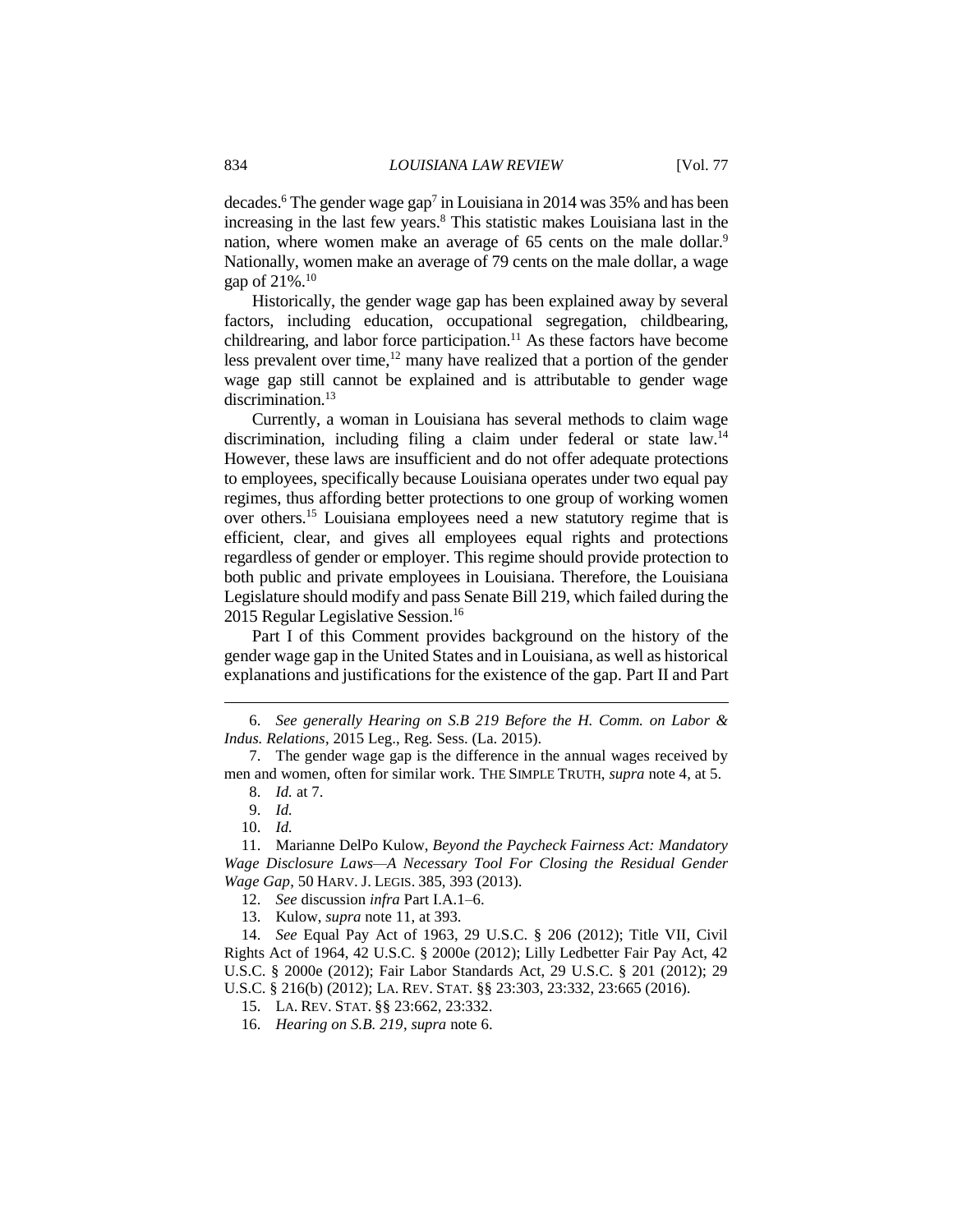III explain the current federal and state statutory frameworks governing wage discrimination, respectively. These sections include a discussion of the rights, exceptions, defenses, and procedural mechanisms used to sue under each statutory provision, as well as how the different statutory provisions are interrelated or contradictory. Additionally, Part II and Part III illustrate the current problems, difficulties, and ambiguities associated with both the federal and state laws governing equal pay rights and unlawful employment practices. Part IV discusses the recently proposed Louisiana bill, Senate Bill 219, which failed to make it to the House floor in the 2015 Regular Legislative Session, and analyzes changes that are needed for the proposal to successfully pass through the Louisiana Legislature and jumpstart the process of bridging gender wage inequality in Louisiana.

#### I. THE HISTORY AND EFFECT OF THE GENDER WAGE GAP

The term "gender wage gap" refers to the difference in women's and men's annual median earnings.<sup>17</sup> This figure is reported as a ratio, but can also be reported as an actual pay gap in annual median earnings from the previous year.<sup>18</sup> The earnings ratio is the ratio of women's annual median salary and men's annual median salary from the previous year.<sup>19</sup> For example, women in the United States earned an annual median salary of \$39,621 in 2014 and men earned an annual median salary of \$50,383.<sup>20</sup> Therefore, the earnings ratio expressed as a percentage in 2014 was 79%.<sup>21</sup> The gender wage gap expressed as an actual pay gap is the difference in men's annual median salary and women's annual median salary, expressed as a percentage when divided by men's annual median salary.<sup>22</sup> For example, using the 2014 data from above, the pay gap was  $21\%$ .<sup>23</sup> The gender wage gap can also be reported in terms of men's and women's median weekly earnings. The median weekly earnings tend to lead to a smaller gender wage gap than the annual median salary calculations. Thus, in 2014, the weekly gender wage gap was approximately  $18\%$ .<sup>24</sup> Although

<sup>17.</sup> THE SIMPLE TRUTH, *supra* note 4, at 5.

<sup>18.</sup> *Id.*

<sup>19.</sup> *Id.* 

<sup>20.</sup> *Id.* at 7.

<sup>21.</sup> CARMEN DENAVAS-WALT & BERNADETTE D. PROCTOR, U.S. CENSUS BUREAU, U.S. DEP'T OF COMMERCE, INCOME AND POVERTY IN THE UNITED STATES: 2014, at 41 (2015).

<sup>22.</sup> *Id.*

<sup>23.</sup> *Id.*

<sup>24.</sup> THE SIMPLE TRUTH, *supra* note 4, at 17.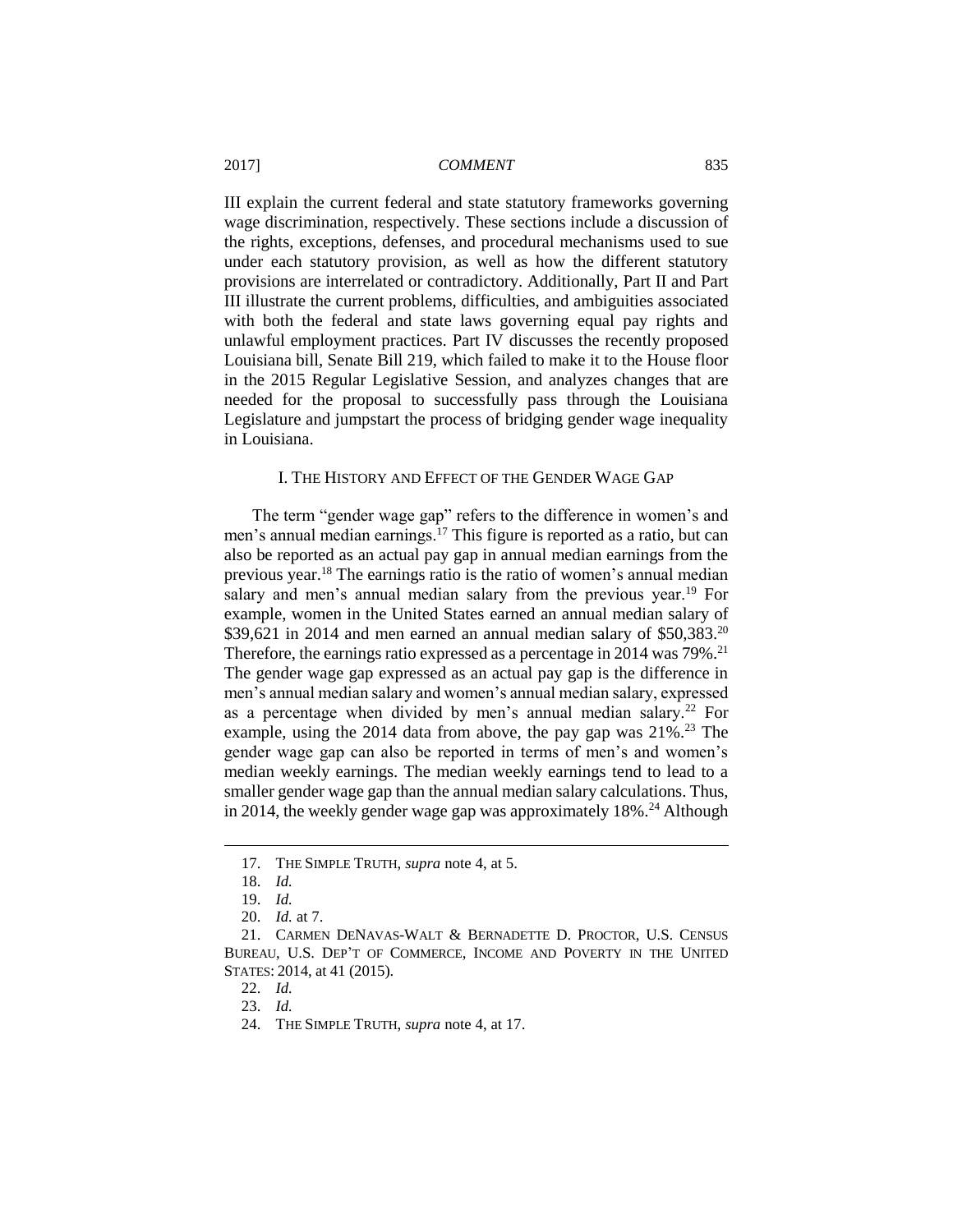data confirms the existence of the gender wage gap, critics attempt to rationalize any wage discrepancy with an array of contributing factors.

#### *A. Explaining Away the Gender Wage Gap*

Although the gender wage gap has narrowed since the  $1950s$ ,  $25$  it is far from being eradicated. Many scholars have suggested that the gap is explained by a variety of factors, including women's personal choices, such as childbearing and childrearing; ethnicity and age; education level; occupational segregation; experience and labor force participation; and employer discrimination.<sup>26</sup> However, none of these factors are sufficient to justify the entire gap between the wages of men and women.

# *1. Childbearing and Childrearing*

Society expects that women will become mothers.<sup>27</sup> Unfortunately, this societal expectation affects women's status in the labor market.<sup>28</sup> Employers presume women will be short-term workers, as it is expected

28. *Id.*

<sup>25.</sup> The following are statistics of the pay gap for each year from 1960-2013: 1960–60.7%; 1961–59.3%; 1962–59.3%; 1963–58.9%; 1964–59.1%; 1965–59.9%; 1966–57.6%; 1967–57.8%; 1968–58.2%; 1969–60.5%; 1970–59.4%; 1971–59.5%; 1972–57.9%; 1973–56.6%; 1974–58.8%; 1975–60.2%; 1976–58.9%; 1977–59.4%; 1978–59.7%; 1979–60.2%; 1980–59.2%; 1981–61.7%; 1982–63.6%; 1983–63.7%; 1984–64.6%; 1985–64.3%; 1986–65.2%; 1987–66%; 1988–68.7%; 1989–71.6%; 1990–69.9%; 1991–70.8%; 1992–71.5%; 1993–72%; 1994–71.4%; 1995–73.8%; 1996–74.2%; 1997–73.2%; 1998–73.2%; 1999–72.3%; 2000–73.7%; 2001–76.3%; 2002–76.6%; 2003–75.5%; 2004–76.6%; 2005–77%; 2006–76.9%; 2007–77.8% or 22.2%; 2008–77.1%; 2009–77%; 2010–76.9%; 2011–77%; 2012–76.5%; and 2013– 78.3%. *The Wage Gap Over Time*, *supra* note 4.

<sup>26.</sup> Kulow, *supra* note 11, at 393.

<sup>27.</sup> *See* Jessica Valenti, *Not Wanting Kids is Entirely Normal*, ATLANTIC (Sept. 19, 2012), http://www.theatlantic.com/health/archive/2012/09/not-wanting-kids-isentirely-normal/262367/ [https://perma.cc/2G44-HQLM]; Jessica Valenti, *Are All Women Born to be Mothers?*, WASH. POST (Aug. 31, 2012), https://www.washington post.com/opinions/are-all-women-born-to-be-mothers/2012/08/31/b5df2f0e-f2b1-11 e1-adc6-87dfa8eff430\_story.html?utm\_term=.55a11d84ad0b [https://perma.cc/4P68 -D4ZF]. *See also* January W. Payne, *Forever Pregnant*, WASH. POST (May 16, 2006), http://www.washingtonpost.com/wp-dyn/content/article/2006/05/15/AR2006051500 875.html [https://perma.cc/BFJ2-72H9]; Kay Johnson et al., *Recommendations to Improve Preconception Health and Health Care—United States*, 55 MORBIDITY & MORTALITY WEEKLY REP., Apr. 21, 2006, at 7.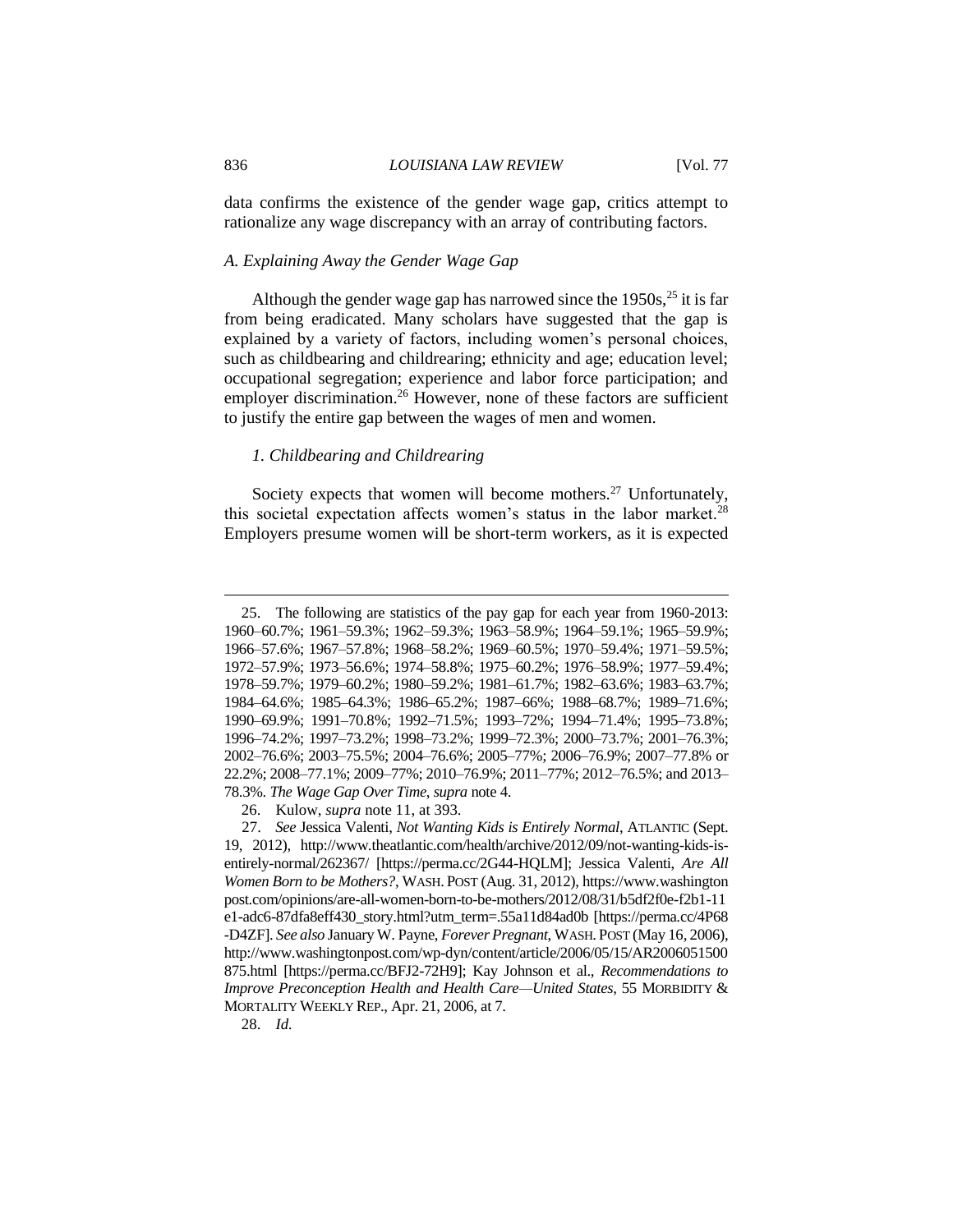they will be out of the labor force for certain periods to raise a family.<sup>29</sup> Employers do not typically associate this expectation with men as fathers.<sup>30</sup> A study by the American Association of University Women found that ten years after graduating college, 23% of mothers did not work, but 17% worked part-time.<sup>31</sup> However, during the same period, only 1% of fathers did not work, and only 2% worked part-time.<sup>32</sup> By 1998, mothers contributed to income in approximately 65.3% of families with children under 18, although only 46.6% did in  $1975$ .<sup>33</sup> These statistics show that over time women have entered the workforce in more numbers and have contributed more to their family's income.

When mothers decide to return to the workforce, they are affected by the "motherhood" or "mommy" penalty, which is the idea that working mothers will face even larger disparities in pay or benefits than men or even women who do not have children.<sup>34</sup> One study found that men receive a 2.1% boost after having a child, a benefit not afforded to working mothers.<sup>35</sup> Childbearing and childrearing alone do not account for the entire gender wage gap, however, as women without children still experience inequity in pay compared to men. Another study found that a

<sup>29.</sup> *See* Derek Thompson, *The Biggest Myth About the Gender Wage Gap*, ATLANTIC (May 30, 2013), http://www.theatlantic.com/business/archive/2013/05 /the-biggest-myth-about-the-gender-wage-gap/276367/ [https://perma.cc/Y4LM-FB 3C].

<sup>30.</sup> *See* Peggy Drexler, *Stay-at-Home Dads Will Never Become the Norm*, TIME (Aug. 21, 2013), http://ideas.time.com/2013/08/21/viewpoint-stay-at-homedads-will-never-become-the-norm/ [https://perma.cc/5WN2-MCHW].

<sup>31.</sup> JUDY GOLDBERG DEY & CATHERINE HILL, AM. ASS'N OF UNIV. WOMEN, BEHIND THE PAY GAP (2007), https://www.aauw.org/files/2013/02/Behind-the-Pay-Gap.pdf [https://perma.cc/5WVA-9JM8].

<sup>32.</sup> *Id.*

<sup>33.</sup> *New and Stronger Remedies Are Needed to Reduce Gender-Based Wage Discrimination: Hearing Before the U.S. Senate Comm. on Health, Educ., Labor and Pensions*, 106th Cong. 11 (2000) (statement of Heidi I. Hartmann, Director, Institute for Women's Policy Research). In 2010, mothers who had children under six had a labor force participation rate of 62.5%. NAT'L EQUAL PAY TASK FORCE, FIFTY YEARS AFTER THE EQUAL PAY ACT: ASSESSING THE PAST, TAKING STOCK OF THE FUTURE 20–21 (2013).

<sup>34.</sup> Allison Linn, *Women Can Have It All—But They'll Likely Pay a Mommy Penalty For It*, NBC NEWS (Nov. 15, 2013, 5:11 AM), http://www.nbcnews .com/business/women-can-have-it-all-theyll-likely-pay-mommy-penalty-2D115913 90 [https://perma.cc/THT4-GA2V].

<sup>35.</sup> *Equal Pay for Equal Work? New Evidence on the Persistence of the Gender Pay Gap: Hearing Before Joint Econ. Comm*., 111th Cong. 2 (2009). This boost is called the "daddy bonus." *See* Linn, *supra* note 34.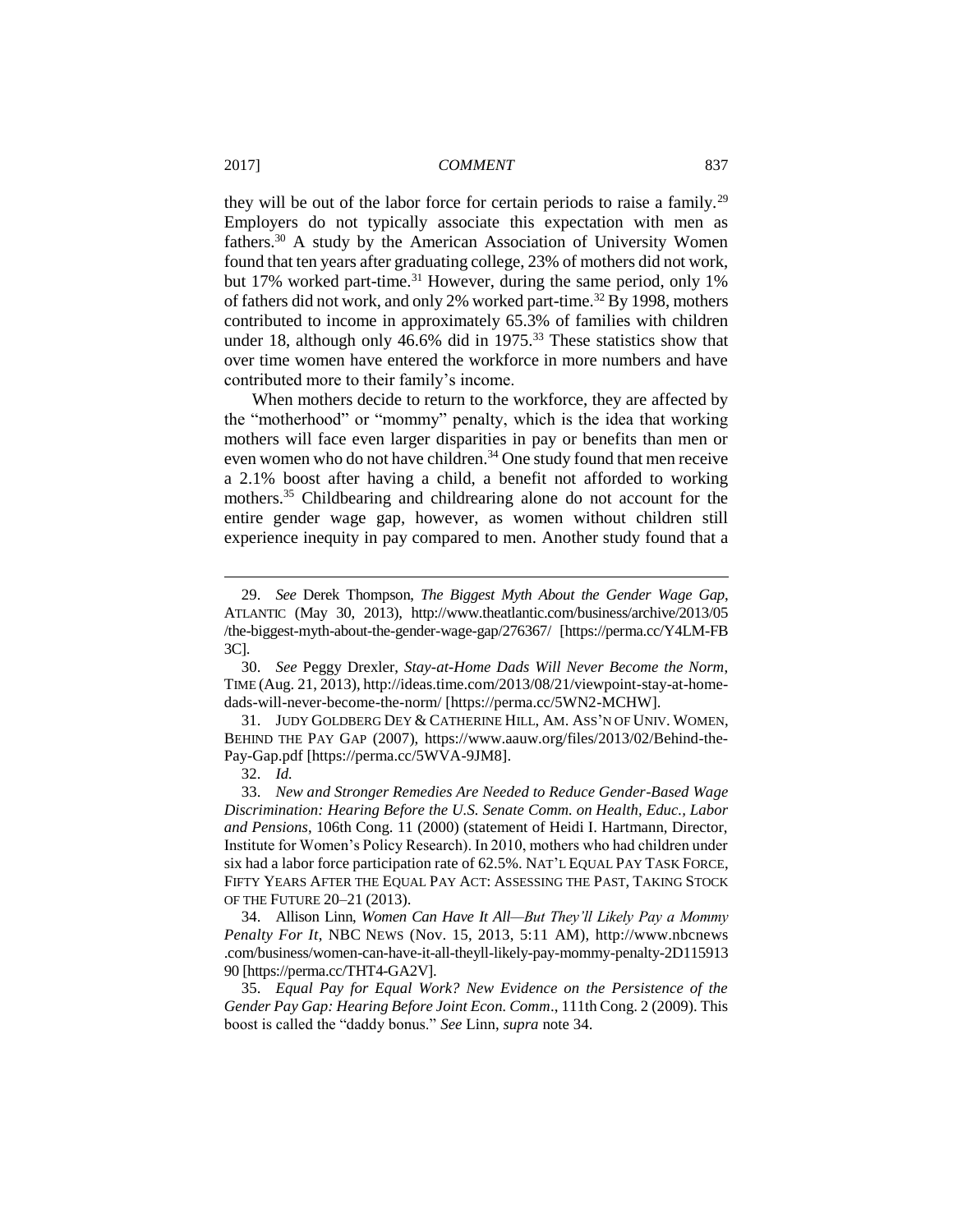woman without children who worked full-time earned only 82% of what a full-time working male earned.<sup>36</sup> For a woman without children, losing 18 cents per male dollar is better than the 23-cent difference that mothers lose, but this factor does not account for the entirety of gender wage inequality.<sup>37</sup>

#### *2. Ethnicity and Age*

Even though Asian-American, Hispanic, African-American, and Caucasian women all experience different levels of wage disparity when compared with men, this disparity does not eliminate all wage inequality for women.<sup>38</sup> Hispanic and African-American women make approximately 89% of what their male counterparts make, while Caucasian and Asian-American women make 78% and 79%, respectively, of what their male counterparts earn.<sup>39</sup> Therefore, even race or ethnicity cannot explain the entire gender wage gap, just as other explanations offered by critics cannot.

As do many of the justifications offered by those who believe the gender wage gap is a myth, age does not diminish the wage gap. Many women start a career with a smaller pay disparity compared to men who do the same type and classification of work, but that gap will only expand over time.<sup>40</sup> For example, in 2012, women aged 16 to 24 earned approximately 89 cents on the male dollar, women aged 24 to 34 earned about 90% of what men made, and women aged 35 and older earned between 75% and 78% of what men of the same age earned.<sup>41</sup> Generally, women will experience a wage

<sup>36.</sup> Kulow, *supra* note 11, at 399–400.

<sup>37.</sup> *Id.*

<sup>38.</sup> THE SIMPLE TRUTH, *supra* note 4, at 11. Nationally, Asian-American women earn approximately 90% of what a Caucasian male earns. Hispanic and Latina women, however, earned approximately 54% of what a Caucasian male made. *Id.*

<sup>39.</sup> Alanna Vagianos, *The Gender Pay Gap is Alive and Well in All 50 States, Shows Study*, HUFFINGTON POST (Mar. 13, 2014, 7:06 AM), http://www.huffington post.com/2014/03/13/gender-wage-gap-study-aauw\_n\_4950430.html [https://perma .cc/J94X-ZX3H].

<sup>40.</sup> THE SIMPLE TRUTH, *supra* note 4, at 8.

<sup>41.</sup> U.S. BUREAU OF LABOR STATISTICS, REPORT 1045, HIGHLIGHTS OF WOMEN'S EARNINGS IN 2012, at 9 tbl.1 (2013). In 2013, women aged 20–24 were paid 90% of what men of the same age were paid; women aged 55–64 were paid 77% of what men in the same age range were paid. After age 35, earnings begin to grow more slowly. THE SIMPLE TRUTH, *supra* note 4, at 12.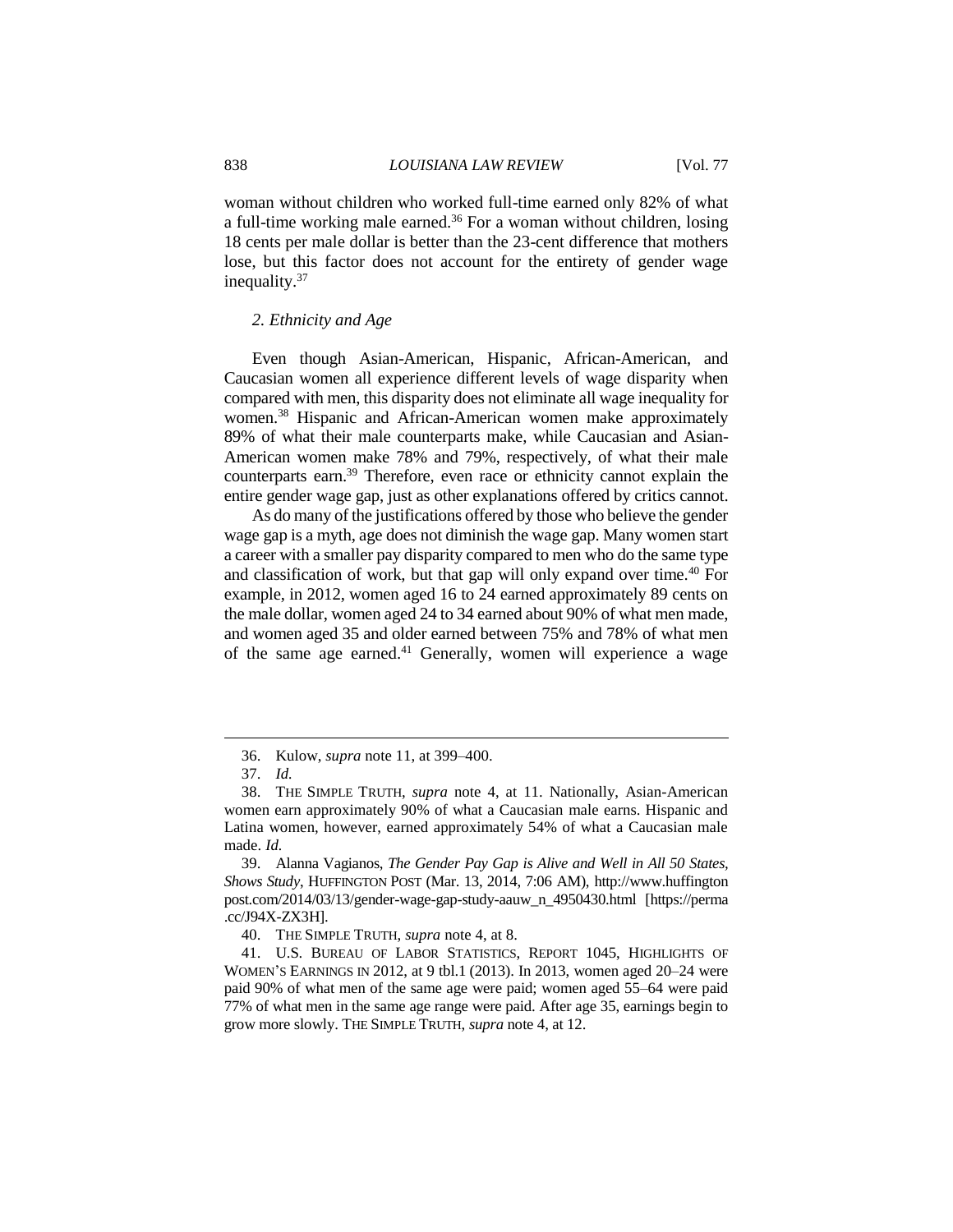inequality plateau<sup>42</sup> after age 45 and a drop in wages after age  $65.^{43}$  This evidence indicates that although many might expect gender wage disparity to decrease as women age and spend more time in the labor market, this is not always the case, and gender wage inequality can grow with age.

# *3. Education*

Similar to age, gender wage disparity can grow as women's education level attainment increases. The gap would presumably be smaller at higher levels of education, but this presumption is not always the reality. From the 1970s to the present, women earned less than men with the same level of education.<sup>44</sup> Nationally, women who earned a high school diploma made approximately \$21,000 per year, and men with a GED or high school diploma earned approximately \$22,000 per year.<sup>45</sup> Women with an advanced degree—including a master's, professional, or doctoral degree earned an average annual salary of \$52,000, while men with a bachelor's degree earned approximately \$58,000 per year.<sup>46</sup> Finally, women with a master's degree are paid on average 70 cents on the dollar for what men with a master's degree are paid, and even women with a doctorate degree are paid less than men with a master's degree.<sup>47</sup> This evidence shows that even as women attain higher levels of education, their wages compared to men only decrease. 48

46. *Id.*

<sup>42.</sup> Generally, the wage inequality of women between the age of 45 and the age of 65 does not fluctuate. THE SIMPLE TRUTH, *supra* note 4, at 12 fig. 5.

<sup>43.</sup> THE SIMPLE TRUTH, *supra* note 4, at 12.

<sup>44.</sup> WOMEN'S BUREAU, U.S. DEP'T OF LABOR, THE EARNINGS GAP BETWEEN WOMEN AND MEN 2–3 (1976). "At every level of academic achievement, women's median earnings are less than men's median earning, and in some cases, the gender pay gap is larger at higher levels of education." THE SIMPLE TRUTH, *supra* note 4, at 13.

<sup>45.</sup> Kulow, *supra* note 11, at 396.

<sup>47.</sup> *Id.*; *Louisiana Women and the Wage Gap*, NAT'L P'SHIP FOR WOMEN AND FAMILIES, http://www.nationalpartnership.org/research-library/workplace-fairness /fair-pay/9-2015-la-wage-gap.pdf [https://perma.cc/8SJQ-UHRM] (last visited Oct. 13, 2016).

<sup>48.</sup> The examples in the text show that women with a high school diploma earned approximately 95% of what their male counterpart earned, women with an advanced degree earned 89.6% of what a man with a bachelor's degree earned, and women with a master's degree earned 70% of what a man with a master's degree was paid, demonstrating that wage inequality actually increases as a woman's education level rises.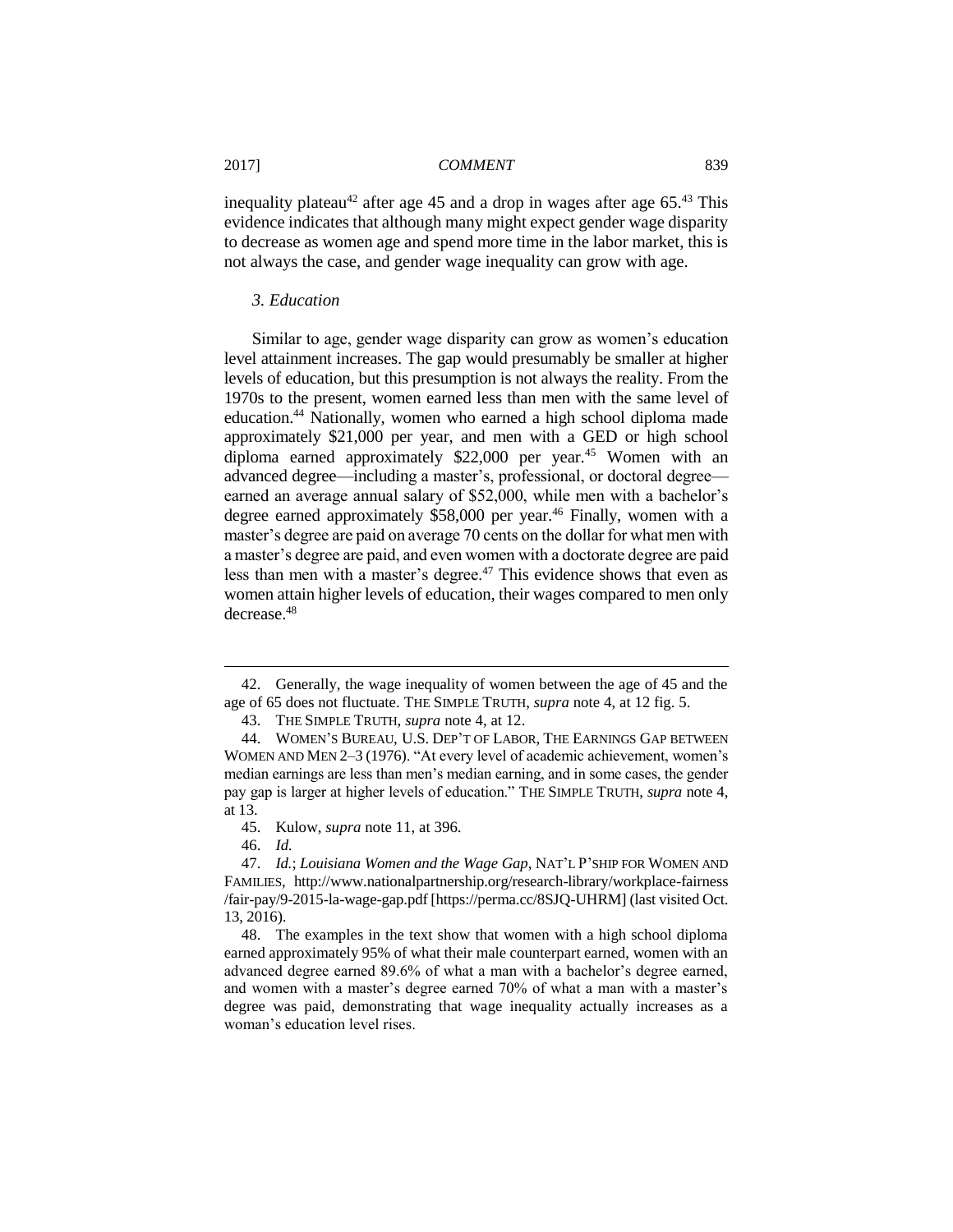#### 840 *LOUISIANA LAW REVIEW* [Vol. 77

In Louisiana, the wage gap also exists as higher levels of educational attainment are reached, meaning education alone cannot account for the entire gender wage gap in the state.<sup>49</sup> For example, a Louisiana woman with a high school diploma was paid only 55 cents compared to her male counterpart, and a woman with a bachelor's degree was paid 75% of what a man with a bachelor's degree was paid.<sup>50</sup> As with United States women, Louisiana women who attain higher education levels—and who would likely have more occupational opportunities—still experience significant wage inequality.

#### *4. Occupational Segregation*

Critics of the gender wage gap also attempt justify wage inequality by referencing occupational segregation between men and women as a major factor.<sup>51</sup> Occupational segregation is the historical sorting of women into certain fields, including teaching, nursing, and the service industry.<sup>52</sup> Those critics who point to this segregation as an explanation of wage inequality argue men and women occupy different categories of work, and those jobs deemed traditionally male pay better than those traditionally categorized as female.<sup>53</sup>

<sup>49.</sup> Beth Willinger, *Closing the Gender Wage Gap: How are Louisiana Women Doing?*, NEWCOMB C. CTR. FOR RES. ON WOMEN, http://www.tulane.edu /~wc/text/wagegap.html [https://perma.cc/RN6U-8PA2] (last visited Oct. 13, 2016).

<sup>50.</sup> *The Importance of Fair Pay for Louisiana Women*, NAT'L WOMEN'S L. CTR., https://nwlc.org/sites/default/files/pdfs/2012equalpay-factsheets/louisiana\_ equalpaystatefactsheet.pdf [https://perma.cc/EME5-XPUN] (last visited Oct. 13, 2016).

<sup>51.</sup> Jan Diehm & Margaret Wheeler Johnson, *Gender Wage Gap Heavily Influenced by Occupational Segregation*, HUFFINGTON POST (June 11, 2013, 7:41 PM), http://www.huffingtonpost.com/2013/06/11/gender-wage-gap\_n\_3424084.ht ml [https://perma.cc/G95H-897B]. *See also* NAT'L EQUAL PAY TASK FORCE, *supra*  note 33, at 6–8. However, the National Equal Pay Task Force study shows that occupational segregation accounts for only 28% of the gender wage gap, meaning 73% of the wage gap is unaccounted for after occupational segregation is removed. *Id.* at 17; *see also* Diehm & Wheeler Johnson, *supra*.

<sup>52.</sup> NAT'L EQUAL PAY TASK FORCE, *supra* note 33, at 6.

<sup>53.</sup> Occupational segregation can be viewed in two ways. First, through employer discrimination, meaning an employer is refusing to hire a certain class of employee and second, through employee choices, meaning an employee may not go into a certain field because of things like training and the hours required. NAT'L EQUAL PAY TASK FORCE, *supra* note 33, at 26. In 2014, approximately 40% of women worked in traditionally female occupations, but only 5% of men worked in these jobs. About 43% men worked in traditionally male occupations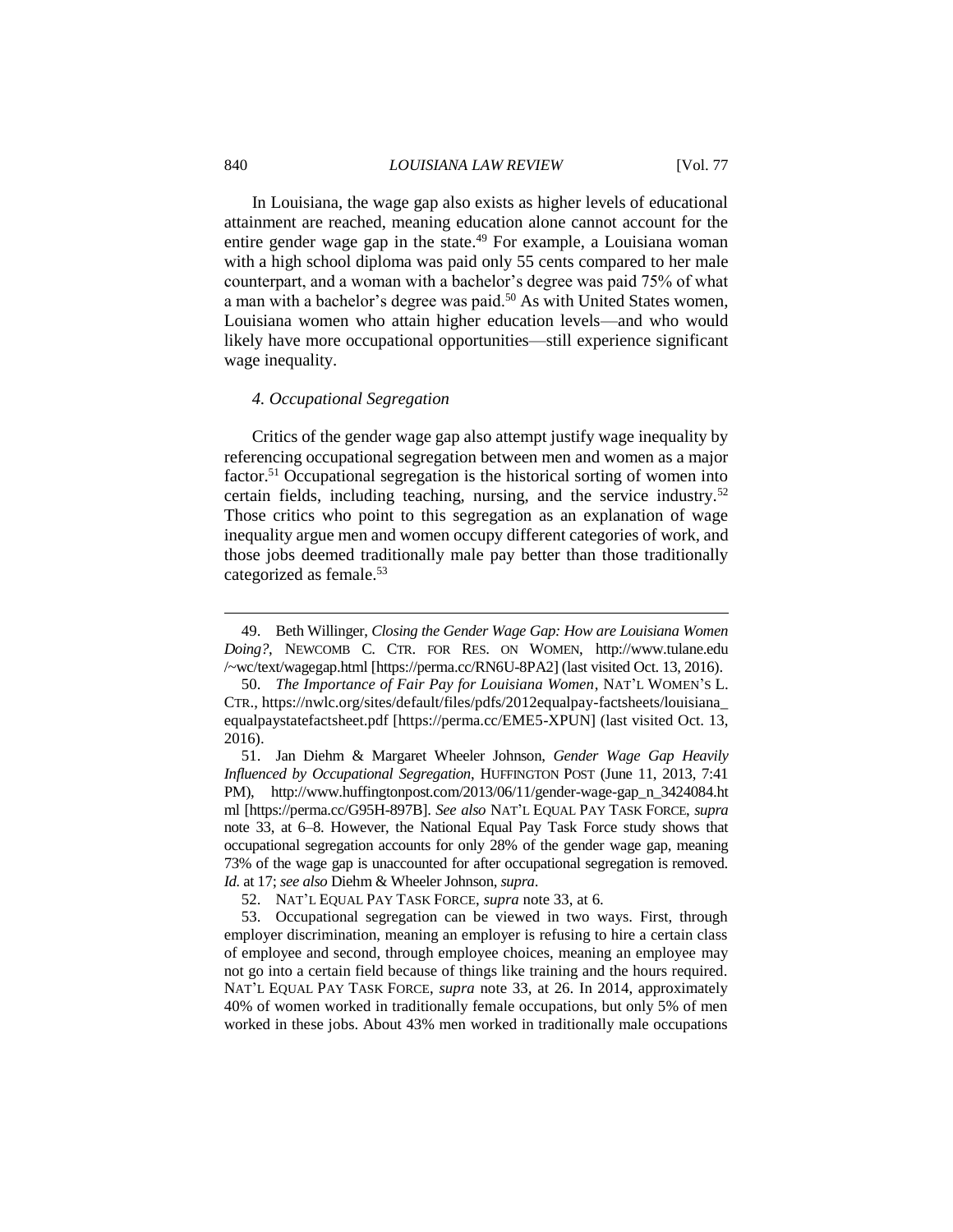Occupational segregation is also a significant issue in Louisiana. Women in Louisiana are generally segregated into jobs deemed traditionally female.<sup>54</sup> In traditionally male jobs, such as business and financial operations, women made \$23,083 less than men; as doctors, \$35,700 less; and in management,  $$25,233$  less.<sup>55</sup> In fields in which women traditionally are more often employed, women still made less than men. For example, in sales, women made \$23,666 less, and as teachers or librarians, women made \$7,992 less than men.<sup>56</sup> Just 11% of Louisiana women workers occupy the top executive, administrative, or managerial positions in the state.<sup>57</sup> Even when women move into the labor force and into jobs not traditionally deemed women's jobs, gender wage inequality persists.

#### *5. Experience and Labor Force Participation*

Behind the concept of experience and labor force participation is the idea that men experience fewer gaps in employment and as a result have more tenure, experience, training, and participation in the labor force.<sup>58</sup> One study found that women had approximately 12 years of labor experience compared to men's 16 years.<sup>59</sup> The study also found that women worked about 472 hours fewer than men each year.<sup>60</sup> Additionally, estimates state

54. *Louisiana Women and the Wage Gap*, *supra* note 47.

*Id.* In sales, women are paid just 64 cents for every dollar paid to men. In production, just 67 cents. In management, 77 cents. In office and administrative support occupations, women are paid just 86 cents for every dollar paid to men. *Id.*

55. *Louisiana: State of Pay Inequity*, LA. PROGRESS, http://www.louis ianaprogress.org/wp-content/uploads/2013/04/April\_2013\_-\_Policy\_Brief\_-\_Pay\_ Inequity.pdf [https://perma.cc/8MMA-5EFJ] (last visited Oct. 13, 2016).

 $\overline{a}$ 

60. *Id.*

and just over 5% of women were in those jobs. Women were likely to work in professional, administrative support, sales, and service occupations, although men were likely to work in construction, maintenance and repair, and production and transportation occupations. THE SIMPLE TRUTH, *supra* note 4, at 15.

In the health care and social assistance industry, women are paid just 71 cents for every dollar paid to men. In manufacturing, just 73 cents. In retail trade, 76 cents. And in educational services, women are paid 86 cents for every dollar paid to men. Across all industries, women are paid lower salaries than men.

<sup>56.</sup> *Id.*

<sup>57.</sup> Willinger, *supra* note 49.

<sup>58.</sup> *Id.*

<sup>59.</sup> Gary Siniscalco et al., *The Pay Gap, The Glass Ceiling, and Pay Bias: Moving Forward Fifty Years After the Equal Pay Act*, 29 ABA J. LAB. & EMP. LAW 395, 405 (2014).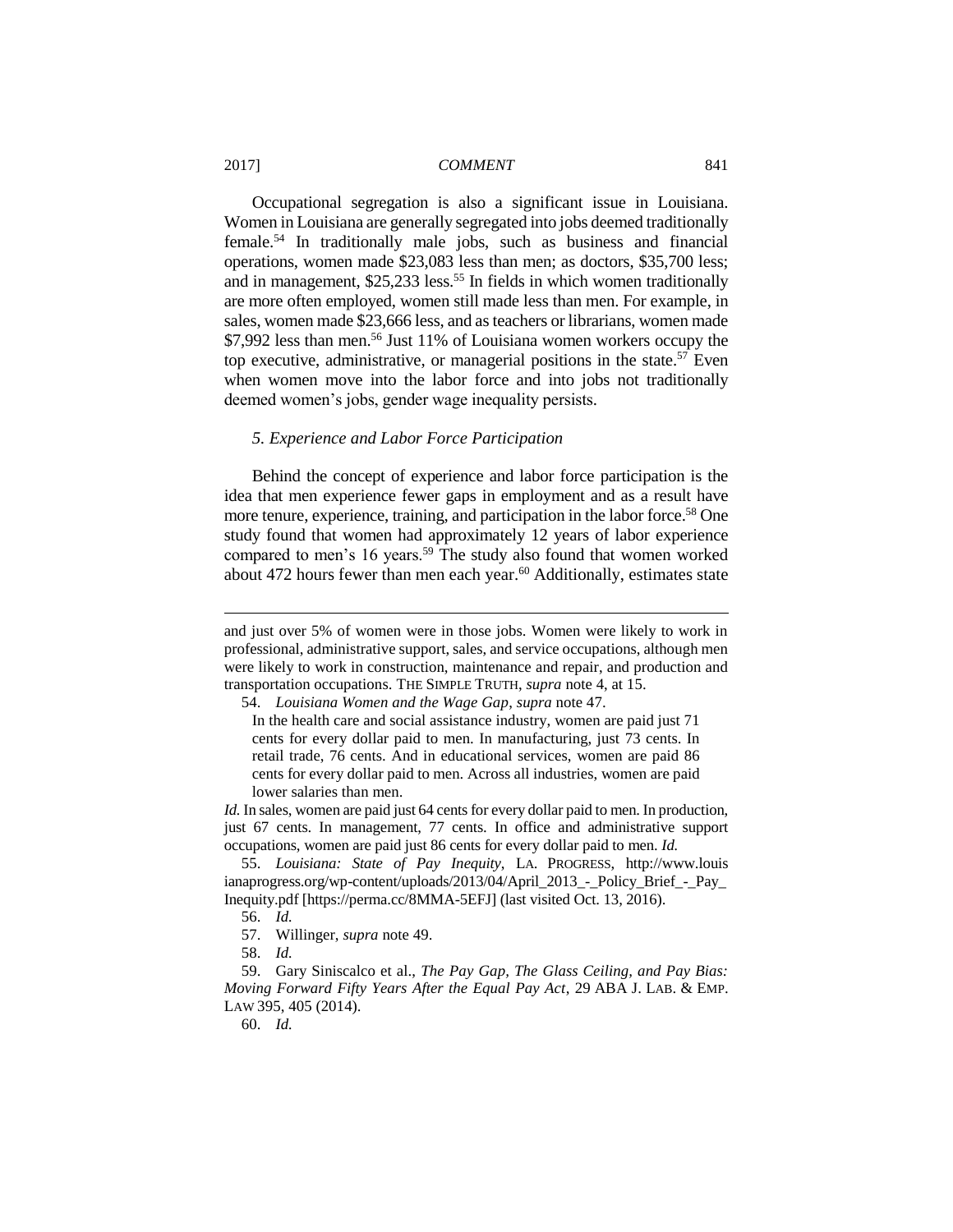that women spend approximately three times more time outside the workforce then men.<sup>61</sup> However, from 1950 to 1998, women's labor force participation increased from 33.9 million workers to 59.8 million workers.<sup>62</sup> This statistic means women's labor force participation rose by 25.9 million between 1950 and 1998.<sup>63</sup> Meanwhile, men's labor force participation decreased by 11.5 million, falling from 86.4 million to 78.9 million between 1950 and 1998.<sup>64</sup>

During the First and Second World Wars, many women began to work outside the home,<sup>65</sup> and following those wars, the idea of women having a job, other than that of housewife and mother, took root.<sup>66</sup> Unfortunately, this phenomenon is also where the gender wage gap began. When a woman moved into the workforce, her wages were significantly lower than her male counterpart's wages, $67$  meaning pay equity did not follow this feminization of the workplace.<sup>68</sup> Some progress toward pay equity was made in the 1980s, as even more women flocked into the national workforce. By 1985, women's labor force participation had increased to

 $\overline{a}$ 

65. *See* Lyna Tucker, *How Women Helped Win the Great War*,U.S. ARMY (Nov. 10, 2008), https://www.army.mil/article/14061/How\_women\_helped\_win\_the\_Great \_War [https://perma.cc/YV9X-9ZLG]; *American Women in World War II: On the Home Front and Beyond*, NAT'L WORLD WAR II MUSEUM, http://www.national ww2museum.org/learn/education/for-students/ww2-history/at-a-glance/women-in-w w2.html [https://perma.cc/2HLL-LK5N] (last visited Oct. 13, 2016).

66. *See Women and Work After World War II*, PBS, http://www.pbs.org/wg bh/americanexperience/features/general-article/tupperware-work/ [https://perma.cc /2CUW-52CL] (last visited Sept. 29, 2016). *See also* Elaine Tyler May, *Ambivalent Dreams: Women and the Home after World War II*, 13 J. WOMEN'S HIST. 151, 151– 52 (2001).

67. Kulow, *supra* note 11, at 391. In 1950, 28% of women worked outside the home, but half of these women worked only part-time. *Id.* From 1950 to 1960, women earned 59 cents to 64 cents on the male dollar. *Id.*

68. Sharon M. Oster, *The Gender Gap in Compensation: Is There a Policy Problem?: The Gender Wage Gap*, 82 GEO. L.J. 109, 110 (1993). In 1960, 28% of married women were in the labor force, and only 18% of married women with children under six were in the work force. *Id.*

<sup>61.</sup> *Id.*

<sup>62.</sup> Howard N. Fullerton, Jr., *Labor Force Participation: 75 Years of Change, 1950*–*1998 and 1998*–2*005*, MONTHLY LAB. REV., Dec. 1999, at 3, 4.

<sup>63.</sup> *Id.* at 6.

<sup>64.</sup> *Id.* Across all age groups, men's labor force participation decreased between 1950 and 1998, while women's labor force participation increased in all age groups except age 65 and older. *Id.* The study predicts that by 2025 the difference in men and women's will be 10.6 million, a significant decrease from the difference of 52.5 million in 1950. *Id.* at 5.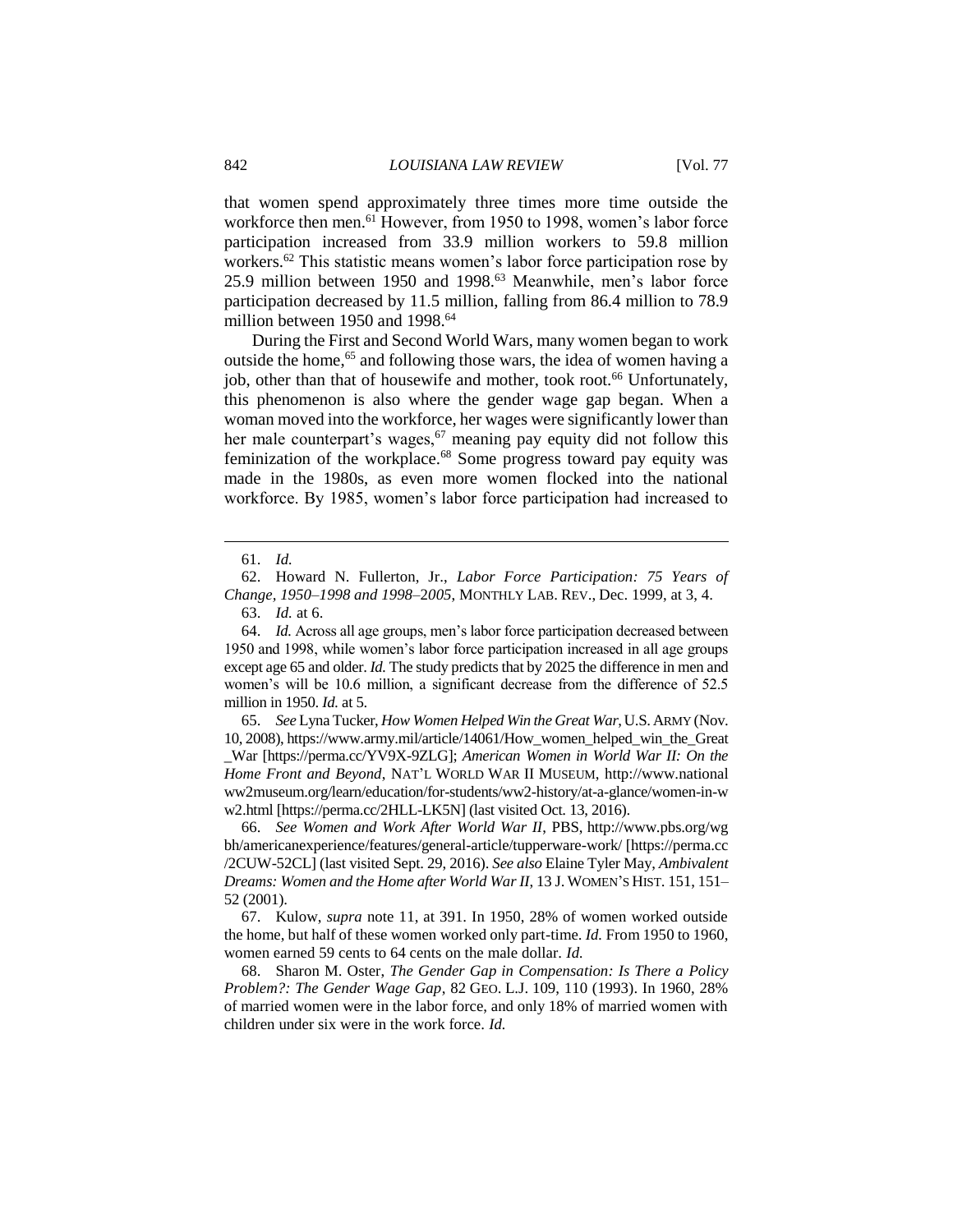64%, largely due to women with young children entering the labor force.<sup>69</sup> By the 1990s, a majority of United States women worked outside the home, with nearly three-quarters of mothers working full-time.<sup>70</sup> Therefore, the justification that women do not have the training, experience, or participation in the labor force no longer rings as true as it might have in the 1950s and 60s, and the difference in pay cannot be attributed solely to lack of experience, training, or labor force participation.<sup>71</sup>

#### *6. Discrimination*

Even after taking all the preceding explanations into account, a percentage of the gender wage gap still cannot be explained.<sup>72</sup> One study found, after accounting for the preceding factors, a 7% difference still existed in male and female earnings one year after graduation, which grew to a 12% difference ten years after college graduation.<sup>73</sup> The remaining portion of the gender wage gap is likely attributable to discrimination. However, this discrimination against women does not take only the form of wage discrimination. Women are also discriminated against in other aspects of their employment, $74$  and this labor force inflexibility makes bridging the gender wage gap difficult.

<sup>69.</sup> *Id.*

<sup>70.</sup> U.S. DEPT. OF COMMERCE, WOMEN IN AMERICA, INDICATORS OF SOCIAL AND ECONOMIC WELL-BEING 27 (2011).

<sup>71.</sup> Kulow, *supra* note 11, at 397–98.

<sup>72.</sup> *Id.* at 405–06.

<sup>73.</sup> THE SIMPLE TRUTH, *supra* note 4, at 13. Other estimates state gender discrimination can account for 25% to 40% of the gender wage gap, depending on economists' calculations. Vivien Labaton, *Five Myths About the Gender Pay Gap*, WASH. POST (July 25, 2015), https://www.washingtonpost.com/opinions/fivemyths-about-the-gender-pay-gap/2014/07/25/9e5cff34-fcd5-11e3-8176-f2c941cf3 5f1\_story.html?utm\_term=.9074a25ffe9d [https://perma.cc/LVP7-42HH].

<sup>74.</sup> Willinger, *supra* note 49. For example,

<sup>[</sup>T]he absence of flexible work schedules, sick leave, childcare facilities at educational institutions or work places, the failure of welfare programs to support women through completion of their education, reliable transportation, or assumptions by grammar schools that mothers are available 24/7 also serves as forms of discrimination against women workers.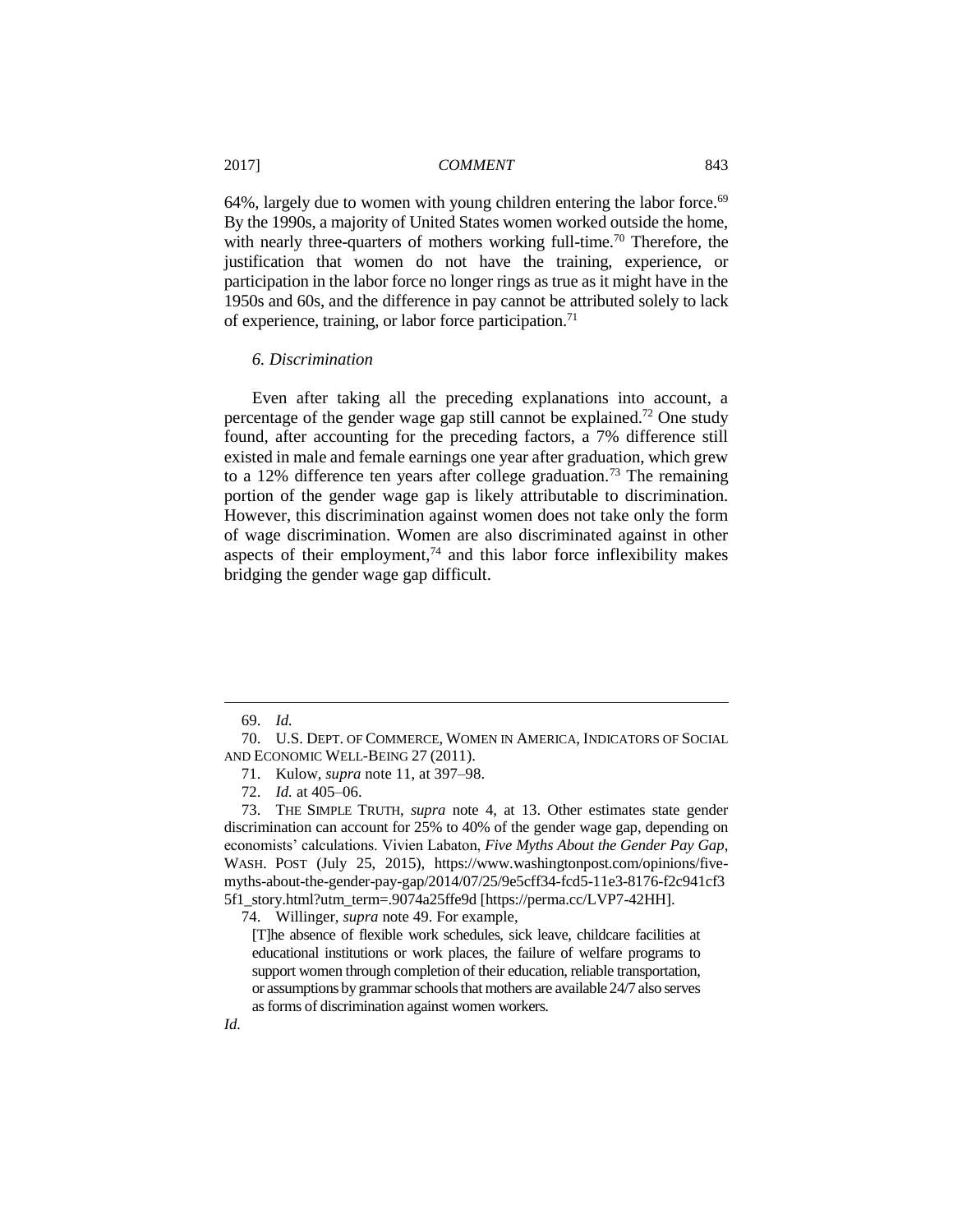#### *B. The Gender Wage Gap in Louisiana*

Historically, in Louisiana, the gender wage gap has been substantially larger than the national gap.<sup>75</sup> Unfortunately, because the gender wage gap records for Louisiana are not as plentiful as the national records, only a certain time period of Louisiana data is available.<sup>76</sup> Louisiana women are also in the labor force in fewer numbers than women nationally.<sup>77</sup> However, labor force participation for Louisiana women with young children is almost identical to the national average.<sup>78</sup> Even with Louisiana women composing approximately 44% of the state's workforce,<sup>79</sup> in 2014, Louisiana was again ranked last—coming in at 65 cents on the male dollar,

76. *See supra* note 75*.*

<sup>75.</sup> *Women Can't Afford Unfair Pay Today*, NAT'L WOMEN'S L. CTR., https://nwlc.org/womenunfairpayfactsheet/ [https://perma.cc/4WCG-UVTD] (last visited Oct. 13, 2016). The following are statistics for the gender wage gap in Louisiana during the mid–2000s to the present: 2004–67.9%; 2005–68.6%; 2006– 66.2%; 2007–65.4%; 2008–67.3%; 2009–66.4%; 2010–67.2%; 2011–68.8%; 2012–66.9%; and 2013–65.9%. PETER FRONCZEK, U.S. CENSUS BUREAU, INCOME, EARNINGS, AND POVERTY DATA FROM THE 2004 AMERICAN COMMUNITY SURVEY REPORT 8 (2005); JOHN H. WEBSTER, JR. & ALEMAYEHU BISHAW, U.S. CENSUS BUREAU, INCOME, EARNINGS, AND POVERTY DATA FROM THE 2005 AMERICAN COMMUNITY SURVEY REPORT 9 (2006); JOHN H. WEBSTER, JR. & ALEMAYEHU BISHAW, U.S. CENSUS BUREAU, INCOME, EARNINGS, AND POVERTY DATA FROM THE 2006 AMERICAN COMMUNITY SURVEY REPORT 14 (2007); ALEMAYEHU BISHAW & JESSICA SEMEGA, U.S. CENSUS BUREAU, INCOME, EARNINGS, AND POVERTY DATA FROM THE 2007 AMERICAN COMMUNITY SURVEY REPORT 13 (2008); DAVID M. GETZ, U.S. CENSUS BUREAU, MEN'S AND WOMEN'S EARNINGS BY STATES AND METROPOLITAN AREAS: 2009, at 4 (2010); *Women Can't Afford Unfair Pay Today*, *supra*; *2011 Wage Gap: State Rankings*, NAT'L WOMEN'S L. CTR., http://www.nwlc.org/resource/2011-wage-gap-state-rankings [https://perma .cc/5TAR-647S] (last visited Nov. 1, 2016); *The Wage Gap by State for Women Overall*, NAT'L WOMEN'S LAW CTR., http://www.nwlc.org/sites/default/files /pdfs/wage\_gap\_tables\_2013\_final.pdf [https://perma.cc/XP27-QHNY] (last visited Nov. 1, 2016).

<sup>77.</sup> Willinger, *supra* note 49, at 2. In 2002, 60.2% of women in the United States were in the work force, but only 54.2% of Louisiana women were in the work force, making Louisiana 50th among the states and the District of Columbia in female work force participation. *Id.*

<sup>78.</sup> *Id.* at 3. Approximately 63.2% of Louisiana women with children under six are in the labor force, which is almost identical to the national participation of 63.5%. *Id.*

<sup>79.</sup> *See Office of Women's Policy Newsletters*, DEP'T OF CHILD. & FAM. SVCS., http://www.dcfs.la.gov/index.cfm?md=pagebuilder&tmp=home&pid=404 [https://per ma.cc/BE8X-REMD] (last visited Nov. 1, 2016) (scroll down to November 2014).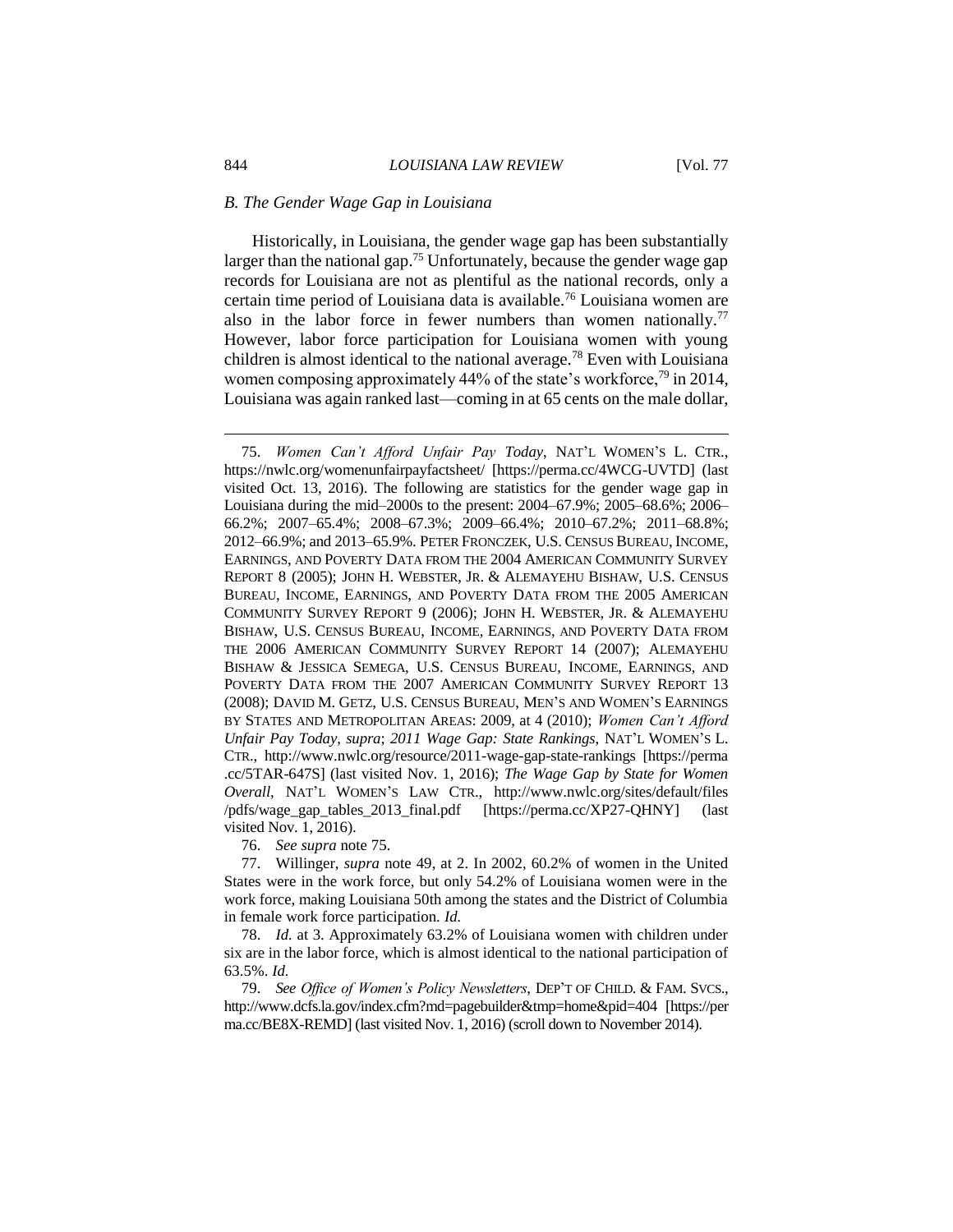or a 35% pay gap.<sup>80</sup> Although Louisiana women compose a significant portion of the labor force in the state, their efforts are not rewarded with gender wage equality.

# *C. The Effect of the Gender Wage Gap on Louisiana Women and Families*

Families have increasingly come to rely on women's wages to make ends meet.<sup>81</sup> From 1967 to 2012, the percentage of mothers who brought home at least one-fourth of the family's earnings increased from 28% to 63%.<sup>82</sup> Now, approximately 40% of mothers with children under the age of 18 are the family's sole or primary breadwinner.<sup>83</sup> The pay gap can contribute to poor nutrition, poor living conditions, and fewer opportunities for children.<sup>84</sup> Across all families in the United States, income losses attributable to the gender wage gap totaled \$200.6 billion in 1997.<sup>85</sup> This number would be even larger when adjusted for inflation. To these mothers and their families, bridging the gender wage gap is more than a source of pride—it is a necessity to provide for their families.<sup>86</sup>

Reforming the gender wage gap in Louisiana would mean even more to Louisiana women and families, as it is significantly larger than the national average. In Louisiana, women head 16.6% of the households, compared to 12.2% nationally.<sup>87</sup> Additionally, all women in Louisiana who are employed

84. Lindsay Blakely, *Face the Facts: The Gender Pay Gap Is Real*, CBS MONEY WATCH (Mar. 14, 2011, 4:27 PM), http://www.cbsnews.com/news/facethe-facts-gender-pay-gap-is-real/ [https://perma.cc/84L7-YTLQ].

85. *New and Stronger Remedies Are Needed to Reduce Gender Based Wage Discrimination: Hearing Before the U.S. Senate Comm. on Health, Educ., Labor and Pensions*, *supra* note 33 (statement of Heidi I. Hartmann, Director, Institute for Women's Policy Research).

86. THE SIMPLE TRUTH, *supra* note 4, at 4.

87. *See* Willinger, *supra* note 49. In 2014, about 104,572 family households in Louisiana have incomes that fall below the poverty level, and eliminating the wage gap would provide much-needed income to women whose wages sustain families. *Louisiana Women and the Wage Gap*, *supra* note 47. In 2013,

<sup>80.</sup> THE SIMPLE TRUTH, *supra* note 4, at 7. Women in Louisiana earned an annual average of \$31,586, although men in Louisiana earned on average \$48,382. *Id.*

<sup>81.</sup> *Louisiana Women and the Wage Gap*, *supra* note 47.

<sup>82.</sup> THE SIMPLE TRUTH, *supra* note 4, at 4.

<sup>83.</sup> Brigid Schulte, *Nearly 40 Percent of Mothers Are Now the Family Breadwinners, Report Says*, WASH. POST (May 29, 2013), https://www.washing tonpost.com/local/nearly-40-percent-of-mothers-are-now-the-family-breadwinnersreport-says/2013/05/28/8de03ec8-c7bb-11e2-9245-773c0123c027\_story.html [https: //perma.cc/PH5V-NBGV].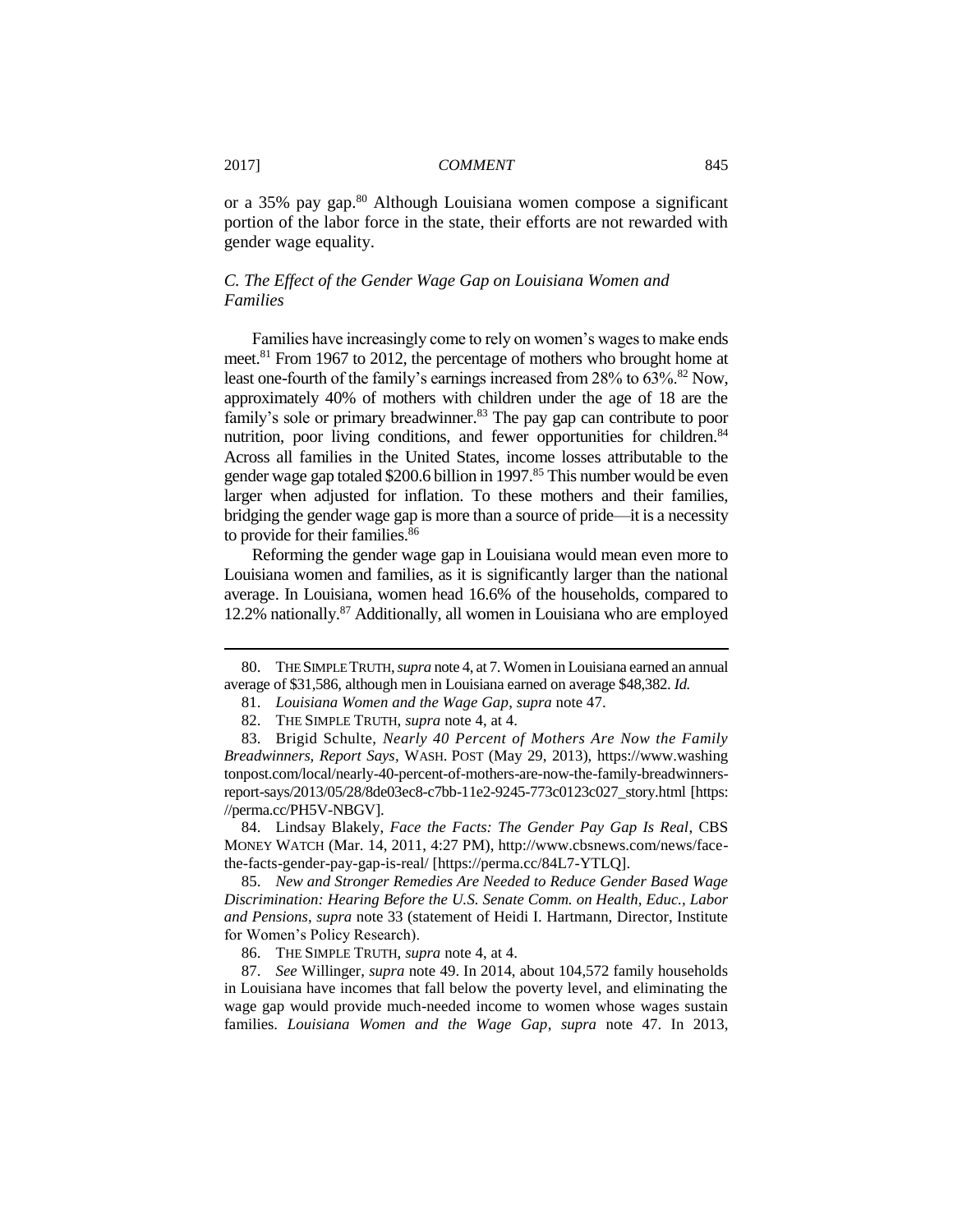full-time lose a combined total of approximately \$11 billion each year because of the gender wage gap.<sup>88</sup> Families, businesses, and the state economy suffer as a result of this gap.<sup>89</sup>

Individually, women making 77 cents on the male dollar can lose anywhere from \$400,000 to \$1.2 million over a working lifetime due to gender wage inequality.<sup>90</sup> The amount a woman loses over her career varies with the educational level she attains, but at every level of education women lose a large number of earnings over a working lifetime. Other estimates propose that the gender wage gap will cost women anywhere from \$400,000 to \$2 million over a lifetime.<sup>91</sup> For women in Louisiana, the gap would be significantly larger over the course of a working lifetime due to the larger gender wage disparity plaguing the state. Although the amount a woman can lose over a working lifetime can vary, and no matter the individual wage gap a woman experiences, she loses a significant amount of money each year compared to a man.

Women are shortchanged almost  $$11,000$  a year compared to men.<sup>92</sup> On average, women would lose \$435,049 in a 40-year period because of the gender wage gap.<sup>93</sup> This statistic means a woman would have to work 11 extra years to recoup lost earnings.<sup>94</sup> This loss could be even greater, depending on the level of the woman's education.<sup>95</sup> Closing the gender wage gap could mean four months of groceries, three months of rent and utilities, five months of child care, five months of health insurance, four months of student loan payments, and five tanks of gas for a woman and her family.<sup>96</sup>

 $\overline{a}$ 

92. *The Wage Gap is Stagnant for Nearly a Decade*, NAT'L WOMEN'S L. CTR., https://nwlc.org/resources/wage-gap-stagnant-nearly-decade [https://perma.cc/K8SX -SQ6D](last visited Oct. 13, 2016).

approximately 296,000 families are headed by women, and 63.9% of women are the family's primary or co-breadwinner, bringing in at least 25% of the family income. *Louisiana: State of Pay Inequity*, *supra* note 55.

<sup>88.</sup> *Louisiana Women and the Wage Gap*, *supra* note 46.

<sup>89</sup>*. Id.*

<sup>90.</sup> Kulow, *supra* note 11, at 385–86.

<sup>91.</sup> Catherine Lerum, *Equal Pay for Women Can Become a Reality: A Proposal for Enactment of the Paycheck Fairness Act*, 34 N. ILL. U. L. REV. 221, 229 (2013) (quoting 155 Cong. Rec. H129 (daily ed. Jan. 9, 2009) (statement of Rep. Holt)). A high school graduate can lose over \$700,000 in a working lifetime; a college graduate can lose \$1.2 million; and a professional school graduate can lose \$2 million. *Id.* at 231.

<sup>93.</sup> *Id.*

<sup>94.</sup> *Id.* In 1974, women had to work nine days to make what men made in five days. WOMEN'S BUREAU, *supra* note 44.

<sup>95.</sup> *See The Wage Gap is Stagnant for Nearly a Decade*, *supra* note 92.

<sup>96.</sup> *Women Can't Afford Unfair Pay Today*, *supra* note 75.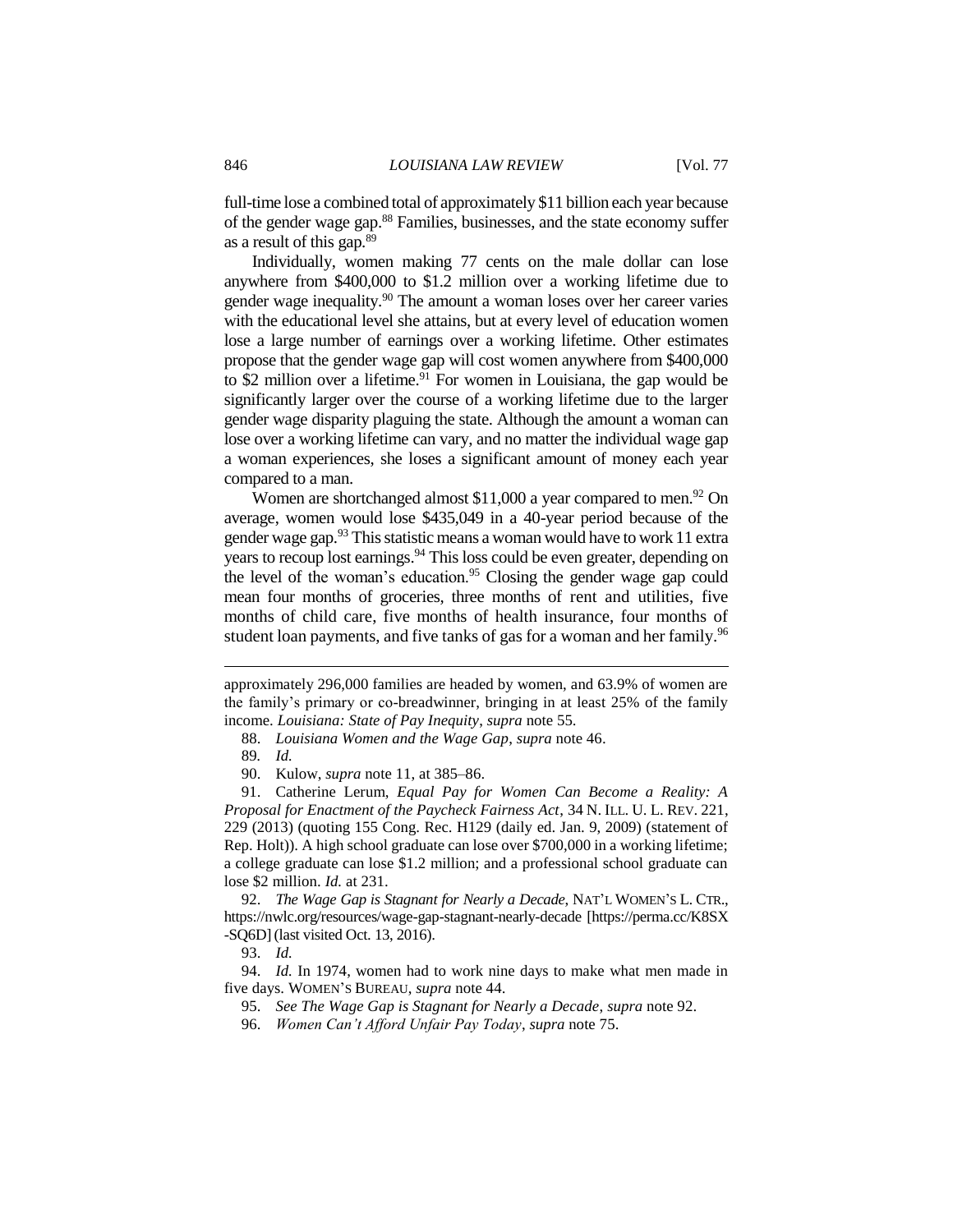Bridging gender wage inequality and providing women and families with these opportunities would contribute significantly to the nation's future.

Bridging the gender wage gap can also lift a significant number of Louisiana women and families out of poverty and can contribute to the economy of the state. If the gender wage gap in Louisiana were eradicated, an average working woman would have money for approximately 132 more weeks of food for her family, nearly 14 more months of mortgage and utilities payments, nearly 21 more months of rent, or 4,822 additional gallons of gas. $97$  As with United States women in general, closing Louisiana's gender wage gap can afford women and families greater opportunities while reducing the need for scattered and ineffective legislative measures.

# II. THE FEDERAL FRAMEWORK FOR EQUAL PAY RIGHTS AND ITS FAILURES

Currently, equal pay protections are spread throughout various federal statutes.<sup>98</sup> Each statute has its own protections, prohibitions, defenses, burdens, and remedies.<sup>99</sup> This array of protective measures can present several problems for women who have suffered discrimination,<sup>100</sup> such as proving she receives a lower wage than a man, what elements she must prove, who will bear the burden of persuasion, and what type of defenses an employer may successfully be able to assert, among others.<sup>101</sup>

#### *A. The Equal Pay Act of 1963*

The Equal Pay Act of 1963 was the first legislative attempt to eradicate the gender wage gap that plagued the United States.<sup>102</sup> The Equal Pay Act

<sup>97.</sup> *Louisiana Women and the Wage Gap*, *supra* note 47. By eradicating the gap, Louisiana women could afford almost a year's worth of housing, that is, rent, mortgage, and taxes; or utilities, food, transportation, and internet; or one year's worth of a college education, plus pension and social security contributions, as well as healthcare costs. *Louisiana: State of Pay Inequity*, *supra* note 55.

<sup>98.</sup> *See* 29 U.S.C. § 206 (2012); 42 U.S.C. § 2000e; 29 U.S.C. § 201.

<sup>99.</sup> *Id.*

<sup>100.</sup> The federal laws discussed in this section apply to any employee—male or female—who has experienced discrimination. However, for purposes of this Comment the author uses "women" when discussing discrimination claims under the laws.

<sup>101.</sup> *See* discussion *infra* Part II.E.

<sup>102.</sup> Kulow, *supra* note 11, at 392.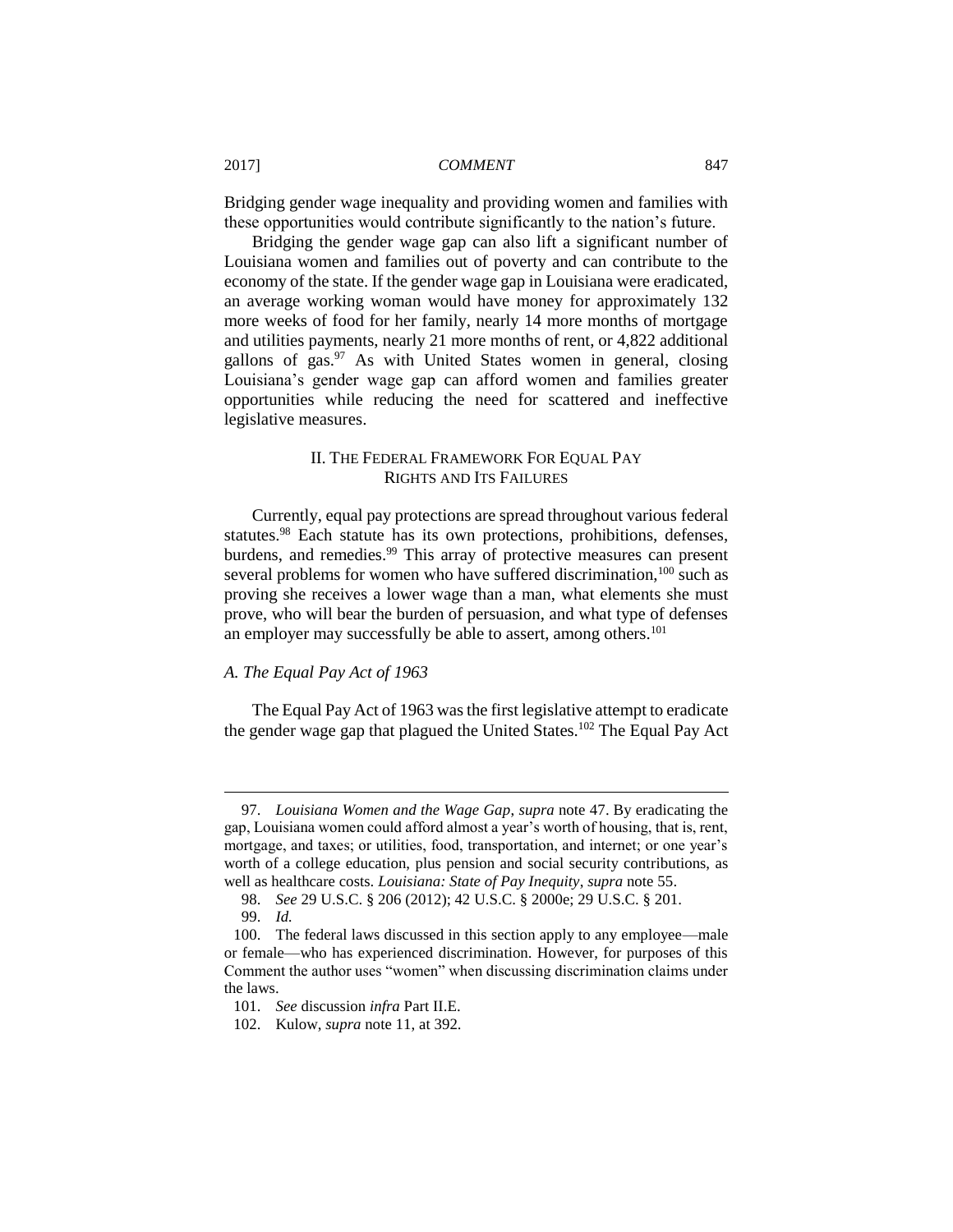added prohibitions to the Fair Labor Standards Act of 1938 ("FLSA"),<sup>103</sup> which applies to both unionized employees and non-unionized employees.<sup>104</sup> The Equal Pay Act added a subsection prohibiting discrimination within an establishment among employees "on the basis of sex."<sup>105</sup> Specifically, an employer is prohibited from paying employees in the same establishment different wages than would be paid to an employee of the opposite sex for work that requires "equal skill, effort, and responsibility"<sup>106</sup> and is "performed under similar working conditions."<sup>107</sup> To meet the burden for a claim of a violation of the Equal Pay Act, an employee must first prove that she is being paid less than her male comparator.<sup>108</sup> Issues arise when a female employee is being paid less than some male comparators but more than others. The federal circuits are split on whether the female employee must prove she is paid less than only one male comparator or whether she is paid less than the average of all male comparators.<sup>109</sup> This standard means, in addition to discovering she is being discriminated against, a woman then will not know whether she must prove her pay is less than only one male worker or all other male workers. This difficulty is coupled with all of the other statutory requirements to prove gender wage discrimination.

For example, an employee must also prove that her job requires "equal skill, effort, and responsibility" as her male comparator's.<sup>110</sup> Courts will

<sup>103.</sup> The FLSA is a federal provision that establishes a minimum wage and governs recordkeeping, overtime compensation, and child labor standards. The law applies to almost every employer in the United States, including federal, state, and local governments. The employers covered are those engaging in interstate commerce, producing goods for interstate commerce, or handling, selling, or working on goods that have been produced or moved in interstate commerce. 29 U.S.C. § 203. *See also Wages and Hours Worked: Minimum Wage and Overtime Pay*, U.S. DEP'T OF LAB., https://webapps.dol.gov/elaws/elg/minwage.htm [https://perma.cc/B4WL-XZ2V] (last visited Nov. 2, 2016).

<sup>104.</sup> *Fair Labor Standards Act Advisor*, U.S. DEP'T OF LAB., http://webapps .dol.gov/elaws/whd/flsa/scope/screen10.asp [https://perma.cc/J3FS-DCTB] (last visited Nov. 1, 2016).

<sup>105.</sup> 29 U.S.C. § 206(d)(1). The law also contains a no-retaliation provision, which prevents an employer from retaliating or otherwise discriminating against an employee who brings an action under the Equal Pay Act's provisions or aids another employee's action. *Id.* § 215(a)(3).

<sup>106.</sup> *Id.* § 206(d)(1).

<sup>107.</sup> *Id.*

<sup>108.</sup> 6 LEX K. LARSON, EMPLOYMENT DISCRIMINATION § 107.07 (2d ed. 2008).

<sup>109.</sup> *Id. See, e.g.*, Hein v. Or. Coll. of Educ., 718 F.2d 910 (9th Cir. 1983); Brock v. Georgia Southwestern Coll., 765 F.2d 1026 (11th Cir. 1985).

<sup>110.</sup> 29 C.F.R. § 1620.14(a) (2016); LARSON, *supra* note 108, § 107.09.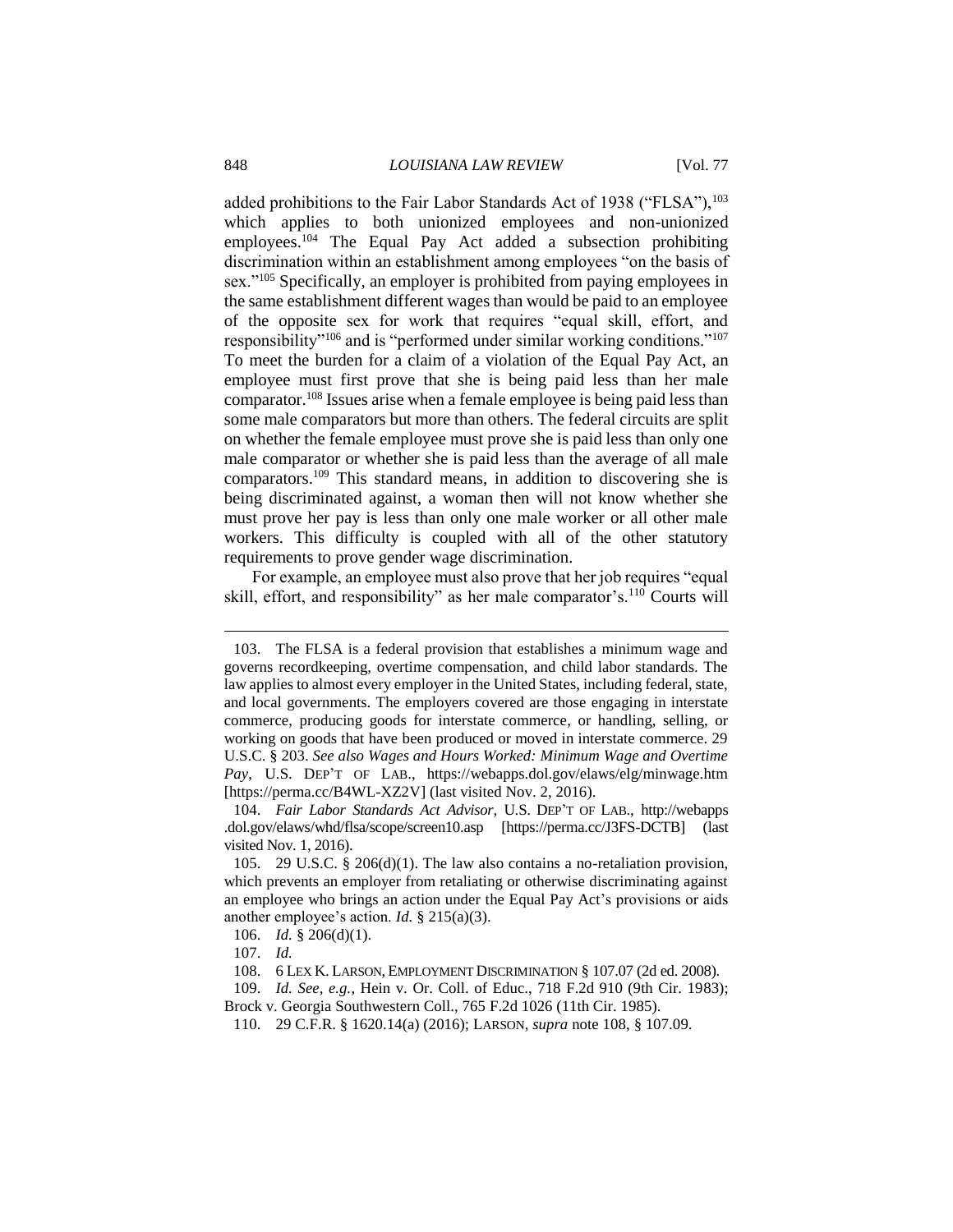consider factors such as the "experience, training, education, and ability"<sup>111</sup> required for the job to determine if the equal-skill hurdle is met.<sup>112</sup> The equal-effort requirement concerns the "measurement of the physical or mental exertion needed"<sup>113</sup> for job performance.<sup>114</sup> For the equal-responsibility requirement, courts will look at "the degree of accountability required for the performance of the job, with emphasis on the importance of the job obligation."<sup>115</sup> An employee must also prove that the jobs are performed under similar working conditions.<sup>116</sup> Differences in working conditions generally fall into two broad categories—differences in place and differences in time.<sup>117</sup> Even if an employee can successfully allege and prove all of these requirements, an employer may still escape liability for wage discrimination based on gender.

The prohibition against employer action is not without its exceptions, as the Equal Pay Act grants an employer four affirmative defenses for any differential in pay between female and male workers.<sup>118</sup> The first affirmative defense is a seniority system.<sup>119</sup> This type of system allows an employer to compensate employees differently based on a systematic plan that accounts for how long an employee has been on the job.<sup>120</sup> The plan

113. 29 C.F.R. § 1620.16(a). *See also* LARSON, *supra* note 108, § 107.09.

<sup>111.</sup> 29 C.F.R. § 1620.15(a); LARSON, *supra* note 108, § 107.09*.*

<sup>112.</sup> LARSON, *supra* note 108, § 107.09. *See also* 29 C.F.R. § 1620.15(a). The equal skill requirement means because a comparator employee possesses some training, education, or skill that the female being paid less does not possess, there is not an automatic disqualification of equal skill. However, this may factor into the analysis of affirmative defenses. LARSON, *supra* note 108, § 107.09.

<sup>114.</sup> 29 C.F.R. § 1620.16(a). *See also* LARSON, *supra* note 108, § 107.09.

<sup>115.</sup> 29 C.F.R. § 1620.17(a). Some factors considered under this analysis are supervisory authority of the two employees being compared, decision-making authority of the employees, financial responsibility, a greater responsibility by one employee than the other to generate revenue, and breadth of responsibility. LARSON, *supra* note 108, § 107.07.

<sup>116.</sup> 29 C.F.R. § 1620.18(a). The statute requires that the working conditions be similar rather than equal. *Id*.

<sup>117.</sup> LARSON, *supra* note 108, § 107.09. Differences in time will encompass exposure to elements, unpleasant surroundings and hazards. Differences in time include different shifts, which are not recognized by the Equal Employment Opportunity Commission ("EEOC"). *Id.*

<sup>118.</sup> 29 U.S.C. § 206(d)(1) (2012).

<sup>119.</sup> *Id.*

<sup>120.</sup> LARSON, *supra* note 108, § 107.11. The term "seniority system" is not defined in the Equal Pay Act, but has been interpreted by the Supreme Court in a Title VII context to mean a system that relies on relative lengths of employee services. *Id*. *See also* Cal. Brewers Ass'n v. Bryant, 444 U.S. 598, 606 (1980).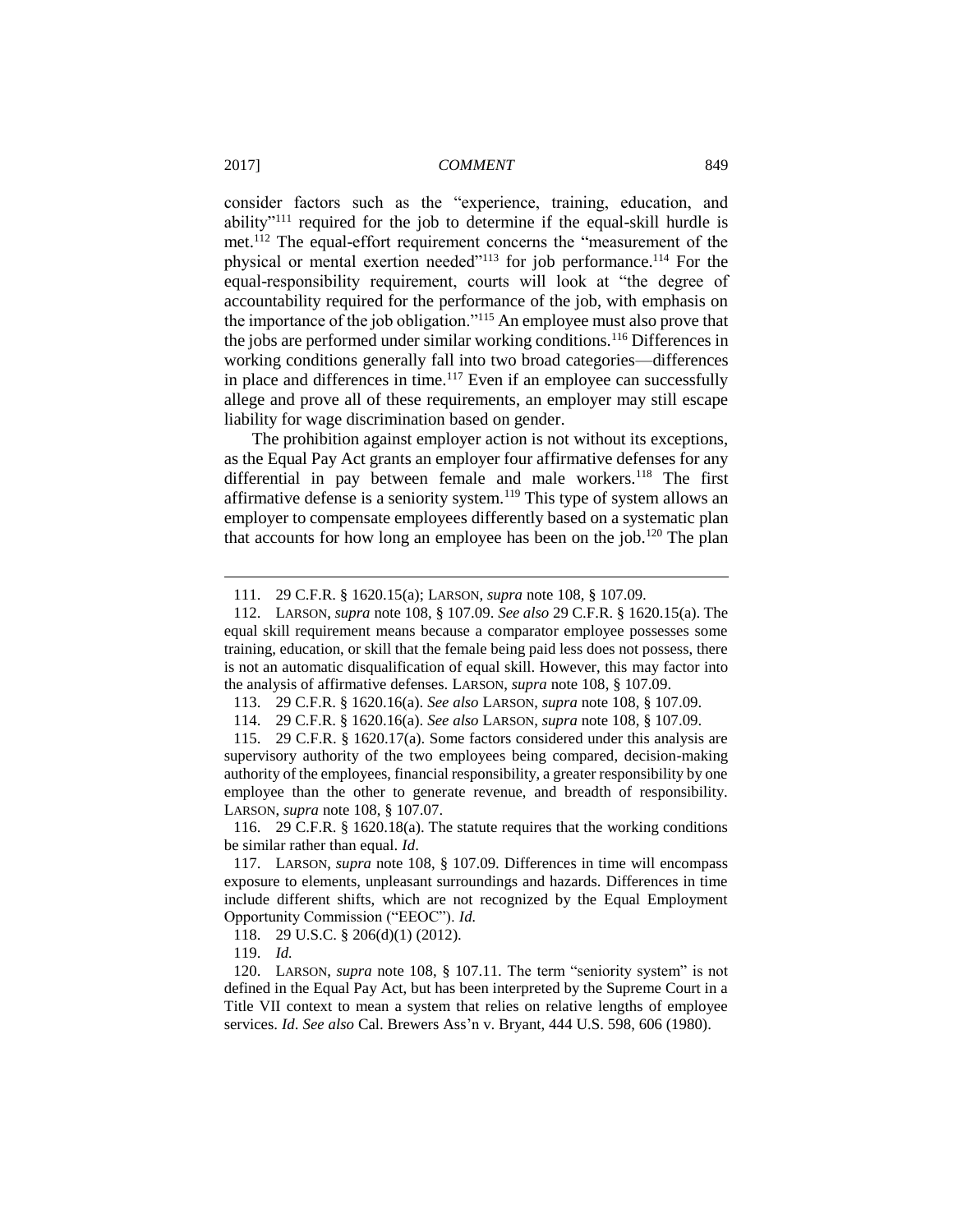must be applied equally to men and women to qualify as a legitimate defense.<sup>121</sup> The second affirmative defense given to employers is a merit system,<sup>122</sup> which has been defined as "an organized and structured procedure whereby employees are evaluated systematically according to predetermined criteria."<sup>123</sup> The third affirmative defense is a system that "measures earnings by quantity or quality of production."<sup>124</sup> This system is easier to analyze than the previous two defenses because it requires a non-subjective inquiry.<sup>125</sup> The final affirmative defense the Equal Pay Act grants to employers is any differential "based on any other factor other than sex,"<sup>126</sup> commonly referred to as the "catch-all" defense, which can encompass a varying array of factors an employer chooses to assert.<sup>127</sup> These defenses allow the employer to legitimately pay female and male workers different rates of pay—even if an employee can demonstrate she does similar work to a male comparator and is being paid less for that work.

To bring a successful claim under the Equal Pay Act, an employee must first prove a prima facie case for a violation of the provisions of the Equal Pay Act.<sup>128</sup> Once the employee has shown the prima facie case, the

125. LARSON, *supra* note 108, § 107.13.

126. 29 U.S.C. § 206.

127. The fourth defense is referred to as a general catch-all category, which all the federal circuits interpret differently. LARSON, *supra* note 108, § 107.14. For example, "[o]ther factor than sex" defenses invoked by employers include shift differentials, red circle rates, temporary reassignment, and training programs. Debra H. Goldstein, *Sex-Based Wage Discrimination: Recovery Under the Equal Pay Act, Title VII, or Both*, 56 ALA. L. REV. 294, 296–97 (1995). *See also* H.R. Rep. No. 88-309 (1963), *as reprinted in* 1963 U.S.C.C.A.N. 687, 689. There has been some criticism regarding the fourth affirmative defense under the Equal Pay Act. For example, "Depending on the circuit, a defendant may avoid liability by doing as little as *proffering* a factor that is facially gender neutral, or he may have to do as much as *proving* the factor is a bona fide legitimate business reason." Peter Avery, *The Diluted Equal Pay Act: How Was It Broken? How Can It Be Fixed?*, 56 RUTGERS L. REV. 849, 863 (2004). These differing standards create inconsistencies and an inability for the plaintiff to know if her claim will survive the shifting-burden stage of an Equal Pay Act analysis.

128. LARSON, *supra* note 108, § 108.10. This shifting of the burden means an employee bringing a claim must prove she is being paid less than a male

<sup>121.</sup> LARSON, *supra* note 108, § 107.11.

<sup>122.</sup> 29 U.S.C. § 206(d)(1).

<sup>123.</sup> LARSON, *supra* note 108, § 107.12 (quoting EEOC v. Aetna Ins. Co., 616 F.2d 719, 725 (4th Cir. 1980)).

<sup>124.</sup> 29 U.S.C. § 206(d)(1). This system is also called an "incentive system." LARSON, *supra* note 108, § 30.04.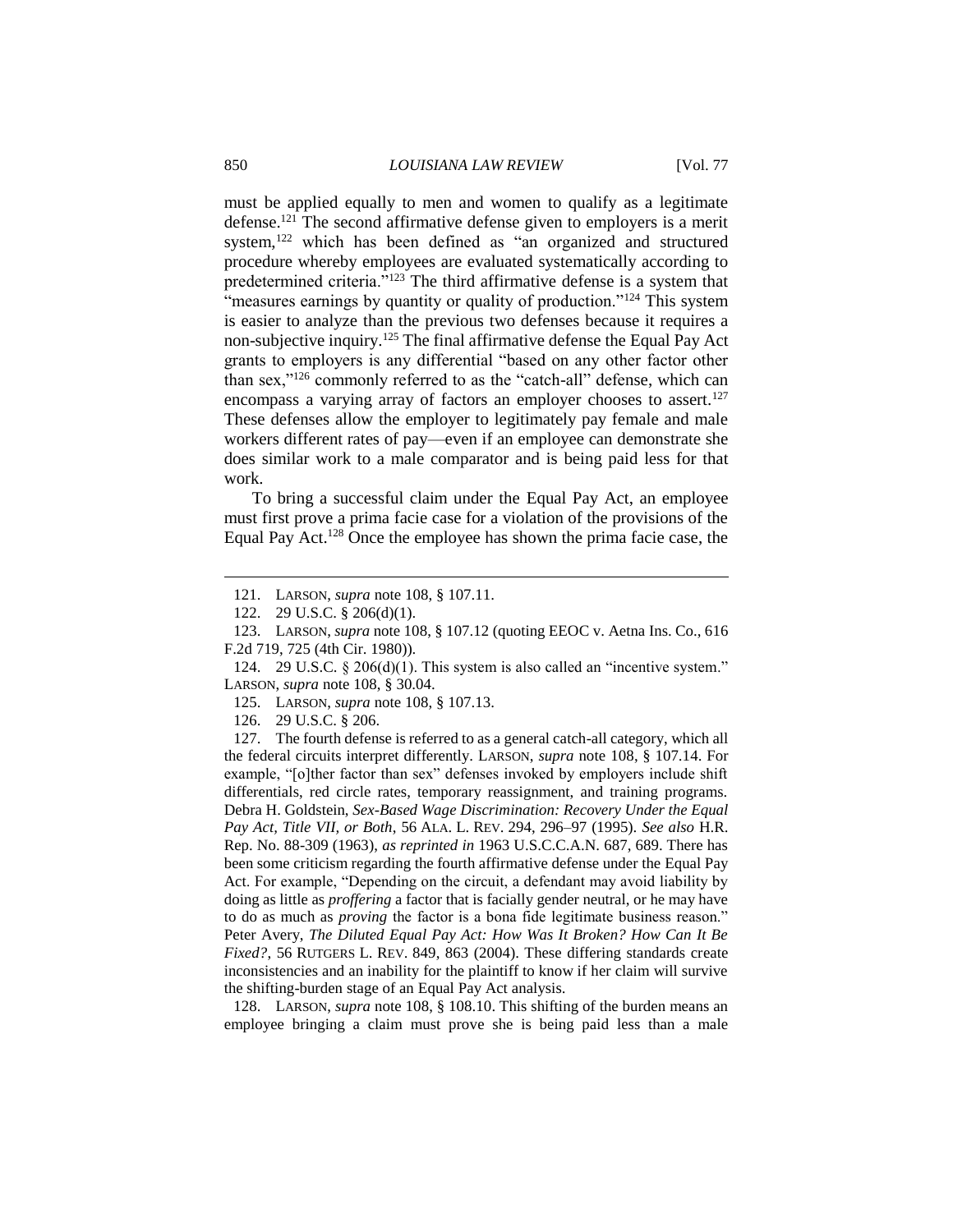burden of persuasion shifts to the employer to show one of the affirmative defenses applies to the wage differential at issue.<sup>129</sup> A plaintiff will have two years to file a claim of discrimination from when she knows or should have reasonably known of the discriminatory practice<sup>130</sup> and will be eligible for two years of back pay from the time the lawsuit was commenced, as well as liquidated damages, attorney's fees, and court costs.<sup>131</sup> This law provides some relief for women who have experienced discrimination, but federal law also provides other protections and remedies for wage discrimination.<sup>132</sup>

# *B. Title VII of the Civil Rights Act of 1964*

The Civil Rights Act of 1964 ("CRA"),<sup>133</sup> particularly Title VII, also gives protections to women regarding their compensation. Title VII makes it an unlawful employment practice for an employer to discriminate in compensation because of sex.<sup>134</sup> The term "employer" used in the CRA is fairly broad, meaning that most—if not all—employers in the United States

129. *Id*.

 $\overline{a}$ 

130. *Id.* § 108.08. The statute of limitations period is extended to three years if the discrimination was willful on the part of the employer. *Id*. Courts have also held that each discriminatory paycheck restarts the statute of limitations period. *Id.* This provision incorporates the discovery rule, which means the statute of limitations on the claim does not begin to run until a woman is aware or should be aware that a discriminatory practice has occurred.

131. *Id*. § 109.05. The back wages are extended to three years if the employer's violation was willful. *Id*. The liquidated damages can be up to the value of the two or three years of unpaid back wages an employee can receive. *Id.*

132. *See* discussion *infra* Part II.B–D.

133. Pub. L. 88-352, 78 Stat. 241 (1964).

134. 42 U.S.C. § 2000e-2(a)(1) (2012). The term "compensation" in the law covers wages as well as fringe benefits, such as retirement and pension benefits. LARSON, *supra* note 108, § 110.01. The law also contains a no-retaliation provision. It states,

It shall be an unlawful employment practice for an employer to discriminate against any of his employees or applicants for employment . . . because he has opposed any practice made an unlawful employment practice by this title, or because he has made a charge, testified, assisted, or participated in any manner in an investigation, proceeding, or hearing under this title.

42 U.S.C. § 2000e-3(a).

comparator for equal work requiring equal skill, effort, and responsibility and that the job is performed under similar working conditions. *See* discussion *supra* notes 108–17 and accompanying text. The prima facie burden for a plaintiff does not require a showing of discriminatory intent on the part of the employer, as the statute is a strict liability statute. LARSON, *supra* note 108, § 108.10.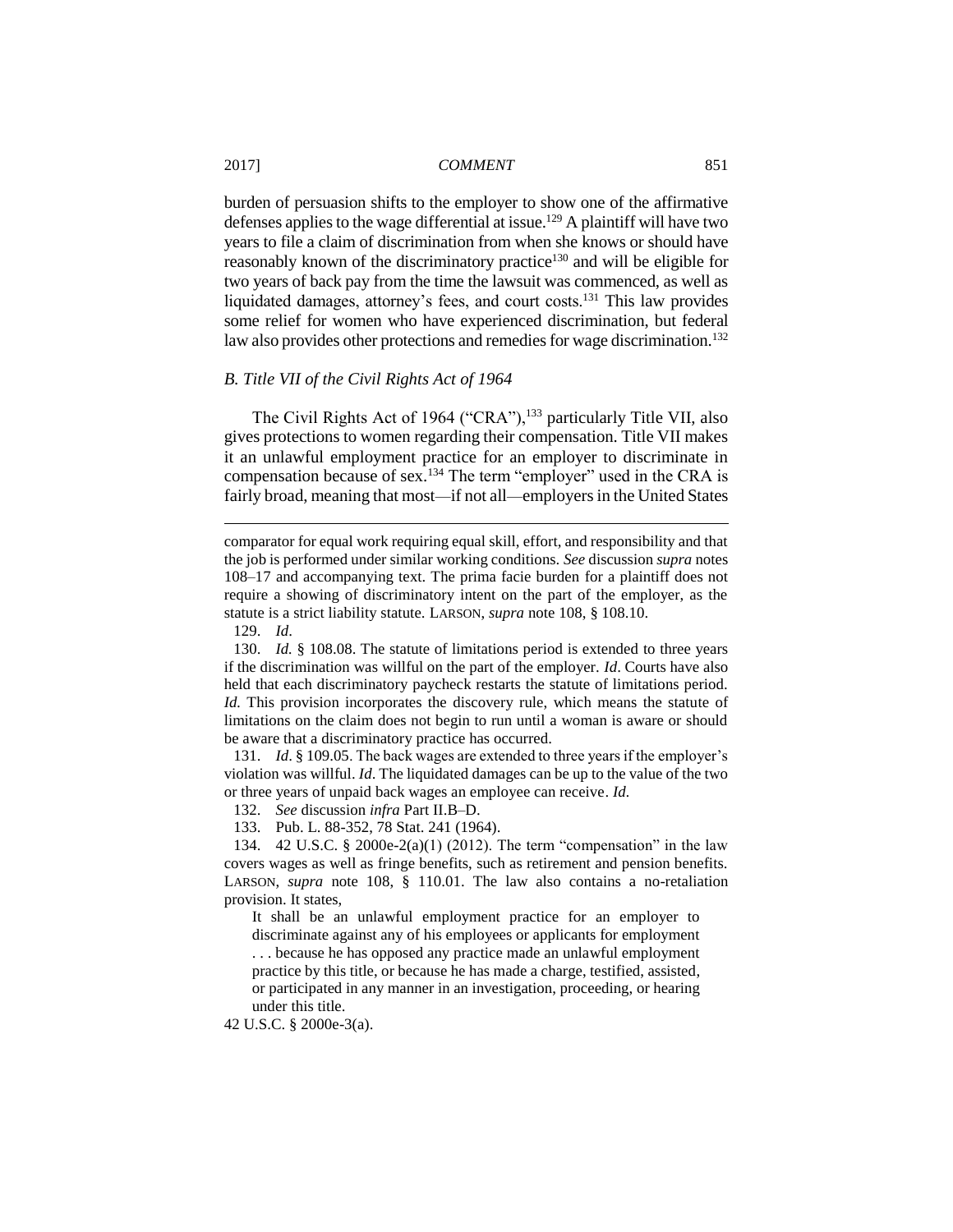are covered by the definition.<sup>135</sup> There are two types of cases for gender wage discrimination under Title VII—disparate treatment and disparate impact.<sup>136</sup> Under a disparate-treatment theory, an employee alleges that she is a member of a protected class and she occupies a job similar to a higher-paid male employee.<sup>137</sup> In a disparate-impact case, the employee is alleging that the employer's policies result in a negative impact on a protected class of individuals, such as sex.<sup>138</sup> As under the Equal Pay Act, even if an employee can successfully allege a prima facie case of gender wage discrimination, an employer can still escape liability.

Title VII grants employers several exceptions as to what will not constitute an unlawful employment practice, $^{139}$  thus preventing an employer from being liable to an employee who has experienced discrimination. The first affirmative defense afforded is a bona fide seniority or merit system.<sup>140</sup> The second defense is a system that "measures" earnings by quantity or quality of production."<sup>141</sup> Finally, an employer can differentiate in pay to employees who work in different locations.<sup>142</sup> Additionally, Title VII states that it will not be an unlawful employment

135. 42 U.S.C. § 2000e(b). Title VII defines an employer as

*Id.* The Supreme Court of the United States has adopted the "payroll method" of determining who is an employer, which holds that if someone appears on the employer's payroll, there is an employment relationship on the day in question. LARSON, *supra* note 108, § 5.02.

136. LARSON, *supra* note 108, § 1.09.

137. *Id.* § 8.08, at 8-20 n.93. "Disparate treatment" in a gender context means that an employer is treating the employee differently from others simply because of her gender. *Id.* § 8.06.

138. *Id.* § 1.09. This type of discrimination does not necessarily result from an employer's intent to discriminate against a certain class. *Id.*

139. 42 U.S.C. § 2000e-h(2).

140. *Id.* A seniority system can be a protected defense if it is based on custom and practice, even if the system is not written into employer guidelines. LARSON, *supra* note 108, § 30.02. Because the language applying to merit systems under the Equal Pay Act and Title VII are similar, courts normally analyze these defenses similarly. *Id. See also supra* notes 122–23 and accompanying text.

141. 42 U.S.C. § 2000e-2(h). This defense can be used for disparate impact claims. LARSON, *supra* note 108, § 30.04.

142. 42 U.S.C. § 2000e-2(h).

<sup>[</sup>A] person engaged in an industry affecting commerce who has fifteen or more employees for each working day in each of twenty or more calendar weeks in the current or preceding calendar year, and any agent of such a person, but such term does not include (1) the United States, a corporation wholly owned by the Government of the United States . . . or a State or political subdivision thereof.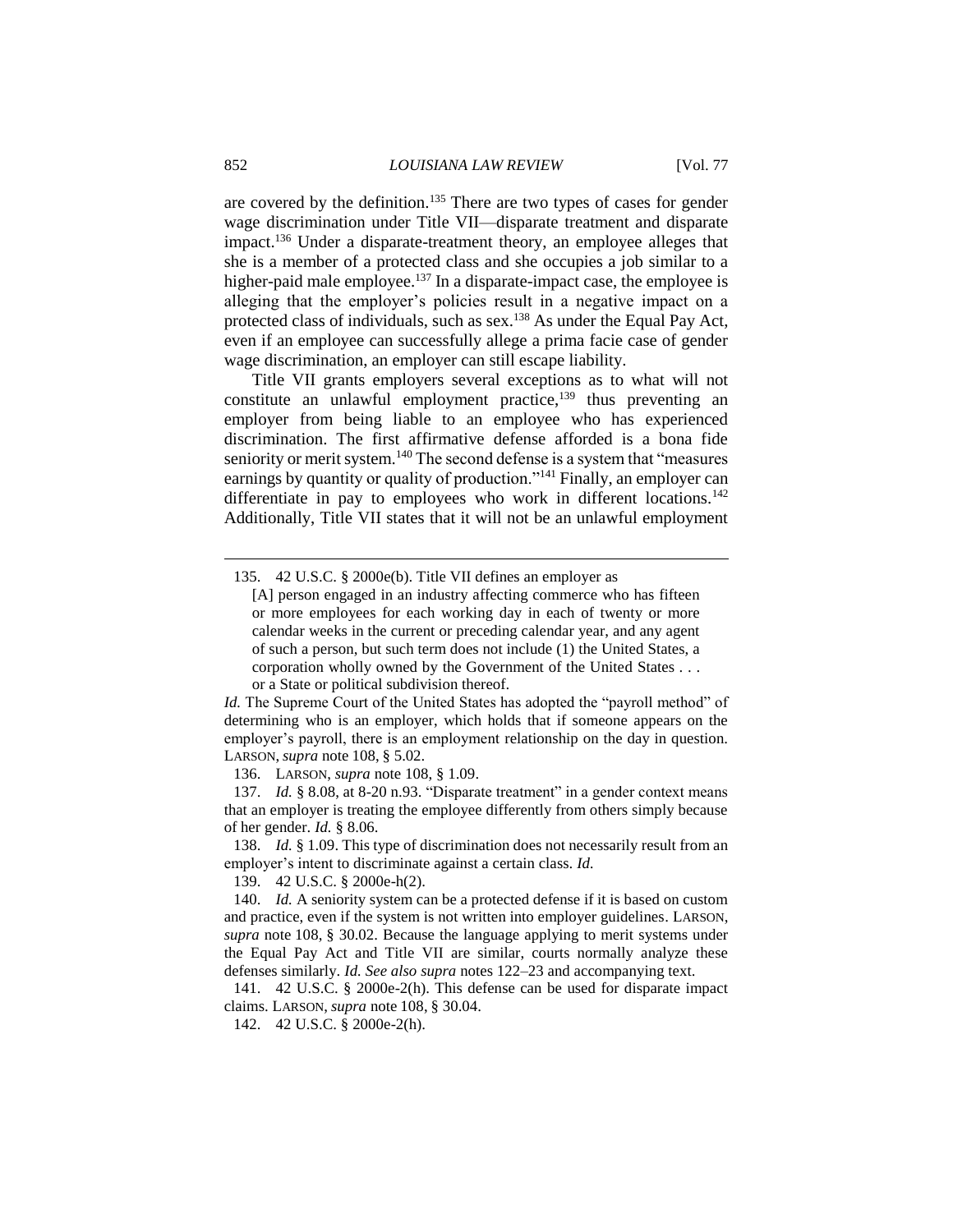practice for an employer to differentiate in compensation based on sex if the differential treatment is allowed under the regulations of the FLSA.<sup>143</sup> However, all of these defenses must not be the result of an intention to discriminate on the basis of sex.<sup>144</sup> Similar to the Equal Pay Act, if an employer can prove that one or more of these exceptions applies, then there is no liability for discrimination in wages.

Unlike the Equal Pay Act's system, the system to file a claim under Title VII is more complex. Title VII creates the Equal Employment Opportunity Commission ("EEOC") to which a plaintiff must file any allegations of wage discrimination before she can proceed with a claim in federal court.<sup>145</sup> A Title VII plaintiff will bear the burden of persuasion throughout the claim.<sup>146</sup> First, the plaintiff is required prove a prima facie case of discrimination, and she will also bear the burden of persuading the fact finder that any affirmative defense articulated by the employer does not apply.<sup>147</sup> A plaintiff faces an additional hurdle that a claim under Title VII must be filed with the EEOC within 180 or 300 days of the adoption of the discriminatory practice, depending on whether the state has its own human rights agency.<sup>148</sup> An employee who has successfully alleged and

<sup>143.</sup> *Id.* This exception would incorporate the affirmative defenses granted under the Equal Pay Act. *See* discussion *supra* Part II.A.

<sup>144.</sup> 42 U.S.C. § 2000e-2(h). These defenses mean means Title VII is not a strict liability statute because intent to discriminate based on sex must be shown.

<sup>145.</sup> *Id.* § 2000e-4. Therefore, a plaintiff must exhaust all administrative remedies before a claim of discrimination can be brought in federal court.

<sup>146.</sup> LAWRENCE SOLOTOFF & HENRY S. KRAMER, SEX DISCRIMINATION AND SEXUAL HARASSMENT IN THE WORK PLACE 8–37 (2006).

<sup>147.</sup> For a prima facie case of disparate treatment, a plaintiff must prove that she is a member of a protected class and that she has not been treated as well as a similarly situated employee who is not in the protected class. Goldstein, *supra*  note 127, at 297. Once a plaintiff proves the two requirements, the burden shifts to the employer to articulate a legitimate and non-discriminatory reason for the salary disparity. LARSON, *supra* note 108, § 8.08, at 8-20 n.93. These factors can include length of service, seniority, education, experience, differences in the category of job, differences in duties and responsibilities, complexity of the work, productivity, skill, or another non-discriminatory factor. *Id*. § 13.01. Once the employer articulates a defense, the employee will bear the burden of persuading the fact finder that the articulated reason is simply a pretext for discrimination. *Id*. § 8.08. Examples include that the advance education or experience the employer claimed was not needed for the job category at issue or that the employer did not adopt the low wage practice for other employees. *Id*. § 13.01.

<sup>148.</sup> A claim must be filed within 180 days if the state has a human rights agency and within 300 days if the state does not have such an agency. 42 U.S.C. §2000e-5(e).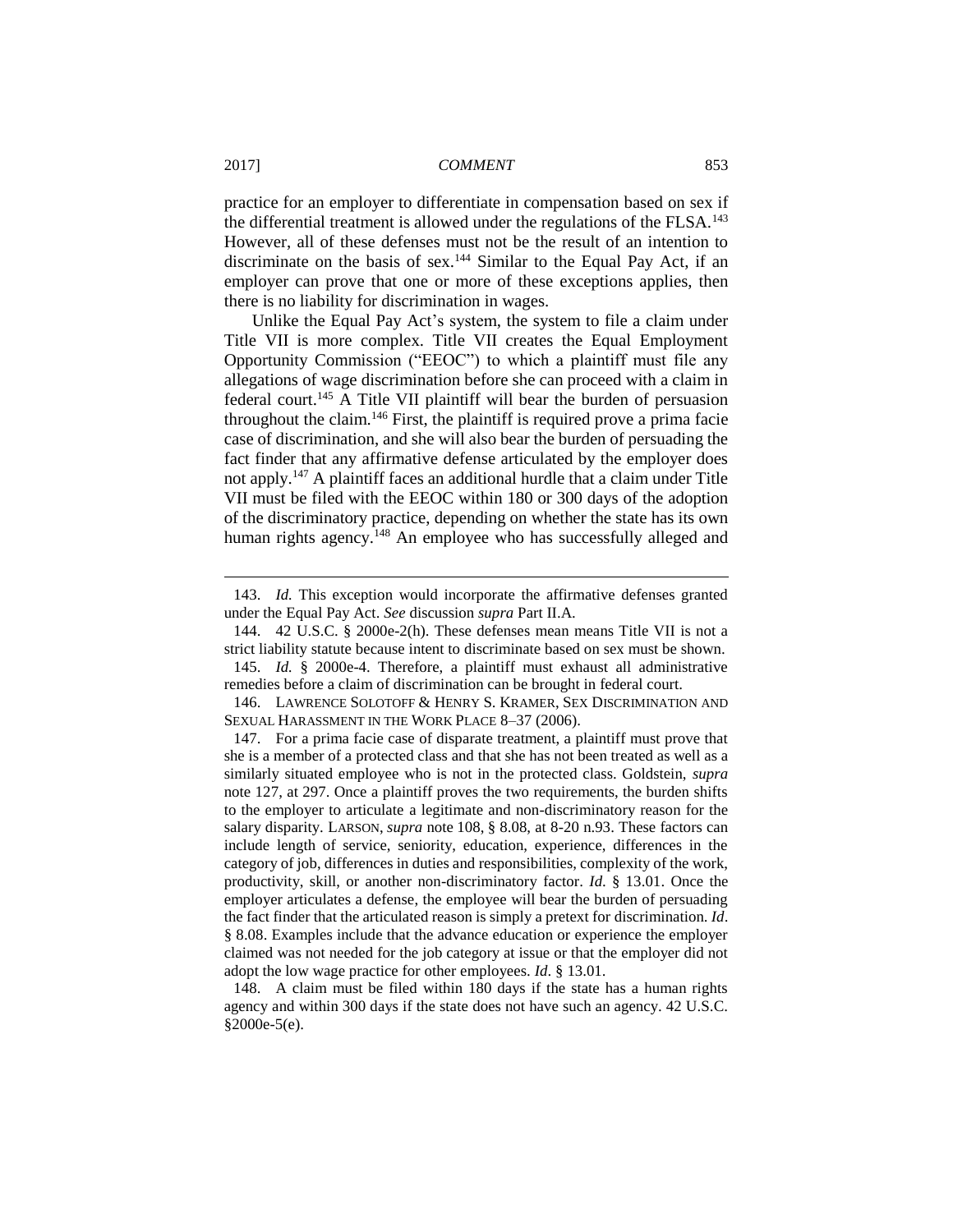#### 854 *LOUISIANA LAW REVIEW* [Vol. 77

proved wage discrimination under Title VII is entitled to different forms of relief depending on whether her claim was for disparate treatment or disparate impact.<sup>149</sup> In many cases, women are not aware there has been a discriminatory employment practice adopted until well after the filing deadline has passed, making filing a claim under this provision challenging for many women employees, such as Ms. Lilly Ledbetter.<sup>150</sup>

#### *C. The Lilly Ledbetter Fair Pay Act of 2009*

The Lilly Ledbetter Fair Pay Act of 2009 ("LLFPA") resulted from a Congressional overruling of the Supreme Court's decision in *Ledbetter v. Goodyear Tire & Rubber Co*. <sup>151</sup> The LLFPA added language to the definition of an unlawful employment practice for purposes of a Title VII claim.<sup>152</sup> This definition was expanded to effectively restart the statute of

150. *See* Ledbetter v. Goodyear Tire & Rubber Co*.*, 550 U.S. 618 (2007). *See also* Jonathan Timm, *When the Boss Says, 'Don't Tell Your Coworkers How Much You Get Paid'*, ATLANTIC (Jul. 15, 2014), http://www.theatlantic.com/bus iness/archive/2014/07/when-the-boss-says-dont-tell-your-coworkers-how-muchyou-get-paid/374467/ [https://perma.cc/W4X6-YQNA]; Jennifer Lawrence, *Why Do I Make Less Than My Male Co-Stars*, LENNY (Oct. 13, 2015), http://www.lennyletter.com/work/a147/jennifer-lawrence-why-do-i-make-lessthan-my-male-costars/ [https://perma.cc/F8TL-L9KJ]. Ms. Ledbetter worked for Goodyear for 19 years before she discovered she was being paid significantly less than her male counterparts. *Ledbetter*, 550 U.S. at 621. She brought claims for wage discrimination under the Equal Pay Act and Title VII, but the Supreme Court ruled that her Title VII claims fell outside the statute of limitations because she did not assert that her employer had discriminatory intent when it issued her paychecks or denied her raise. *Id.* at 637.

151. *Ledbetter*, 550 U.S. 618; *see also* Pub. L. No. 111-2, 123 Stat. 5 (2009) (codified at 42 U.S.C. § 2000e-5).

152. The LLFPA states,

For purposes of this section, an unlawful employment practice occurs, with respect to discrimination in compensation in violation of this subchapter, when a discriminatory compensation decision or other

<sup>149.</sup> An employee who alleges and proves disparate treatment would be eligible for unpaid wages, punitive damages, and compensatory damages, whereas a plaintiff who alleges and proves disparate impact would not be eligible for punitive and compensatory damages, but would be eligible for back wages. LARSON,*supra* note 108, §§ 3.09, 31.01. In both disparate treatment and disparate impact, a successful plaintiff can receive attorney's fees. *Id*. §§ 3.09, 31.01 n.2 (citing Richardson v. Lamar Cty. Bd. of Educ., 729 F. Supp. 806 (M.D. Ala. 1989); Jones v. Miss. Dep't of Corr., 615 F. Supp. 456 (N.D. Miss. 1985)), 97.01. The amount of punitive and compensatory damages available in disparate treatment vary according to the size of the employer. *Id*. § 3.09.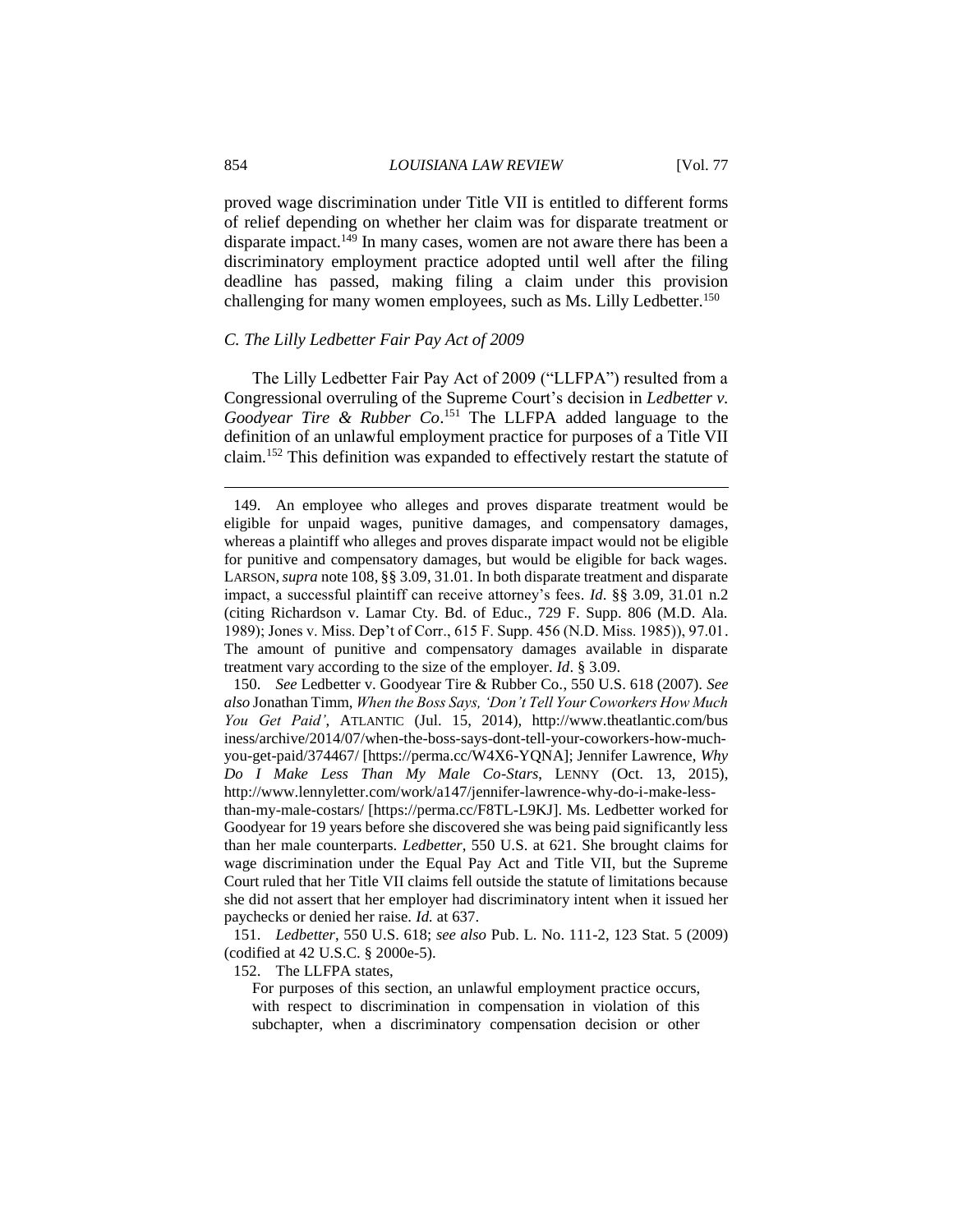limitations period each time a discriminatory paycheck is issued.<sup>153</sup> Even with this expansion, discovery that wage discrimination has occurred is challenging, particularly as the United States operates under a social norm of pay secrecy.<sup>154</sup>

# *D. National Labor Relations Act*

The National Labor Relations Act ("NLRA") is important in the employment discrimination context because it governs pay secrecy and confidentiality ("PSC") rules.<sup>155</sup> These types of rules, imposed by employers, prevent employees from discussing their wages with one another.<sup>156</sup> The NLRA prohibits an employer from requiring employees not to disclose or discuss their wages as a condition of employment.<sup>157</sup> However, the NLRA

practice is adopted, when an individual becomes subject to a discriminatory compensation decision or other practice, or when an individual is affected by application of a discriminatory compensation decision or other practice, including each time wages, benefits or other compensation is paid, resulting in whole or in part from such a decision or other practice.

42 U.S.C. § 2000e-5(e)(3)(A). The LLFPA also allowed an employee to recover back wages up to two years before the discrimination claim was filed when the unlawful employment practices that were within the filing period were similar to those practices that occurred outside the filing period. *Id.*

153. GARY SINISCALCO ET AL., DEVELOPMENTS IN EQUAL PAY LAW: THE LILLY LEDBETTER ACT AND BEYOND 3 (2010), http://www.americanbar.org/content /dam/aba/administrative/labor\_law/meetings/2010/2010\_eeo\_007.authcheckdam.p df [https://perma.cc/7ZX8-N49G].

154. Gowri Ramachandran, *Pay Transparency*, PENN. ST. L. REV. 1043, 1044 (2012).

155. Rafael Gely & Leonard Bierman, *Pay Secrecy/Confidentiality Rules and the Nat'l Labor Relations Act*, 6 U. PA. J. LAB. & EMP. L. 121, 126–31 (2003).

156. *Id.* at 124. *See also* DirectTV U.S. DirectTV Holdings, LLC, 359 N.L.R.B. No. 54, Jan. 23, 2013. In *DirectTV*, the NLRB considered an employer rule, which stated in part,

Never discuss details about your job, company business or work projects with anyone outside the company, especially in public venues, such as seminars and conferences, or via online posting or information-sharing forums, such as mailing lists, websites, blogs and chat rooms.

*Id.* at \*7. The NLRB held that this rule could be reasonably construed to prohibit protected section 7 activity. *Id.* at \*1.

157. Leonard Bierman & Rafael Gely, *"Love, Sex and Politics? Sure. Salary? No Way": Workplace Social Norms and the Law*, 25 BERKELEY J. EMP. & LAB. L. 167, 169–70 (2004). The NLRA protects the rights of all employees to engage in "concerted activity for the purpose of . . . mutual aid or protection." 29 U.S.C.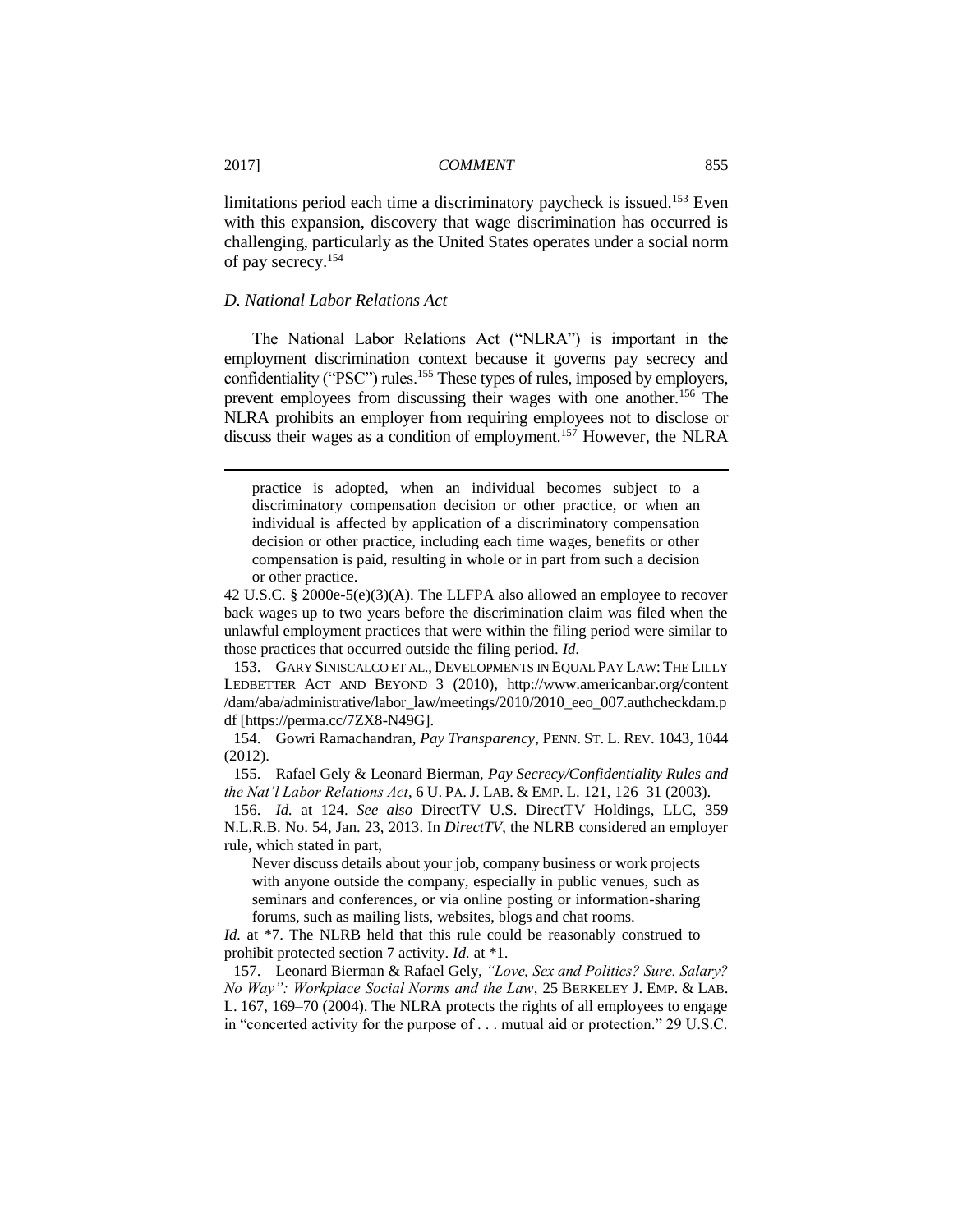does not include within its definition of "employee" those who are categorized as supervisors,<sup>158</sup> meaning there is an entire class of employees not protected by the provisions. Even those employees protected by the NLRA will have issues benefitting from its protections.<sup>159</sup>

The National Labor Relations Board ("NLRB") reviews employment practices, but only after an employee, union, or employer submits a formal allegation that a violation of the NLRA has occurred.<sup>160</sup> Additionally, the only remedies available after a NLRB review will be a cease-and-desist order and other affirmative action necessary to promote the policies of the NLRA.<sup>161</sup> Therefore, the NLRA is a reactive regime, as action is taken only once someone has reported a violation. The problems with the NLRA and other federal mechanisms governing wage discrimination demonstrate that the federal scheme as a whole is ineffective and incomprehensible on many levels.

# *E. Problems in the Law*

Although the current federal legal regimes may have initially been successful at bridging the gender wage gap, progress in eliminating gender wage inequality in recent years has slowed, leading to stagnation over the past decade.<sup>162</sup> The current laws are riddled with inconsistencies and ambiguities, making it difficult for a woman to discover discrimination and successfully recover for any harm she has experienced. Change in the laws—making them more harmonized, efficient, and understandable—is necessary to work towards eliminating the gender wage gap for good.

<sup>§ 157.</sup> Federal courts and the National Labor Relations Board ("NLRB") have held that discussing wages in a concerted effort to improve them is a protected activity under the NLRA. WOMEN'S BUREAU, U.S. DEP'T OF LABOR, PAY SECRECY 1 (2014).

<sup>158.</sup> Brian P. O'Neill, Comment, *Pay Confidentiality: A Remaining Obstacle to Equal Pay After Ledbetter*, 40 SETON HALL L. REV. 1217, 1247 (2010). The law covers most private-sector employees, but excludes public-sector employees and supervisors. *See* 29 U.S.C. § 152(3) (defining "employee").

<sup>159.</sup> This is likely because the NLRA is, "as Professor William R. Corbett has noted, 'one of the best-kept secrets' of employment law." Bierman & Gely, *supra*  note 157, at 190 (citing William R. Corbett, *Waiting for the Labor Law of the Twenty-First Century: Everything Old is New Again*, 23 BERKELEY J. EMPL. & LAB. L. 259, 267 (2002)).

<sup>160.</sup> O'Neill, *supra* note 158, at 1238.

<sup>161.</sup> *Id.*

<sup>162.</sup> *See supra* notes 25 and 75 and accompanying text.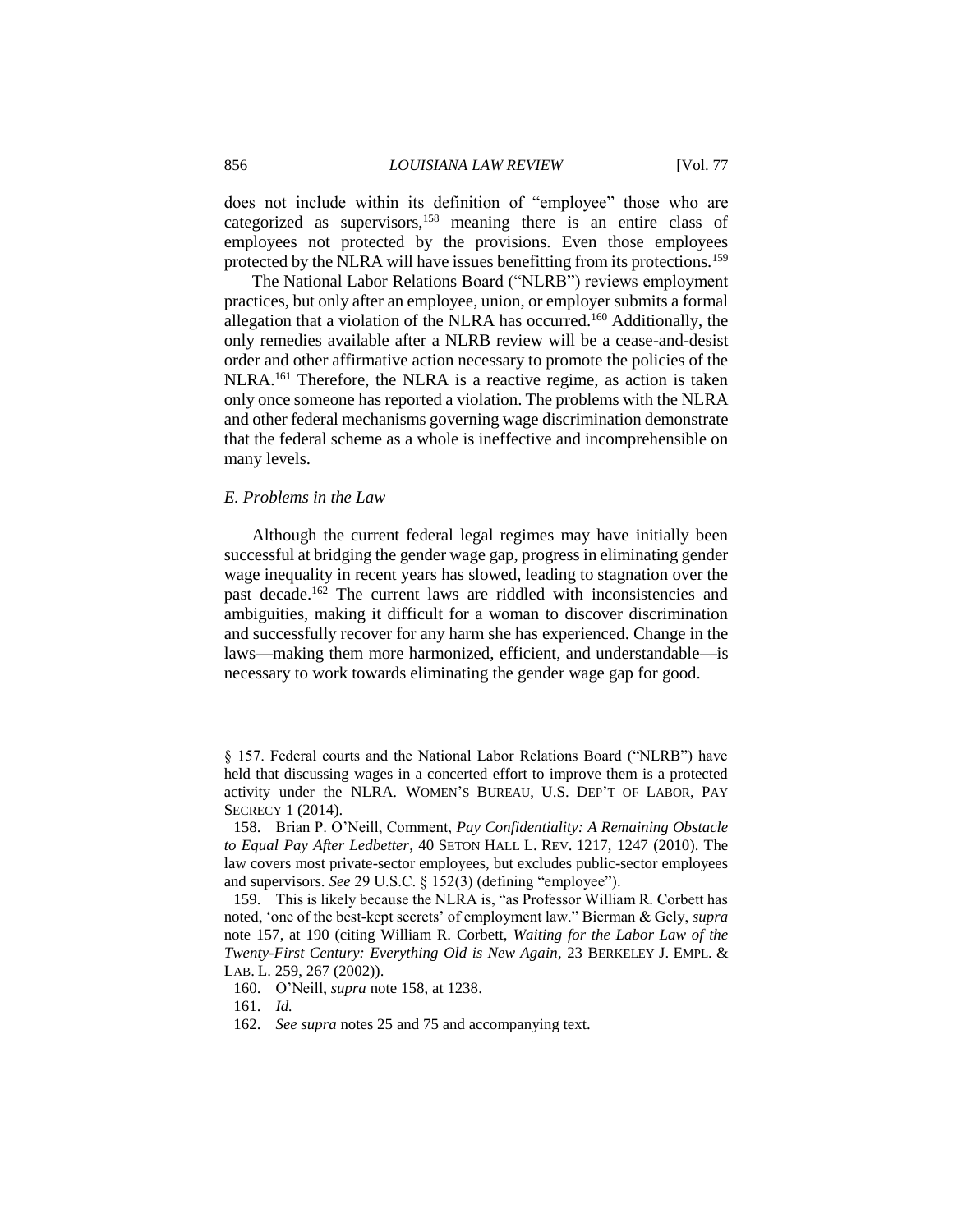# *1. The Stagnant Gap*

On a national level, the gender wage gap has not changed significantly over the past decade.<sup>163</sup> In Louisiana, the gender wage gap has fluctuated within a small range, never dropping under 30%.<sup>164</sup> As a 1997 report articulated, "[r]ecent increases in the female-to-male earnings ratio have been due more to declines in the earnings of men than to increases in the earnings of women."<sup>165</sup> The report also stated that women's earnings have remained stagnant since 1990 and men's real earnings have actually dropped by 3.3%.<sup>166</sup> Even though the gender wage gap persists, "Congress has failed to acknowledge that the Equal Pay Act is ineffective for women to prevail on wage discrimination claims, and Congress will not take the affirmative action to resolve the current wage inequity between men and women."<sup>167</sup> This failure is equally true for Louisiana's legislators, who failed to pass a legislative solution that would have extended additional equal pay protections to public and private employees—both women and men—in the state of Louisiana.<sup>168</sup>

# *2. Ambiguities in the Laws*

Claims under the Equal Pay Act and Title VII contain several differences. For instance, the Equal Pay Act is a strict liability statute, meaning no showing of discriminatory intent is necessary.<sup>169</sup> Conversely, a claim for disparate treatment under Title VII requires a showing of discriminatory intent.<sup>170</sup> Another difference is that a Title VII plaintiff will bear the burden of

 $\overline{a}$ 

168. S.B. 219, 2015 Leg., Reg. Sess. (La. 2015). *See also Hearing on S.B. 219 Before the H. Comm. on Labor & Indus. Relations*, 2015 Leg., Reg. Sess. (La. 2015).

<sup>163.</sup> *See supra* note 25.

<sup>164.</sup> *See supra* note 75.

<sup>165.</sup> U.S. CENSUS BUREAU, U.S. DEP'T OF COMMERCE, MONEY INCOME IN THE UNITED STATES: 1996, at ix (1997) [hereinafter MONEY INCOME IN THE UNITED STATES]. *See also* IDA L. CASTRO, WOMEN'S BUREAU, U.S. DEP'T OF LABOR, EQUAL PAY: A THIRTY-FIVE YEAR PERSPECTIVE 30 (1998). Women's earnings increased approximately 71% between 1960 and 2011, although men's earnings increased at a slower rate of three percent during the same period. NAT'L EQUAL PAY TASK FORCE*, supra* note 33.

<sup>166.</sup> CASTRO, *supra* note 165, at 30. *See also* MONEY INCOME IN THE UNITED STATES, *supra* note 165, at ix.

<sup>167.</sup> Lerum, *supra* note 91, at 223.

<sup>169.</sup> LARSON, *supra* note 108, § 107.07, at 107-41 n.3. *See also* MAUREEN F. MOORE, LABOR AND EMPLOYMENT IN LOUISIANA: A GUIDE TO EMPLOYMENT LAWS, REGULATIONS & PRACTICES § 7-5 (2d ed. 2016) (1992).

<sup>170.</sup> Avery, *supra* note 127, at 875.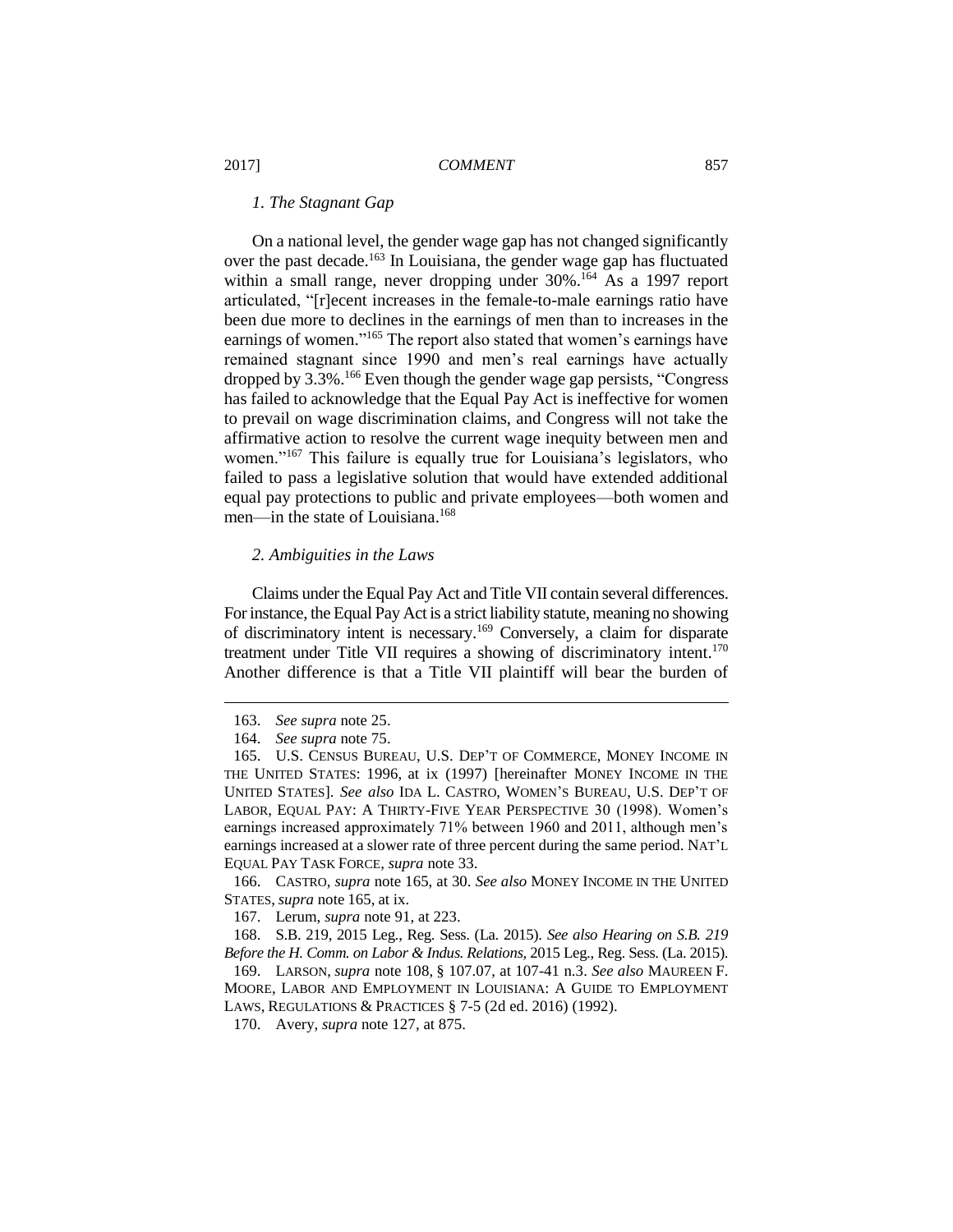persuasion throughout the claim, while an Equal Pay Act plaintiff will be relieved of the burden after a prima facie case of discrimination is shown.<sup>171</sup> Furthermore, a Title VII defendant must only articulate an affirmative defense, while an Equal Pay Act defendant must prove an affirmative defense.<sup>172</sup>

However, due to the federal circuits' interpretation of Equal Pay Act and Title VII claims, the federal statutory regime is confusing. This confusion and ambiguity from varying interpretations of the Equal Pay Act and Title VII make claims under both statutory regimes difficult for a plaintiff, as her burden of proof will change depending on which claim is evaluated and in which federal circuit.<sup>173</sup> This confusion and ambiguity also make the fact finder's mission difficult because of the differing burden of proof standards. Additionally, what evidence will withstand the burden of proof is drastically different depending on the circuit in which the claim is brought. One federal judge described the relation between the laws as "a complex area of law, suffused with legislative and judicial uncertainty."<sup>174</sup> Courts have exacerbated this complexity by failing to draw a clear line between the burdens of proof for gender wage discrimination claims.<sup>175</sup> Ambiguity also exists with regard to the affirmative defenses afforded to employers, particularly the fourth affirmative defense under the Equal Pay Act, commonly referred to as the "catch-all" category, as the category can include any number of reasons as long as it is deemed justifiable by a court.<sup>176</sup>

The LLFPA was enacted to aid employees who experienced discrimination by giving the employee a broader timeframe in which to file a discrimination claim.<sup>177</sup> However, the law ignores the reality of wage discrimination because a woman may have no idea how her pay compares to her coworker's pay.<sup>178</sup> Thus, the LLFPA has been criticized for failing to codify the discovery rule, which states that the statute of limitations period

<sup>171.</sup> *Id.*

<sup>172.</sup> *Id.*

<sup>173.</sup> *See* discussion *supra* Part II.A–B.

<sup>174.</sup> Avery, *supra* note 127, at 852.

<sup>175.</sup> Goldstein, *supra* note 127, at 298. *See also* LARSON, *supra* note 108, § 110.02.

<sup>176.</sup> *See* LARSON, *supra* note 108, §§ 107.14, 110.02.

<sup>177.</sup> Siniscalco, *supra* note 153, at 1.

<sup>178.</sup> Nancy Zisk, *Lilly Ledbetter, Take Two: The Lilly Ledbetter Fair Pay Act of 2009 and the Discovery Rule's Place in the Pay Discrimination Puzzle*, 16 WM. & MARY J. WOMEN & L. 1, 8 (2009).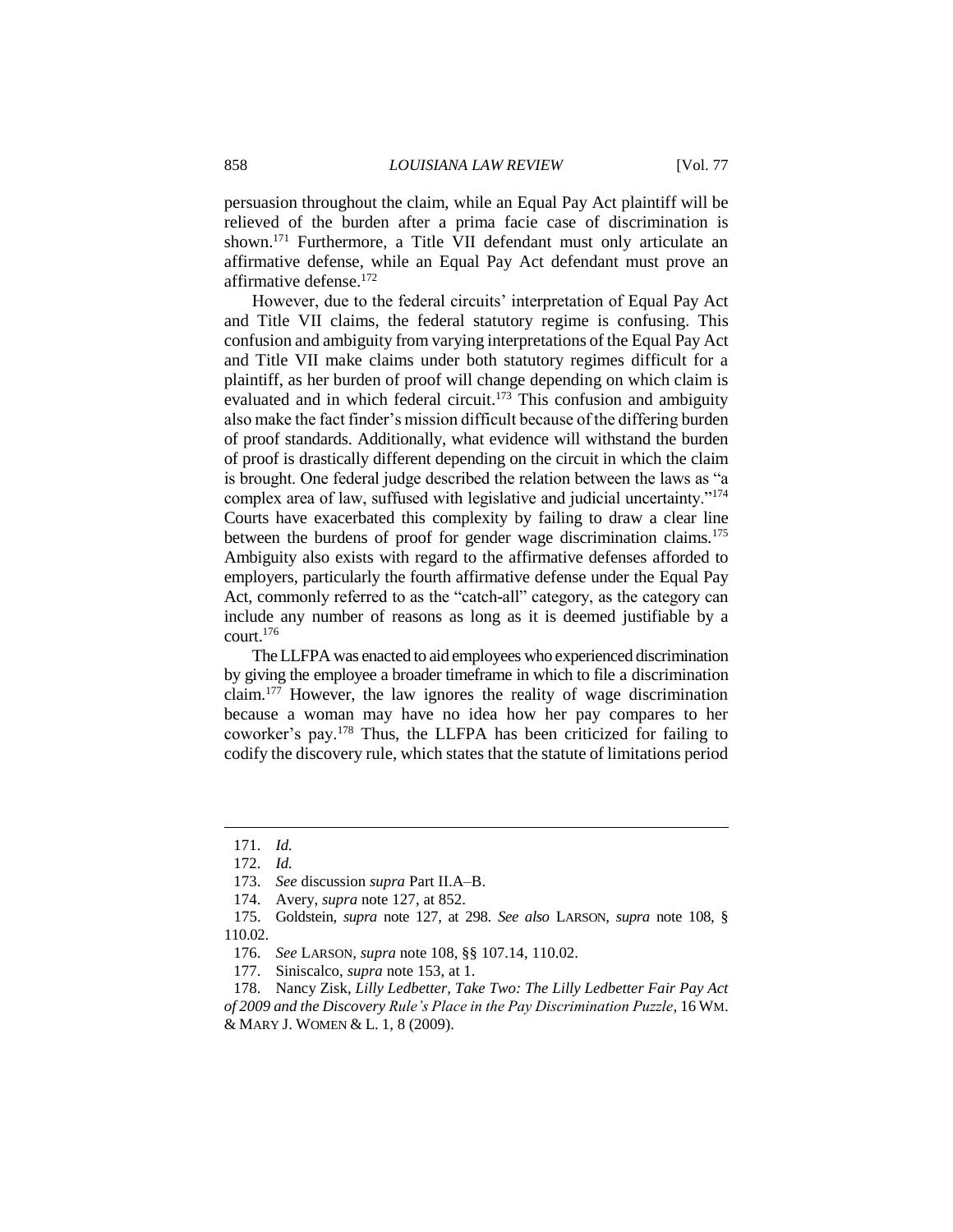does not begin to run until a plaintiff knows or should have known of the discriminatory practice.<sup>179</sup>

#### *3. The Discovery Issue in Gender Discrimination*

One of the most glaring issues in both the national and state statutory regimes is that employees who have suffered discrimination have no way to discover the unlawful employment practices to which they have been subjected. Although the LLFPA was designed to extend the time for an aggrieved employee to file a pay discrimination claim, it did nothing to address the issue of discovering such unlawful employment practices.<sup>180</sup> Justice Ginsberg's *Ledbetter* dissent noted, "[c]ompensation disparities . . . are often hidden from sight. It is not unusual . . . for management to decline to publish employee pay levels, or for employees to keep private their own salaries."<sup>181</sup> By not incorporating the discovery rule in the LLFPA, an employer could avoid liability simply because an employee was not aware an unlawful employment practice occurred.<sup>182</sup> This area is one in which a legislative measure is appropriate. By incorporating a discovery rule into its new equal pay protections, Louisiana would afford all its employees more rights than the current federal legislative scheme grants.

Some scholars suggest that a more expansive prohibition on the promulgation of PSC rules may also be in order.<sup>183</sup> Going against the prevailing social norm of pay secrecy, several proposals in the United States seem to make PSC rules "*per se* illegal."<sup>184</sup> This solution would allow employees to openly discuss wages and salaries without fear of retaliation or other disciplinary measures by an employer and would aid in the discovery of wage discrimination.

<sup>179.</sup> Sarah Lyons, *Why the Law Should Intervene to Disrupt Pay Secrecy-Norms: Analyzing the Lilly Ledbetter Fair Pay Act Through the Lens of Social Norms*, 46 COLUM. J.L. & SOC. PROBS. 361, 378 (2012).

<sup>180.</sup> *See* Kulow, *supra* note 11, at 386 n.8.

<sup>181.</sup> Ledbetter v. Goodyear Tire & Rubber Co., 550 U.S. 618, 649–50 (2007) (Ginsberg, J., dissenting).

<sup>182.</sup> Zisk, *supra* note 178, at 23–25. However, Louisiana already uses the discovery rule in many aspects of the law and defendants still have a defense when a plaintiff brings a stale claim. *See generally* LA. CIV. CODE arts. 189, 2534 (2016).

<sup>183.</sup> Bierman & Gely, *supra* note 157, at 187.

<sup>184.</sup> *Id.* "Per se illegal" means the act is inherently illegal and no proof of surrounding circumstances is needed. *See, e.g.*, Wage Awareness Protection Act, S. 2966, 106th Cong. (2002); Fair Pay Act, S. 684, 107th Cong. § 4(7) (2001); CAL. LAB. CODE § 232 (2002).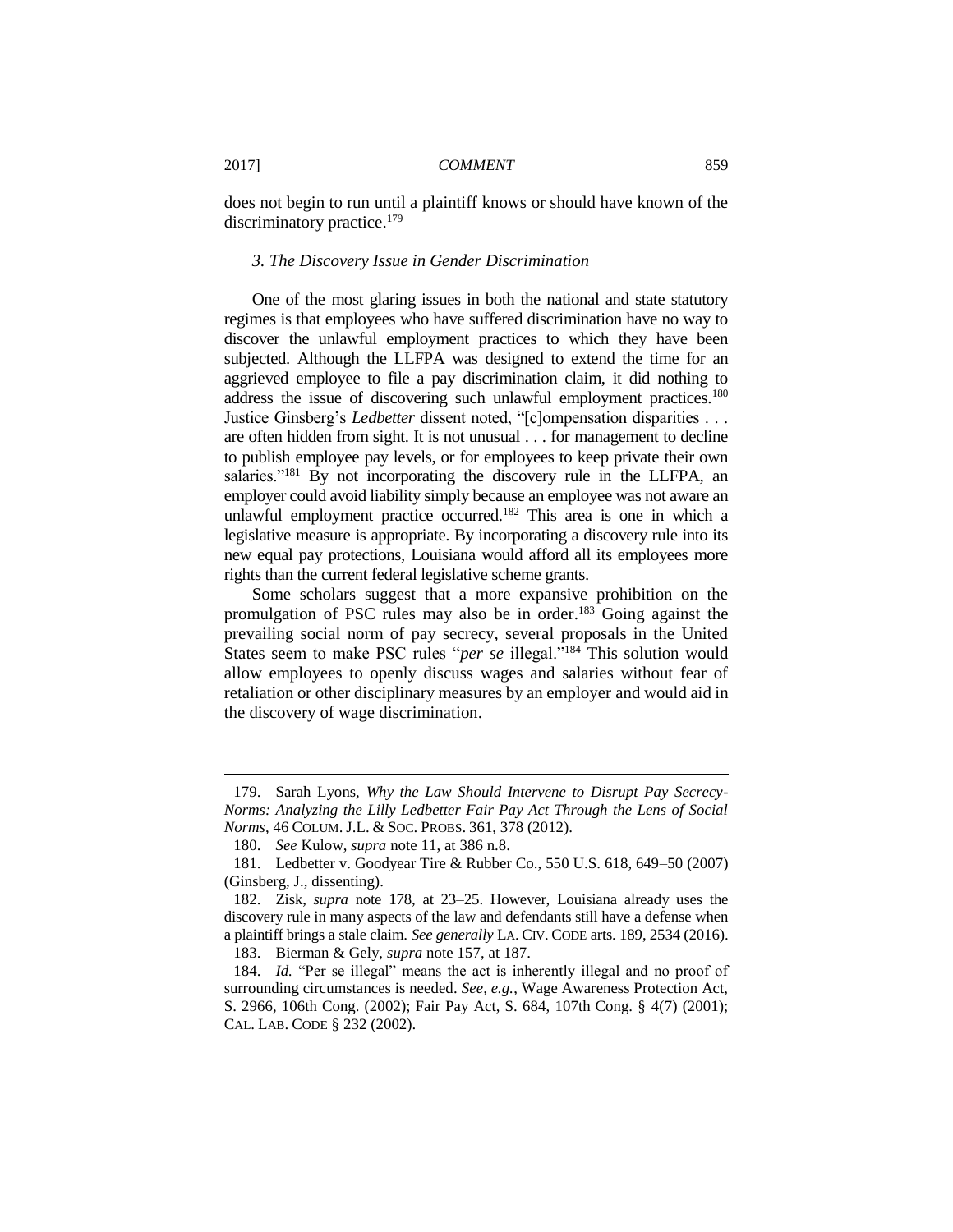#### 860 *LOUISIANA LAW REVIEW* [Vol. 77

Additionally, many employees are unaware that they have rights under the NLRA, and "[p]revailing social norms are such that even fully knowing his or her rights under the NLRA, the vast majority of employees are still highly unlikely to bring charges regarding this matter to the NLRB."<sup>185</sup> As there is not a driving force behind the rules, pushing employees to bring claims, the NLRA is not policing the area of pay secrecy as well as it should be. The NLRA also does not cover employees classified as supervisors, meaning that an entire class of employees could be subject to PSC rules as a condition of employment.<sup>186</sup> Therefore, simply by classifying an employee's position as supervisory, an employer could legally escape the federal prohibition on PSC rules. The courts and the NLRB are also split on the definition of supervisor, $187$  meaning an employee could or could not be covered under the NLRA depending on his or her job classification. This disagreement allows employers another way to escape federal regulations on PSC rules. By including supervisors under PSC rule prohibitions in Louisiana, there would be no such ambiguity. These problems in federal law mirror some issues in Louisiana law, all of which need to be remedied to finally bridge gender wage inequality.

# III. LOUISIANA'S EQUAL PAY REGIME AND ITS PROBLEMS

In the past decade, progress in eliminating the gender wage gap has slowed and eventually stagnated.<sup>188</sup> The current laws are peppered with inconsistencies and ambiguities, making it difficult for a woman to discover discrimination and successfully recover for any harm she has experienced. In addition to federal protective measures, Louisiana currently has two statutory regimes governing gender discrimination.<sup>189</sup> The first is the Louisiana Employment Discrimination Law,<sup>190</sup> which governs all employees in the state. The second statutory regime is the Louisiana Equal Pay for Women Act,<sup>191</sup> which applies only to women who work in public service for the state. The law covers women in public positions and grants more protections than the law applicable to all Louisiana employees.

<sup>185.</sup> Bierman & Gely, *supra* note 157, at 190.

<sup>186.</sup> GERALD MAYER & JON. O SHIMABUKURO, CONG. RESEARCH SERV., RL34350, THE DEFINITION OF "SUPERVISOR" UNDER THE NATIONAL LABOR RELATIONS ACT 1 (2012).

<sup>187.</sup> *Id.*

<sup>188.</sup> *See supra* notes 25 and 75.

<sup>189.</sup> *See generally* LA. REV. STAT. §§ 23:662, 23:332 (2016).

<sup>190.</sup> 1997 La. Sess. Law Serv. 1409 (West).

<sup>191.</sup> 2013 La. Sess. Law Serv. 374 (West).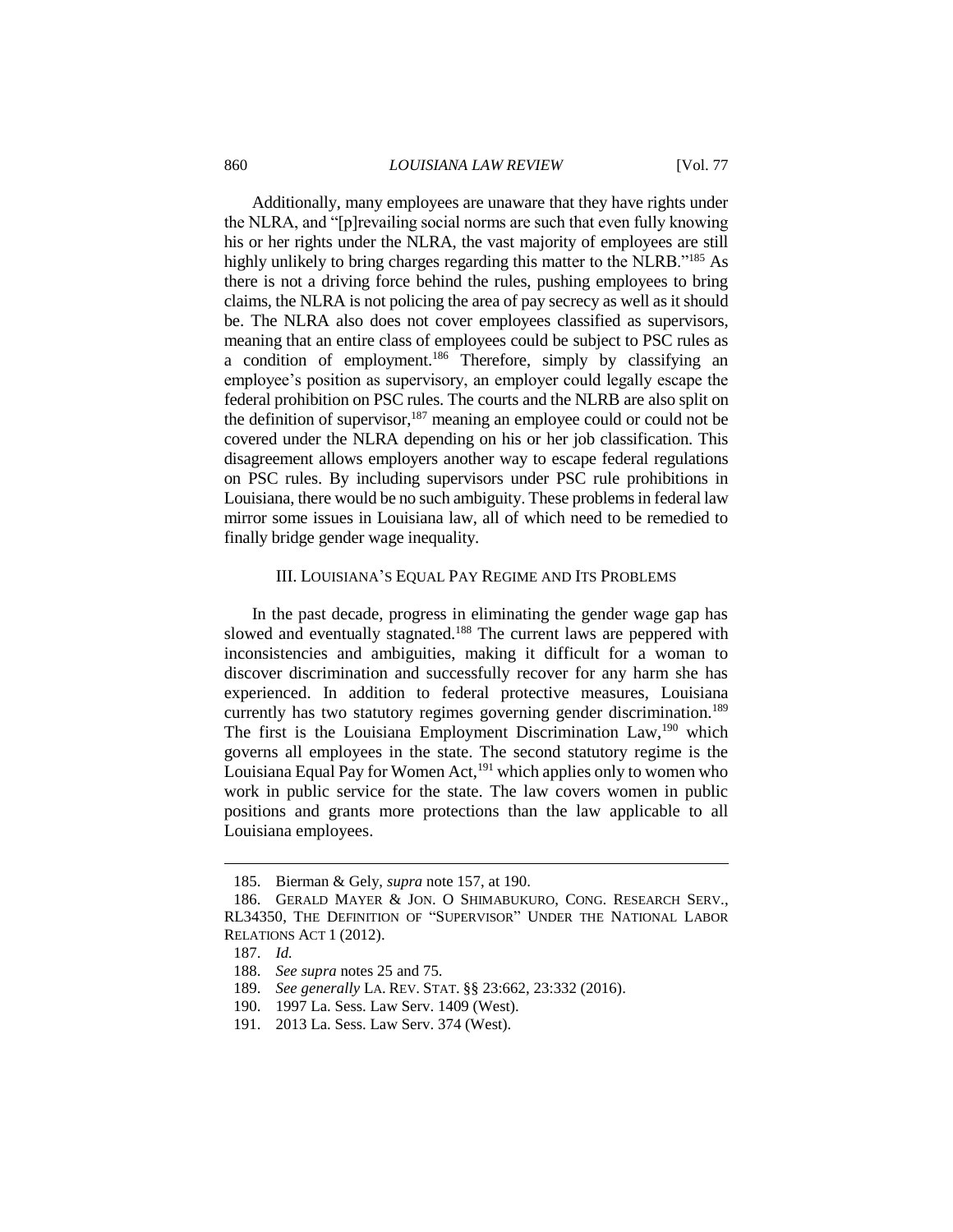#### *A. The Louisiana Employment Discrimination Law*

The Louisiana Employment Discrimination Law is largely coextensive with federal prohibitions.<sup>192</sup> The law "prohibits intentional discrimination in employment because of  $\dots$  sex,"<sup>193</sup> and the law applies to public and private employers, employment agencies, and labor unions.<sup>194</sup> Under this law it is an unlawful employment practice to "[i]ntentionally pay wages to an employee at a rate less than that of another employee of the opposite sex for equal work on jobs in which their performance requires equal skill, effort, and responsibility and which are performed under similar working conditions."<sup>195</sup> This language is almost identical to the language in the Equal Pay Act.<sup>196</sup>

The definition of employer under Louisiana law, however, is narrower than under Title VII.<sup>197</sup> The Louisiana definition states that an employer

 $\overline{a}$ 

196. *Compare id.* § 23:332(A)(3) (it is an unlawful employment practice to "[i]ntentionally pay wages to an employee at a rate less than that of another employee of the opposite sex for equal work on jobs in which their performance requires equal skill, effort, and responsibility and which are performed under similar working conditions"), *with* 29 U.S.C. § 206(d)(1) (2012) ("No employer having employees subject to any provisions of this section shall discriminate, within any establishment in which such employees are employed, between employees on the basis of sex by paying wages to employees in such establishment at a rate less than the rate at which he pays wages to employees of the opposite sex in such establishment for equal work on jobs the performance of which requires equal skill, effort, and responsibility, and which are performed under similar working conditions . . . .").

197. *Compare* LA. REV. STAT. § 23:302(2) ("'Employer' means a person, association, legal or commercial entity, the state, or any state agency, board, commission, or political subdivision of the state receiving services from an employee and, in return, giving compensation of any kind to an employee. The provisions of this Chapter shall apply only to an employer who employs twenty or more employees within this state for each working day in each of twenty or more calendar weeks in the current or preceding calendar year. 'Employer' shall also include an insurer, as defined in R.S. 22:46, with respect to appointment of agents, regardless of the character of the agent's employment."), *with* 42 U.S.C. § 2000e(b) ("The term 'employer' means a person engaged in an industry affecting commerce who has fifteen or more employees for each working day in each of twenty or more calendar weeks in the current or preceding calendar year, and any agent of such a person, but such term does not include (1) the United

<sup>192.</sup> MOORE, *supra* note 169, § 7-2.

<sup>193.</sup> *Id.* The law also applies to discrimination based on race, color, religion, national origin, age, disability, or an individual's sickle-cell trait. *Id.*

<sup>194.</sup> *Id.*

<sup>195.</sup> LA. REV. STAT. § 23:332(A)(3) (2016).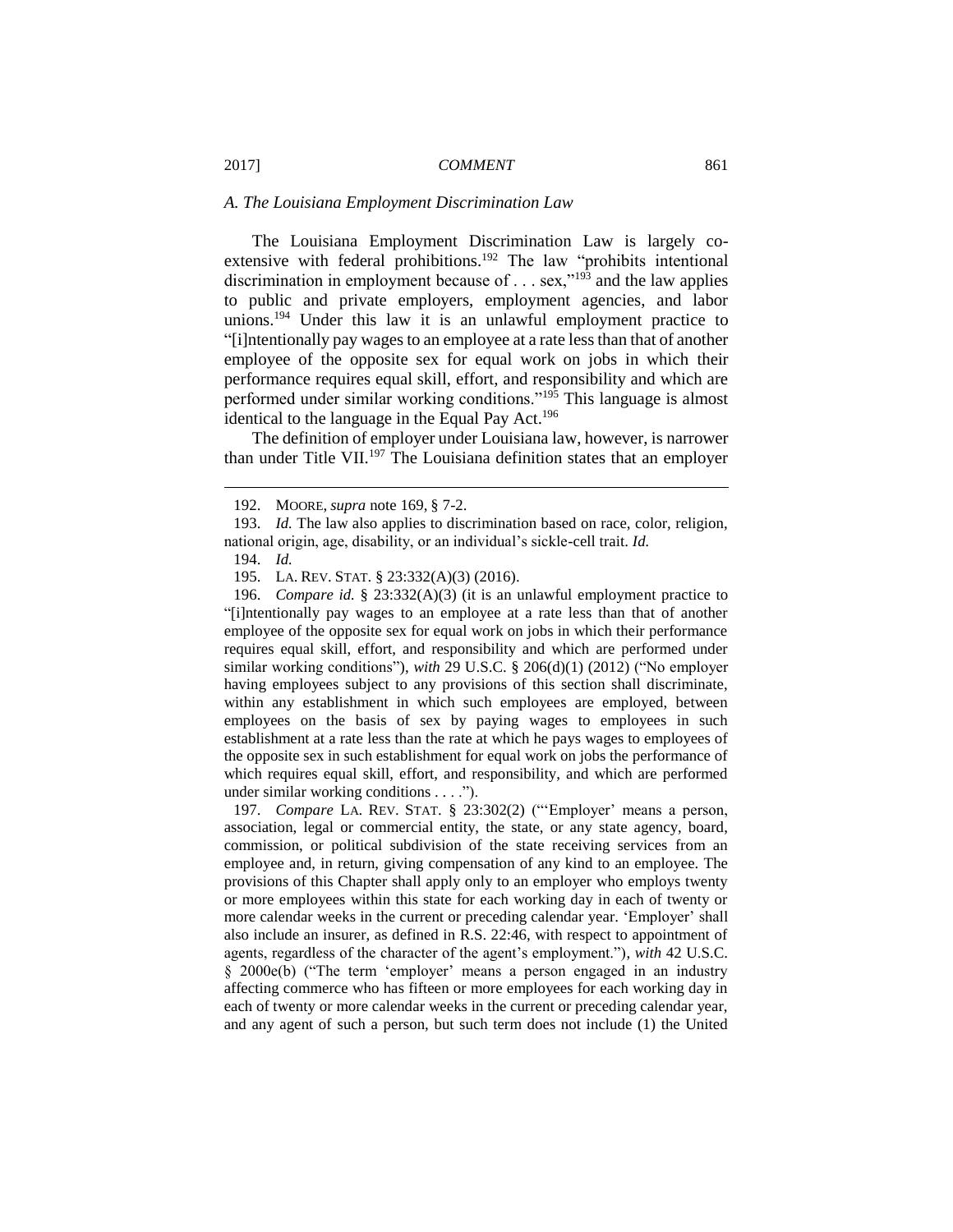must employ 20 or more employees within the state for each working day in 20 or more calendar weeks of the current or previous calendar year.<sup>198</sup> The statute also requires that an employer receive services from the employee, who is in turn compensated.<sup>199</sup> Because Louisiana law covers fewer employers than national law, there is another contributing factor to gender wage inequality in play.

The variety of affirmative defenses available to employers also contributes to the inequality. Under the law, it is not an unlawful employment practice for an employer to compensate employees differently because of a bona fide seniority or merit system.<sup>200</sup> Additionally, a system that measures compensation by quantity or quality of production is allowed.<sup>201</sup> The law also includes the same "catch-all" defense provided in the Equal Pay Act. 202 Finally, an employer may pay different rates of compensation to employees who work in different locations.<sup>203</sup> Louisiana's affirmative defenses are all very similar to the federal provisions, which also have done little to bridge the national gender wage gap.

Louisiana's law does have a unique feature from federal law, which may help to bridge gender wage inequality long term. Under the Louisiana Employment Discrimination Law, an employee may file a discrimination charge with a local commission or the Louisiana Commission on Human Rights ("LCHR") within 180 days of the unlawful employment practice.<sup>204</sup> The plaintiff may also file a claim of discrimination with the EEOC within 300 days of the unlawful employment practice or within 30 days after the

States, a corporation wholly owned by the Government of the United States, an Indian tribe, or any department or agency of the District of Columbia subject by statute to procedures of the competitive service (as defined in section 2102 of title 5), or (2) a bona fide private membership club (other than a labor organization) which is exempt from taxation under section  $501(c)$  of title 26, except that during the first year after March 24, 1972, persons having fewer than twenty-five employees (and their agents) shall not be considered employers.").

<sup>198.</sup> MOORE, *supra* note 169. The definition of employer under Title VII is "a person engaged in an industry affecting commerce who has fifteen or more employees for each working day in each of twenty or more calendar weeks in the current or preceding year." 42 U.S.C. § 2000e(b). Louisiana law does not require that an employer be in an industry "affecting commerce." LA. REV. STAT. § 23:302(2).

<sup>199.</sup> MOORE, *supra* note 169, § 7-2.

<sup>200.</sup> LA. REV. STAT. § 23:332(H)(3).

<sup>201.</sup> *Id.*

<sup>202.</sup> *Id.* 

<sup>203.</sup> *Id.* This provision incorporates the final affirmative defense available under Title VII. *See supra* note 141 and accompanying text.

<sup>204.</sup> MOORE, *supra* note 169.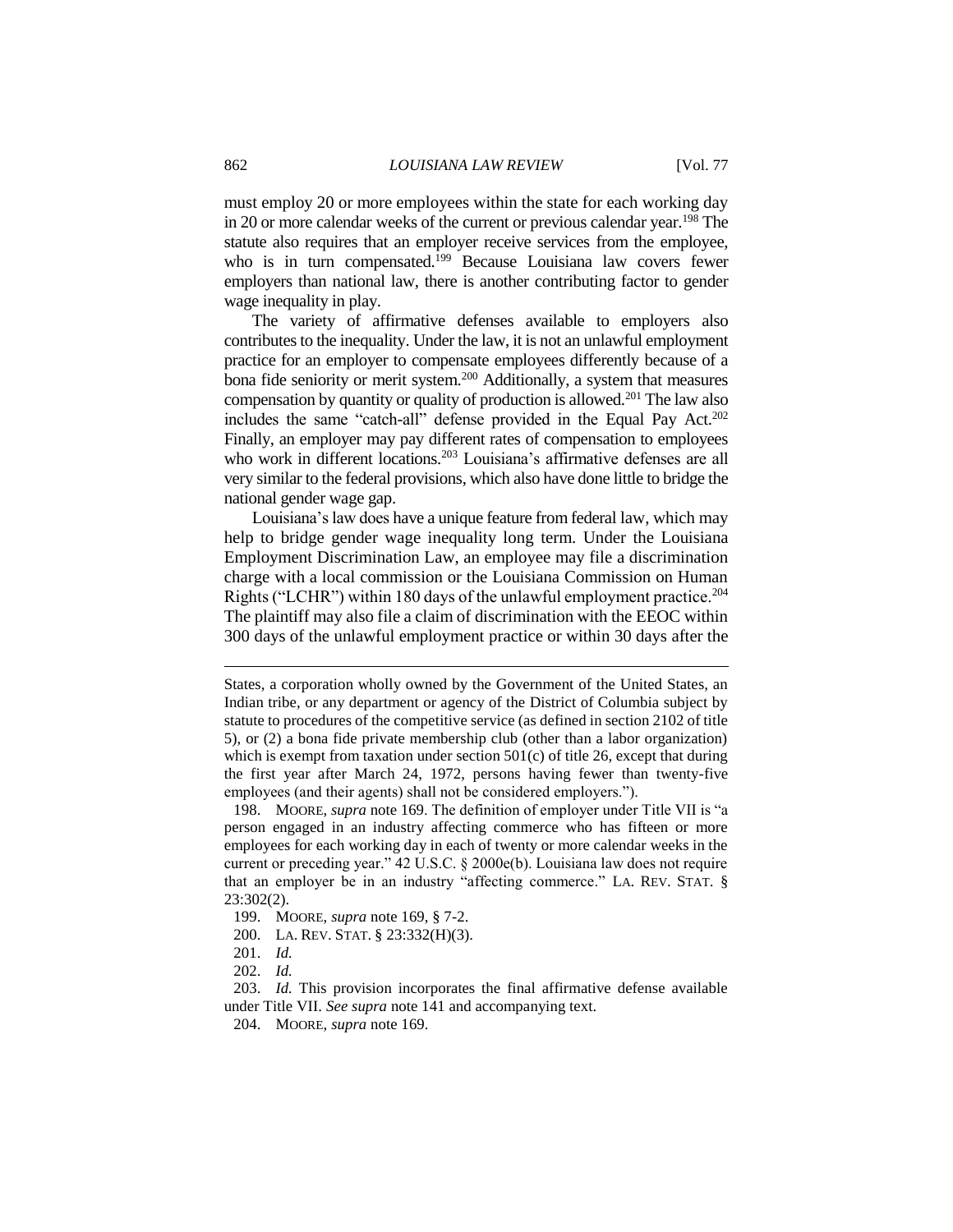LCHR makes its final decision.<sup>205</sup> A third option allows a plaintiff to file a claim in a district court or in a federal district court where the alleged unlawful employment practice occurred within 90 days of receiving an EEOC right-to-sue letter.<sup>206</sup> There is no requirement that an employee exhaust all administrative remedies before filing suit.<sup>207</sup> However, the law does require a plaintiff intending to file a claim of discrimination to provide the employer with written notice at least 30 days prior to any court action, and it requires both parties make a good-faith effort to resolve the dispute prior to any court action.<sup>208</sup> The law also includes an antiretaliation provision, but only for age discrimination and sickle-cell trait discrimination.<sup>209</sup> Therefore, there is no cause of action for retaliation in employment suits based on gender discrimination, an issue the law needs to address. This provision of Louisiana law is different from federal law and is one way Louisiana law is more progressive and employee-friendly than federal provisions. This law still gives private employees less protection than public employees, however, because their wages have an additional layer of protection under Louisiana law.

# *B. The Louisiana Equal Pay for Women Act*

The Louisiana Equal Pay for Women Act supplements the Louisiana Employment Discrimination Law, providing additional protections to Louisiana women in public service.<sup>210</sup> The Louisiana Equal Pay for Women Act covers female employees who work 40 or more hours a week for a department, subdivision, agency, commission, board, or committee of the state.<sup>211</sup> The law prohibits an employer from paying one sex less than another in the same agency for work that is the same or is substantially similar.<sup>212</sup> The jobs must require equal skill, effort, education, and responsibility and must be performed under similar working conditions.<sup>213</sup> This law combines the prohibitions under the Equal Pay Act and Title VII, but adds a condition that the jobs require equal education.<sup>214</sup> This

<sup>205.</sup> *Id.*

<sup>206.</sup> *Id.*

<sup>207.</sup> *Id.*

<sup>208.</sup> *Id.*

<sup>209.</sup> *Id.*

<sup>210.</sup> LA. REV. STAT. § 23:669 (2016).

<sup>211.</sup> *Id*. § 23:663.

<sup>212.</sup> *Id*. § 23:664(A).

<sup>213.</sup> *Id.*

<sup>214.</sup> See discussion *supra* Part II.A–B.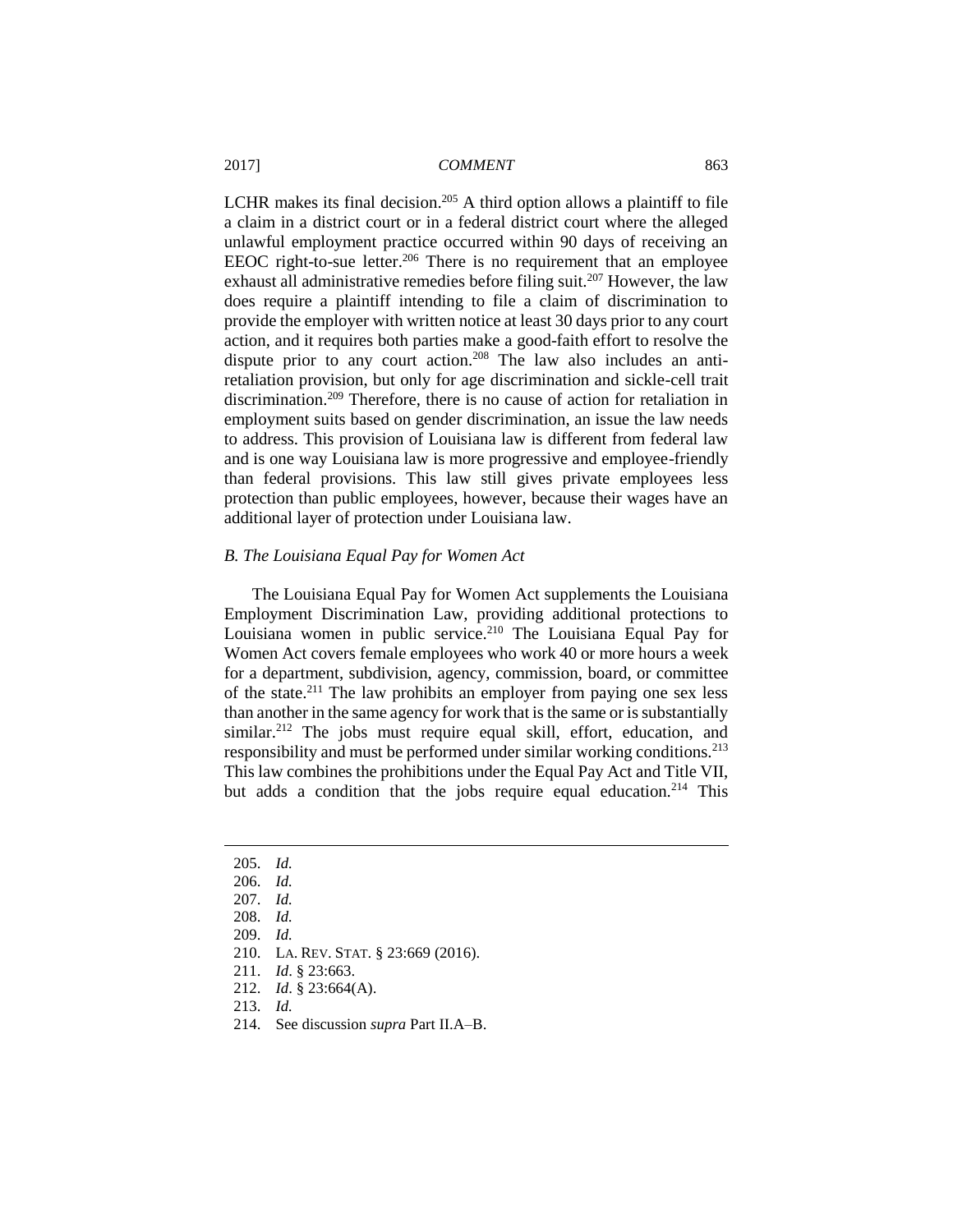additional requirement would make a claim even more difficult to prove for an employee who has been discriminated against.

Even though the law makes it more difficult for an employee who has experienced discrimination to bring a claim against an employer, the law does provide some additional benefits. For example, an employer cannot reduce the salary of one worker to meet that of another to comply with the statute.<sup>215</sup> Further, the Louisiana Equal Pay for Women Act also contains a no-retaliation provision, under which an employer cannot discipline or otherwise discriminate against employees who choose to disclose their wages, discusses their wages with another employee, or file a claim for a violation of the law.<sup>216</sup> An employee who successfully alleges and proves discriminatory practices by an employer is entitled to unpaid wages, reasonable attorney's fees, and court costs.<sup>217</sup> However, the unpaid wages are limited to 36 months before written notice to the employer.<sup>218</sup>

Similar to the federal legislative regimes, an employer can escape liability for discrimination by proving one of the four affirmative defenses justifies any difference in wages paid to a woman who holds the same

E. It shall be unlawful for an employer subject to this Chapter to discriminate, retaliate, or take any adverse employment action, including but not limited to termination against an employee because, in exercising or attempting to exercise the employee's rights under this Chapter, such employee: (1) Has filed any complaint or has instituted or caused to be instituted any proceeding to enforce the employee's rights under this Chapter. (2) Has provided or will provide any information in connection with any inquiry or proceeding relating to any right afforded to an employee pursuant to this Chapter. (3) Has testified or will testify in any inquiry or proceeding relating to any right afforded to an employee pursuant to this Chapter.

 $\overline{a}$ 

218. *Id.* § 23:666(B). This time period is longer than the federal provisions provide. *See supra* notes 130 and 148 and accompanying text.

<sup>215.</sup> LA. REV. STAT. § 23:664(C).

<sup>216.</sup> *Id.* The law states,

D. It shall be unlawful for an employer to interfere with, restrain, or deny the exercise of, or attempt to exercise, any right provided under this Chapter. It shall be unlawful for any employer to discriminate, retaliate, or take any adverse employment action, including but not limited to termination or in any other manner discriminate against any employee for inquiring about, disclosing, comparing, or otherwise discussing the employee's wages or the wages of any other employee, or aiding or encouraging any other employee to exercise his or her rights under this Chapter.

*Id.*

<sup>217.</sup> *Id*. § 23:666(A).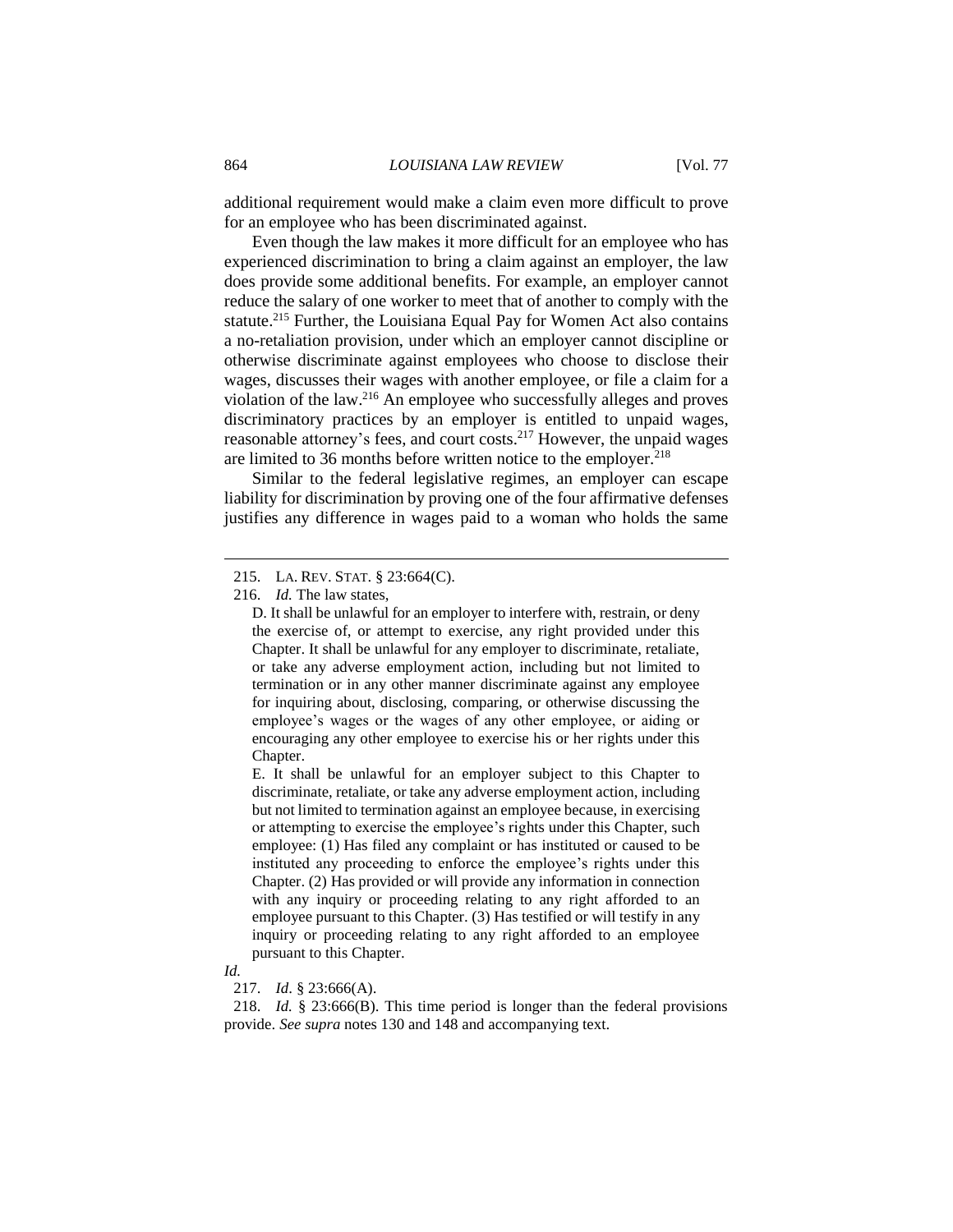position as a man. <sup>219</sup> Unlike the federal system, however, these defenses have additional conditions attached.<sup>220</sup> These conditions include that the defense must be related to the job at issue and the employer must show there exists no alternative employment practice that would serve a "legitimate business purpose" without producing a wage differential. $^{221}$ The four affirmative defenses are available when pay is based on a seniority system, a merit system, an incentive system, or any wage differential based on a "bona fide factor other than sex."<sup>222</sup> The fourth affirmative defense, generally referred to as a "catch-all" category, would include factors such as education, experience, and training, among other bona fide factors.<sup>223</sup> These additional conditions attached to employer affirmative defenses can make it more difficult to show that the pay difference between a female and male worker is justified.

The law also provides more protection to employees in Louisiana and differs from the federal scheme in that the statute of limitations is one year from when the employee knew or should have known that the employer was in violation of the chapter, $2^{24}$  as the federal law does not incorporate the discovery doctrine. <sup>225</sup> The inclusion of the discovery doctrine is one way in which the state law favors an employee who has experienced discrimination. The Louisiana Equal Pay for Women Act is restricted to public employers in the state of Louisiana, but it gives an employee several avenues to seek remedies.<sup>226</sup> First, an employee may lodge a formal complaint with the employer, who will then have 60 days to investigate and respond.<sup>227</sup> After the employer has completed its investigation and if

<sup>219.</sup> LA. REV. STAT. § 23:664(B).

<sup>220.</sup> *Id*.

<sup>221.</sup> *Id.*

<sup>222.</sup> *Id.*

<sup>223.</sup> *Id.* § 23:666(B)(4).

<sup>224.</sup> *See id.* § 23:667.

<sup>225.</sup> The discovery doctrine states that the statute of limitations does not begin to run until an employee discovers or should have discovered the unlawful employment practice. Ronald Turner, *Pliable Precedents, Plausible Policies, and Lilly Ledbetter*, 30 BERKELEY J. EMP. & LAB. L. 336, 367 (2009).

<sup>226.</sup> *See infra* notes 227–30 and accompanying text.

<sup>227.</sup> MOORE, *supra* note 169, § 7-5. The law states,

An employee who in good faith believes that her employer is in violation of this Chapter shall submit written notice of the alleged violation to the employer. An employer who receives such written notice from an employee shall have sixty days from receipt of the notice to investigate the matter and remedy any violation of this Chapter. If an employer remedies the violation in a manner that complies with the statute and within the time provided herein, the employee may not bring any action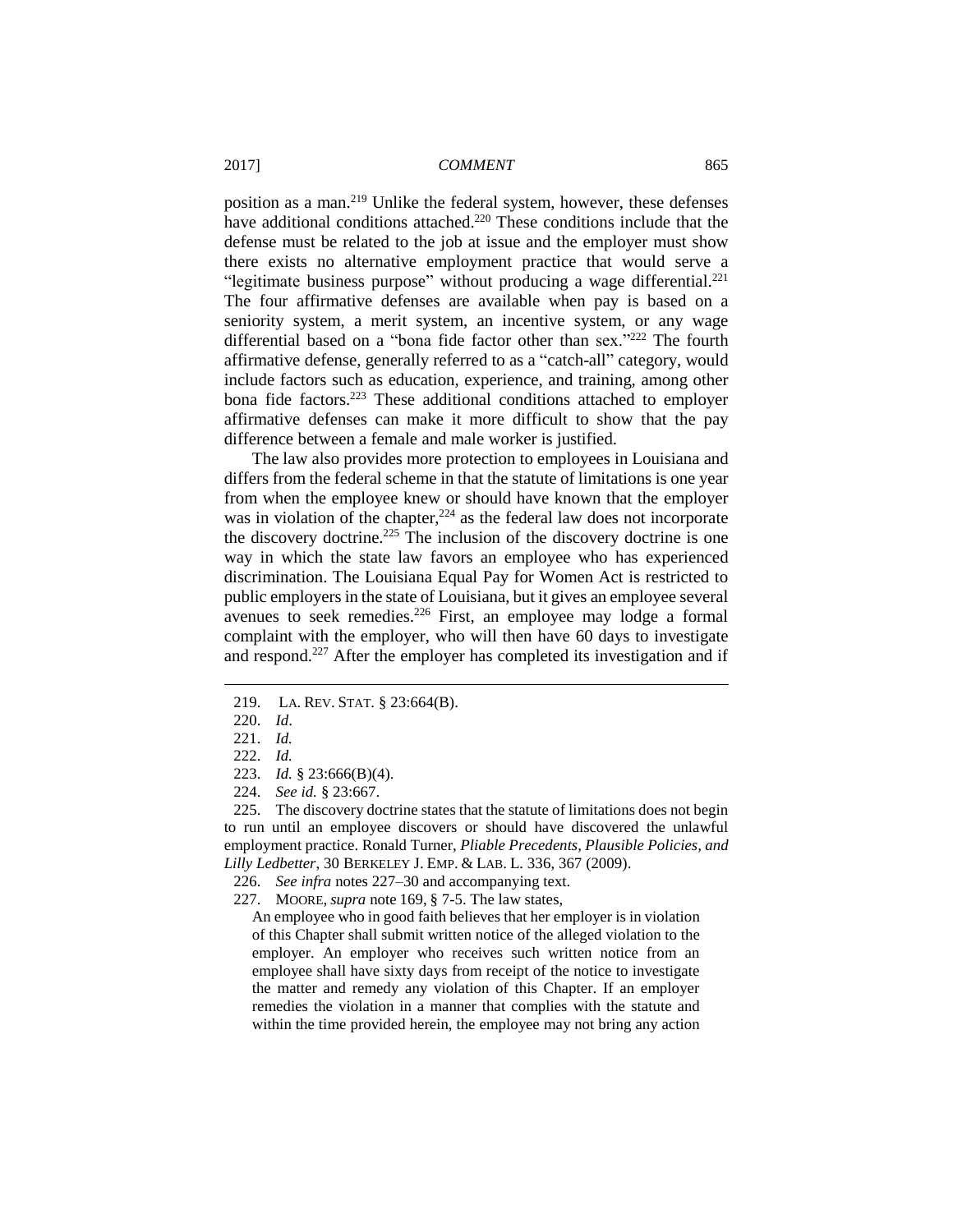a solution satisfactory to the employee has not been made, the employee can submit a complaint to the LCHR.<sup>228</sup> The LCHR will perform its own investigation and either issue a finding of discriminatory practices or will find there was no discrimination.<sup>229</sup> If no discrimination was found, the employee will still have the right to file a lawsuit, but only in the 19th Judicial District Court.<sup>230</sup> This law provides only one of many ways a Louisiana employee can bring a wage discrimination claim against her employer.

### *C. Procedural Recovery Mechanisms for Louisiana Employees*

Public employees in Louisiana can bring a claim under the Equal Pay Act, Title VII of the CRA, the Louisiana Employment Discrimination Law, or the Louisiana Equal Pay for Women Act.<sup>231</sup> Private employees in Louisiana can bring a claim under all of these laws except the Louisiana Equal Pay for Women Act.<sup>232</sup> The current scheme affords Louisiana public employees more rights than are offered to private employees in the state. Additionally, the laws and remedies available to all women in Louisiana and in the rest of the states are scattered in many different provisions.<sup>233</sup> In many cases, as under the federal regime, employees are not even aware of

LA. REV. STAT. § 23:665(C).

230. LA. REV. STAT. § 23:665(C)*.*

231. Equal Pay Act of 1963, 29 U.S.C. § 206 (2012); Fair Labor Standards Act, 29 U.S.C. § 201 (2012); 29 U.S.C. § 216(b) (2012); Title VII, Civil Rights Act of 1964, 42 U.S.C. § 2000e (2012); LA. REV. STAT. §§ 23:303, 23:332, 23:665.

232. 29 U.S.C. § 206; 29 U.S.C. § 201; 29 U.S.C. § 216(b); 42 U.S.C. § 2000e; LA. REV. STAT. §§ 23:303, 23:332.

233. *See* 29 U.S.C. § 206; 29 U.S.C. § 201; 29 U.S.C. § 216(b); 42 U.S.C. § 2000e; LA. REV. STAT. §§ 23:303, 23:332*.*

against the employer pursuant to this Chapter except as provided in Subsections B and C of this Section.

LA. REV. STAT. § 23:665(A).

<sup>228.</sup> MOORE, *supra* note 169, § 7-5. The law states, "If an employer fails to resolve the dispute to the satisfaction of such employee within the time provided herein, the employee may file a complaint with the commission requesting an investigation of the complaint pursuant to R.S. 51:2257." LA.REV. STAT. § 23:665(B).

<sup>229.</sup> MOORE, *supra* note 169, § 7-5. The law states,

If the commission finds evidence of discriminatory, retaliatory or other adverse employment action on the part of the employer in violation of this Chapter but is unable to resolve or mediate the dispute, or fails to render a decision as to the dispute, or issues a finding of no discrimination on the part of the employer, the employee may institute a civil suit in the Nineteenth Judicial District Court.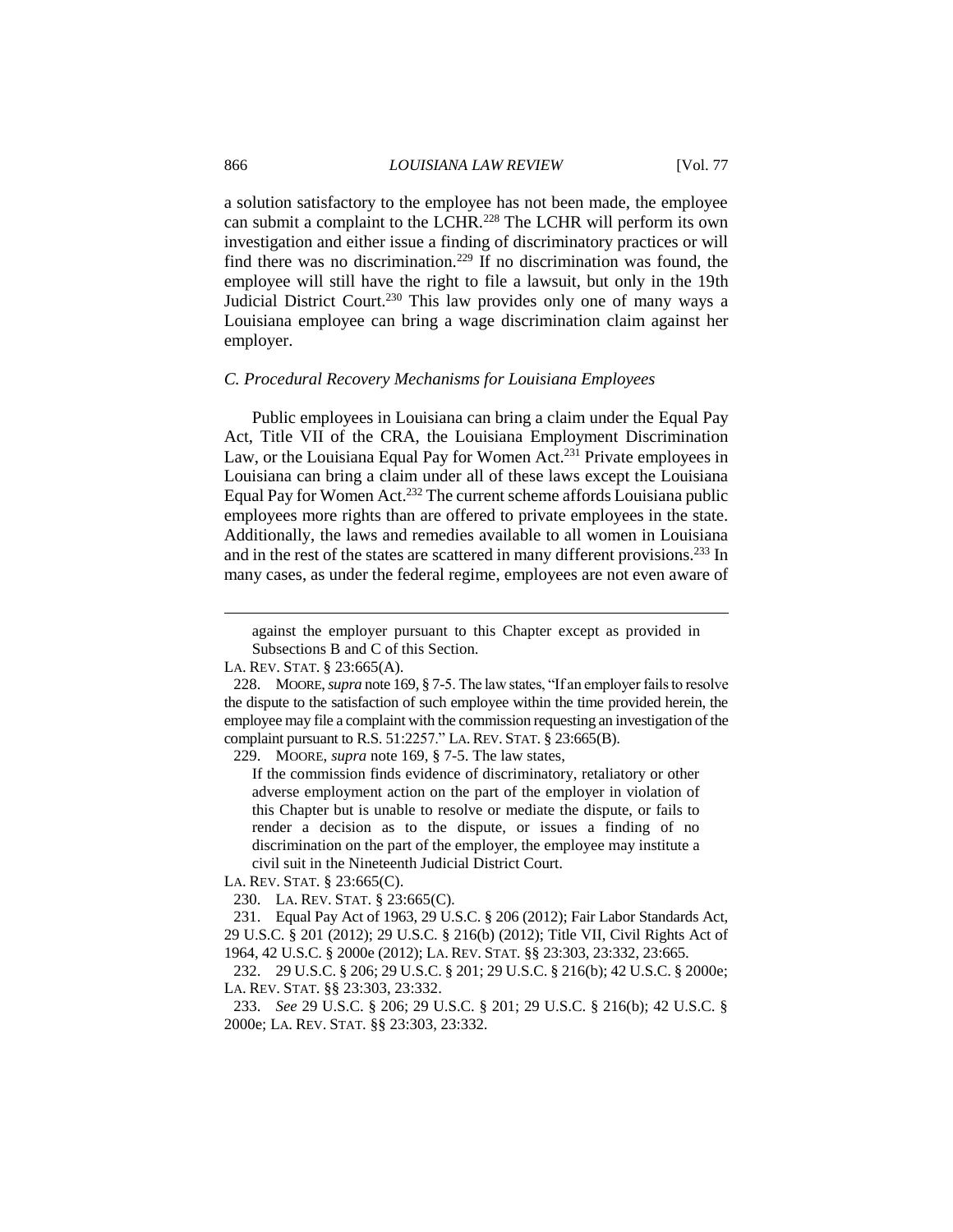the rights and remedies available when they have experienced discrimination.<sup>234</sup> Women have moved in increasing numbers into the state and national workforce, and families have increasingly come to rely on women and their income for survival.<sup>235</sup> This problem necessitates a legislative regime under which all rights and remedies available for a violation are located in one place so that women, men, and future generations are treated both fairly and equally, and all have a chance at not only survival, but success. This reform would result in more efficiency and equity for all workers in Louisiana, regardless of sex.

# IV. LOUISIANA'S LEGISLATIVE SOLUTION

In the 2015 Regular Session of the Louisiana Legislature, Senator Edwin R. Murray proposed a bill aimed at expanding additional equal pay protection to all Louisiana workers.<sup>236</sup> However, the bill was involuntarily deferred by a vote in the House Labor and Industrial Relations Committee, <sup>237</sup> and the law did not make it to the House floor for a vote—it therefore stood no chance of continuing through the legislative process and being enacted into state law.<sup>238</sup>

#### *A. Louisiana Senate Bill 219*

 $\overline{a}$ 

Louisiana Senate Bill 219 is one example in a series of attempts to bridge the wide gap in gender wage inequality that has plagued Louisiana for decades.<sup>239</sup> The proposed bill applied the protections in the Louisiana Equal Pay for Women Act to both public and private employees.<sup>240</sup> Senate Bill 219 defined "employee" more broadly than the current regime, defining an employee as "any individual who works for the employer in

<sup>234.</sup> *See* discussion *supra* Part II.E.3.

<sup>235.</sup> *See* discussion *supra* Parts I.A.5, I.C.

<sup>236.</sup> S.B. 219, 2015 Leg., Reg. Sess. (La. 2015).

<sup>237.</sup> *Id.* (involuntarily deferred in House Committee on Industrial & Labor Relations). When an instrument is involuntarily deferred, it may be rescheduled for a committee hearing only by a two-thirds vote of the committee members. *See* H.R. 6.9, H.R. 6.10.

<sup>238.</sup> S.B. 219, 2015 Leg., Reg. Sess. (La. 2015) (involuntarily deferred in House Committee on Industrial & Labor Relations).

<sup>239.</sup> *See* S.B. 334, 2014 Leg., Reg. Sess. (La. 2014) (died in Senate); S.B. 219, 2015 Leg., Reg. Sess. (La. 2015); S.B. 254, 2016 Leg., Reg. Sess. (La. 2016). This Comment was written prior to the 2016 Regular Session of the Louisiana Legislature where Senator Morrell proposed an almost identical bill to S.B. 219. S.B. 254, 2016 Leg., Reg. Sess. (La. 2016). This bill too did not make it to the House floor. S.B. 254, 2016 Leg., Reg. Sess. (La. 2016) (bill defeated in ten to five vote). 240. S.B. 219, 2015 Leg., Reg. Sess. (La. 2015).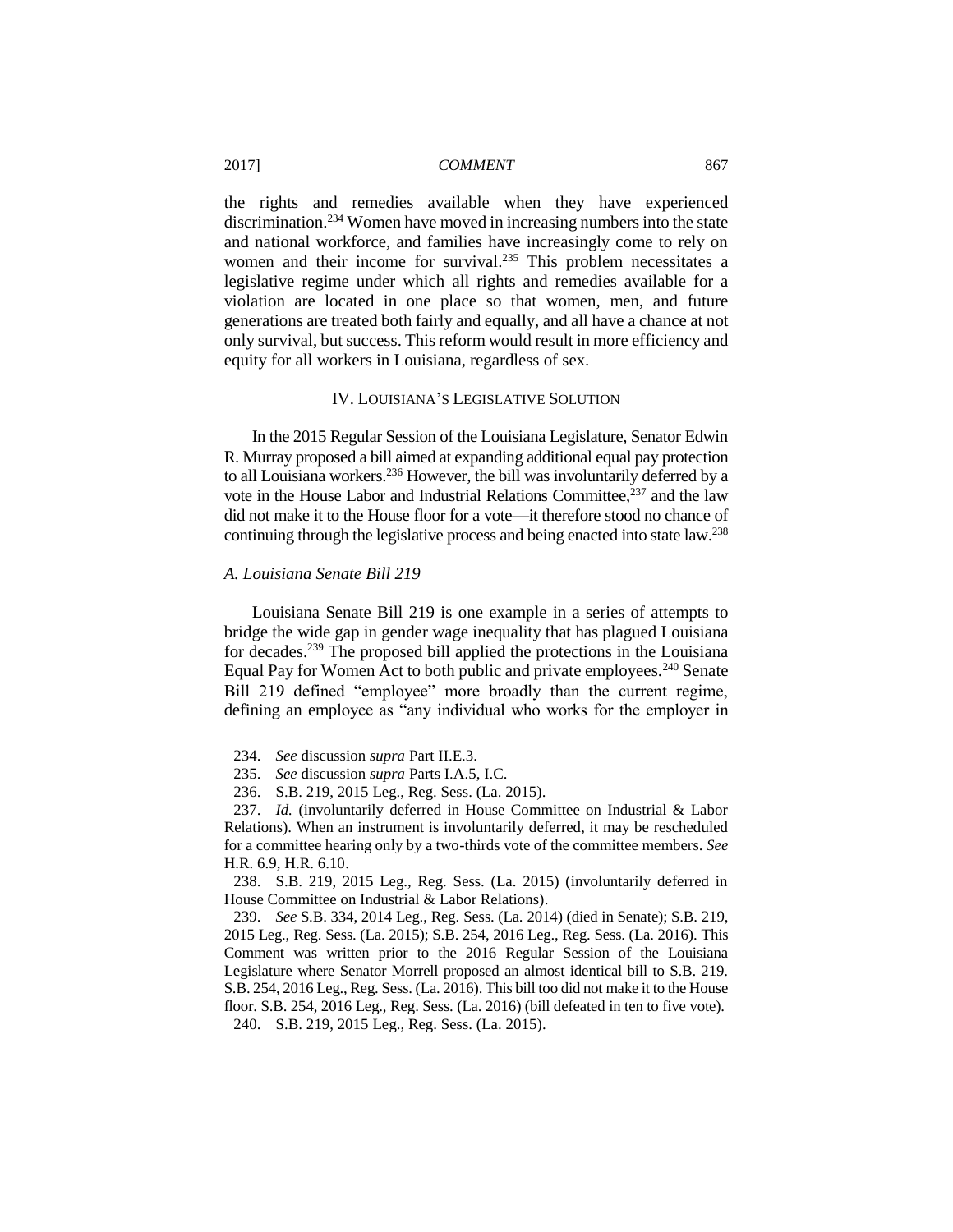return for compensation."<sup>241</sup> The definition of employer was also changed, adding to the current definition that "any individual, partnership, corporation, association, business, trust, person, contractor, labor organization, or entity for whom fifty or more full-time equivalent employees are gainfully employed within the state."<sup>242</sup> This change could have made great strides toward reducing gender wage inequality by extending rights to both men and women in both public and private service.

Similarly, even though employers were allowed four affirmative defenses, which were very similar to those under the Equal Pay Act, they were slightly more restrictive, meaning both women and men could have been more likely to allege and prove gender wage discrimination.<sup>243</sup> The proposed law would have changed the current legislative regime, Louisiana Revised Statutes section 23:301 and the following, by adding that the fourth affirmative defense must be a bona fide factor, other than sex, that is consistent with a business necessity.<sup>244</sup> Unlike the Equal Pay Act and Title VII, this provision would cover both intentional discrimination and unintentional discrimination.<sup>245</sup> These additional restrictions could have made it more difficult for an employer to justify a difference in wages between men and women. The restrictions also could have made it less likely an employer would want to take the risk of paying different wages to workers of different sexes, thus risking a suit against an employee that the employer may not win.

Employees who believe there has been a violation of the statutory regime must first make a complaint to their employers, and the employer has 60 days to investigate and remedy any discriminatory differential in pay.<sup>246</sup> If the employer remedies the discrimination to the satisfaction of the aggrieved employee, the employee can no longer bring an action regarding a violation of the statute.<sup>247</sup> However, if the employer fails to

<sup>241.</sup> *Id.* The current law defines and employee as any female who is employed for 40 or more hours a week. *Id.* Therefore, the bill would also extend equal pay protections to part-time workers in the state. *Id.*

<sup>242.</sup> *Id.* This provision changes the law from applying only to the state or one of its political subdivisions to all employers, both public and private, within the state that have 50 or more employees. *Id.*

<sup>243.</sup> *Id.*

<sup>244.</sup> *Id.* This is different from a "bona fide factor other than sex" exception in the current law.

<sup>245.</sup> *Id.* The Equal Pay Act does not require the discrimination to be intentional, although Title VII applies to circumstances in which the discrimination is intentional. *See supra* notes 169–70 and accompanying text.

<sup>246.</sup> *Id.*

<sup>247.</sup> *Id.*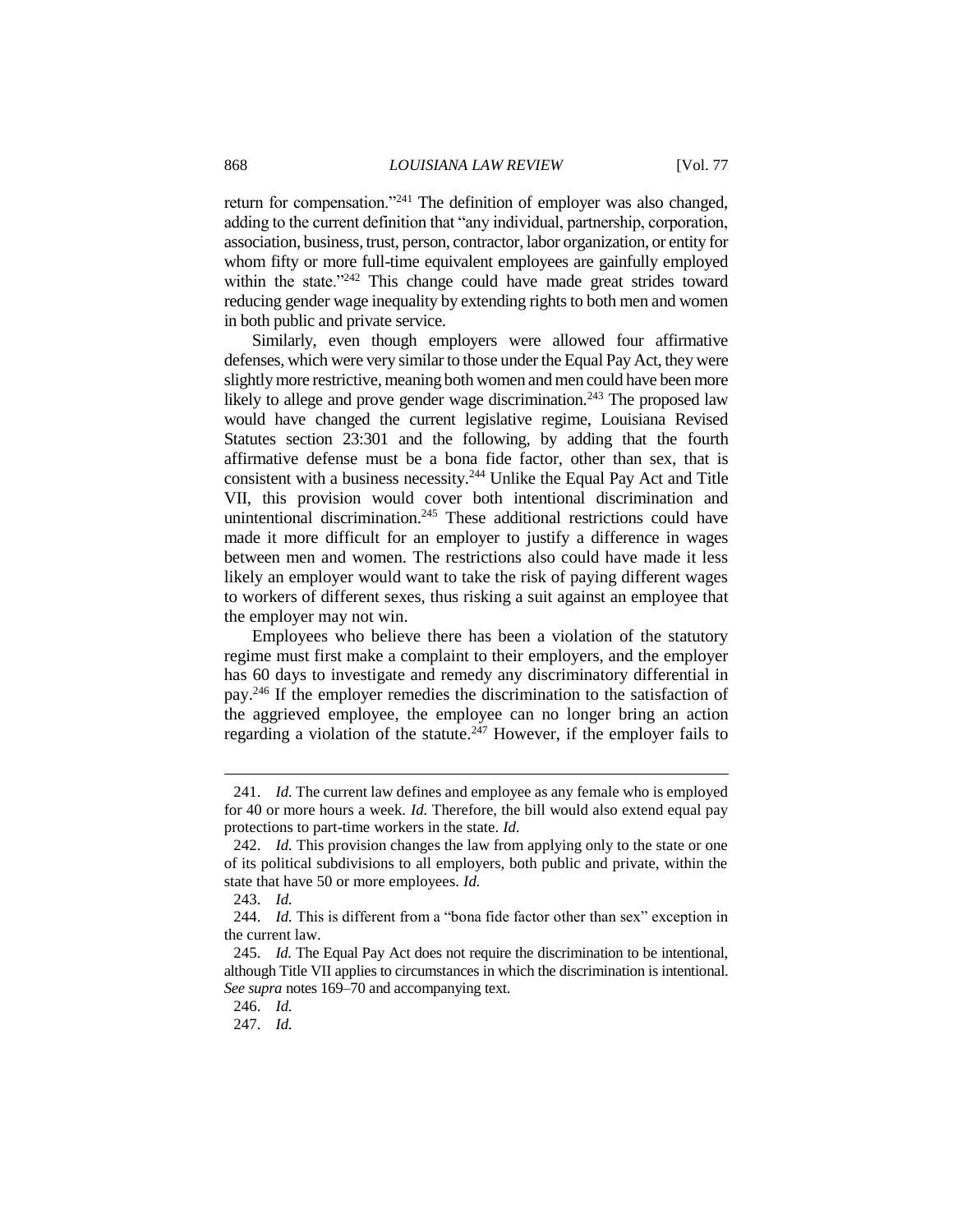resolve the complaint, the employee can file a complaint with LCHR.<sup>248</sup> If the Commission finds no violations within 180 days from the filing of the complaint, or if the LCHR issues a finding of no discrimination, the employee can institute a civil suit in any district court within the state.<sup>249</sup> This system allows more employees to file discrimination claims in the state because the employee is no longer required to file suit in the 19th Judicial District Court.<sup>250</sup> An employee must bring the wage discrimination claim in a district court within one year of the date an employee is aware or should have been aware that the employer was in violation of the provisions.<sup>251</sup> This procedural mechanism for recovery appears to be more straightforward and efficient than the federal mechanisms for wage discrimination recovery.

An employer who commits wage discrimination would be liable for unpaid wages, attorney's fees, interest, and costs.<sup>252</sup> An employee who prevails on a wage discrimination claim may be awarded additional liquidated damages up to the amount of any unpaid wages.<sup>253</sup> The court also has discretion to order the reinstatement of employment, promotion, or compensation for lost benefits to the employee who has suffered discrimination.<sup>254</sup> However, the unpaid wages an employee can receive are limited to violations within the past 36 months before the employee sent notification of the alleged unlawful employment practice to the employer.<sup>255</sup> Under federal law, an employee may only receive unpaid wages for two years before the last unlawful paycheck that the employee received.<sup>256</sup> This difference means that under the proposed bill, Louisiana law would afford greater relief to its workers than is afforded under federal law.

<sup>248.</sup> *Id.*

<sup>249.</sup> *Id.* The federal statutes do not allow an employee to first file a complaint with an employer, possibly remedying any discrimination before resorting to administrative remedies or adjudication.

<sup>250.</sup> *Compare* S.B. 219, 2015 Leg., Reg. Sess. (La. 2015), *with* LA. REV. STAT. § 23:665 (2016).

<sup>251.</sup> S.B. 219, 2015 Leg., Reg. Sess. (La. 2015). This provision is the discovery rule, which was not incorporated into the federal regime with the passage of the LLFPA. Thus, if an employee discovers or should have discovered an unlawful employment practice and waits more than one year to file a claim for discrimination, the claim would be barred by the statute of limitations.

<sup>252.</sup> *Id.*

<sup>253.</sup> *Id.*

<sup>254.</sup> *Id.*

<sup>255.</sup> *Id.*

<sup>256.</sup> *See* 29 U.S.C. § 206 (2012); 42 U.S.C. § 2000e.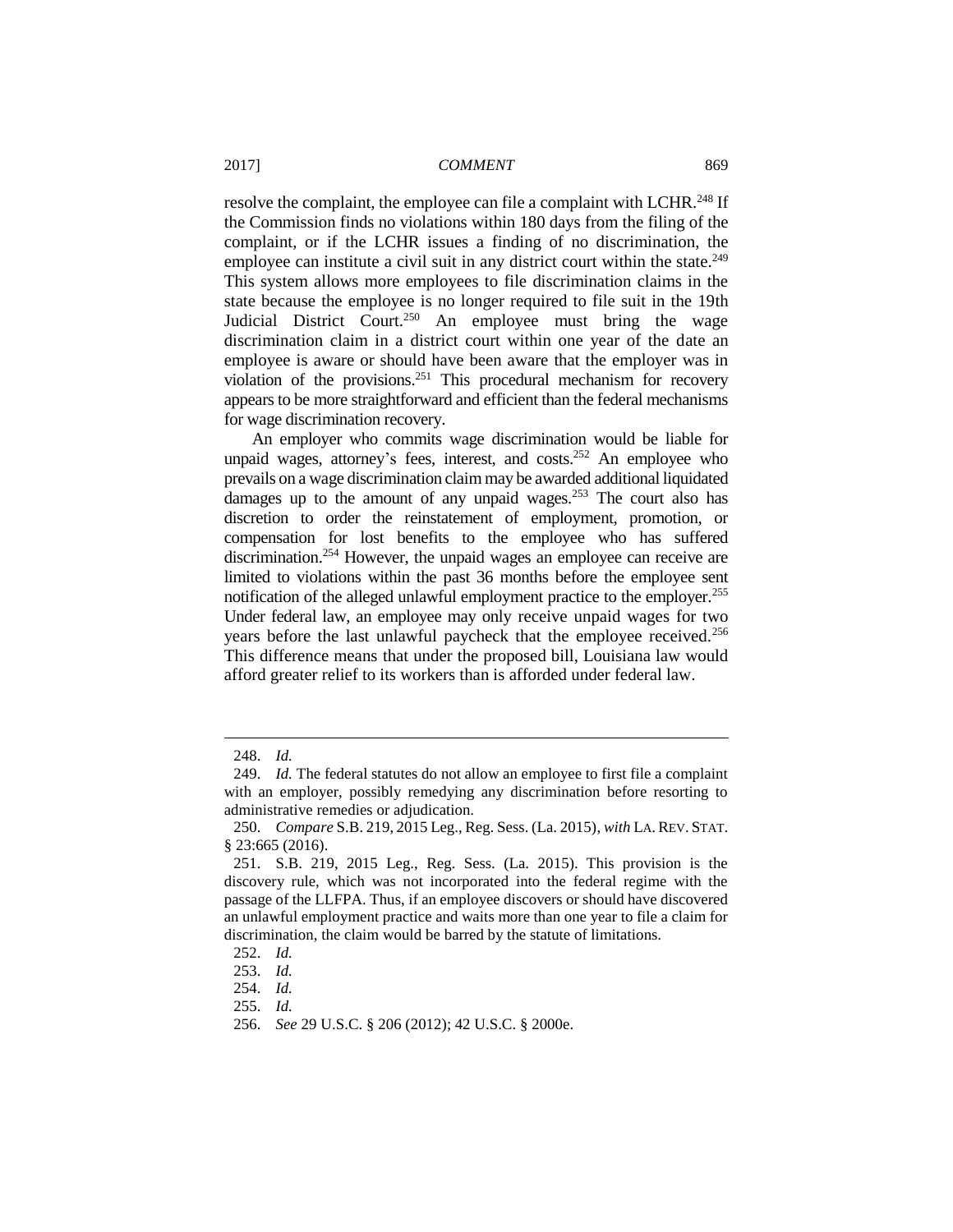#### *B. Equal Pay Legislation*

Although Senate Bill 219 was a good proposal to jumpstart the process of bridging gender wage inequality in Louisiana, additional changes are needed. For example, the proposed bill was more progressive in that it eliminated the gender identifier<sup>257</sup> in the previous law, which is a step forward in breaking down ingrained social norms of separating men and women under the law.<sup>258</sup> Additionally, the bill kept the discovery rule in Louisiana law, meaning the statute of limitations on a discrimination action did not begin to run until an employee knew or should have known of the discrimination. However, the bill needs improvements to make progress in eliminating gender wage inequality. The proposed bill classified an employer as a person or entity with 50 or more employees, excluding a large number of employers from the bill's provisions.<sup>259</sup> Louisiana should look to equal pay legislation in other states for guidance to devise a system equitable to employees and employers, as well as one that would pass in the state legislature.

# *1. States with Low Gender Wage Gaps*

Several states with low gender wage gaps, such as Hawaii, Maryland, and Florida, $260$  as well as one state in the middle of the gender wage gap calculation—California—have laws showing the changes Louisiana could make to bridge the gender wage gap currently plaguing its women workers. Similar to Louisiana's current regime, Hawaii's law contains two separate provisions.<sup>261</sup> The first provision applies to all public and private

<sup>257.</sup> The Louisiana Equal Pay for Women Act stated, "a woman who performs public service for the state is entitled to be paid the same compensation for her services as is paid to a man who performs the same kind, grade, and quality of service, and a distinction in compensation may not be made because of sex." LA. REV. STAT. § 23:662 (2016). S.B. 210 would have changed this language to "the public policy of this state is that all employees shall be compensated equally for work that is the same or comparable in kind and quality. No distinction in compensation may be made because of sex." S.B. 219, 2015 Leg., Reg. Sess. (La. 2015).

<sup>258.</sup> *See generally* Joseph A. Custer, *The Three Waves of Married Women's Property Acts in the Nineteenth Century with a Focus on Mississippi, New York, and Oregon*, 30 OH. NORTHERN UNIV. L. REV. 395 (2014).

<sup>259.</sup> S.B. 219, 2015 Leg., Reg. Sess. (La. 2015).

<sup>260.</sup> FLA. STAT. ANN. § 448.07 (West 2016); HAW. REV. STAT. ANN. §§ 378- 1–378-6, 387-1, 387-4–387-8, 387-12 (West 2016); MD. CODE ANN., LAB. & EMPL. §§ 3-301–3-309 (West 2016).

<sup>261.</sup> HAW. REV. STAT. ANN. §§ 378-1, 387-1.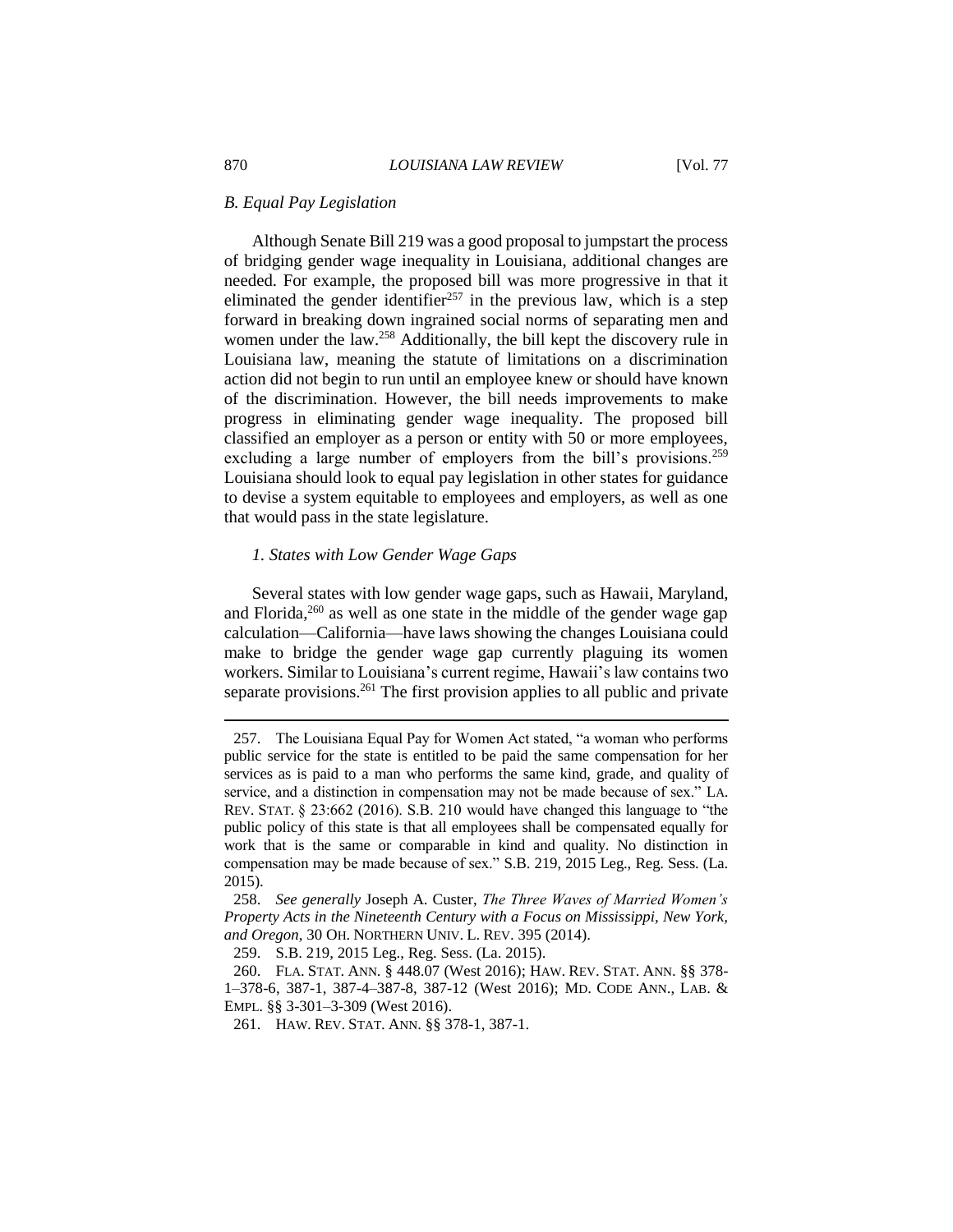employees, except those who work for the United States government,<sup>262</sup> and the second provision applies only to private employees.<sup>263</sup> The laws in Maryland, Florida, and California cover both public and private employees.<sup>264</sup>

# *a. Similarities in the Provisions*

Hawaii's, Maryland's, and Florida's laws contain several similar provisions. First, Hawaii's law, which applies to all workers, and Florida's law prohibit discrimination in pay between workers of different sexes who work in the same establishment; on jobs that require equal skill, effort, and responsibility; and who work under similar conditions.<sup>265</sup> Second, the affirmative defenses allowed to an employer in Hawaii's law and Florida's law are also similar. The provisions provide employers with certain affirmative defenses, including a seniority system, a merit system, a system that measures compensation based on quantity or quality of production, and a differential based on any other permissible factor other than sex.<sup>266</sup> Maryland's law also includes these merit system and seniority system affirmative defenses.<sup>267</sup> Additionally, Hawaii's provision, which applies only to private employees, includes a seniority system affirmative defense.<sup>268</sup> These similarities indicate there are some provisions that should be in all equal pay legislation.

#### *b. Differences in the Laws*

Although the laws provide some similar protections and defenses, there are also many differences. First, Maryland's law prohibits discrimination in wages for work that is of comparable character or for

<sup>262.</sup> *Id.* § 378-1.

<sup>263.</sup> *Id.* § 387-1. Thus, Hawaii's statutory regime appears to be the inverse of the system that is currently in effect in Louisiana.

<sup>264.</sup> FLA. STAT. ANN. § 448.07; MD. CODE ANN., LAB. & EMPL. § 3-302; CAL. LAB. CODE §1171 (2016). The law covers employers who have at least two or more employees. The law is more radical than the Louisiana law, under which only employers with 50 or more employees would be covered. S.B. 219, 2015 Leg., Reg. Sess. (La. 2015).

<sup>265.</sup> HAW. REV. STAT. ANN. § 378-2.3; MD. CODE ANN., LAB. & EMPL. § 3-307.

<sup>266.</sup> HAW. REV. STAT. ANN. § 378-2.3; FLA. STAT. ANN. § 448.07. Under Florida law, the "catch-all" category must be exercised in good faith. FLA. STAT. ANN. § 448.07(2)(a).

<sup>267.</sup> MD. CODE ANN., LAB. & EMPL. § 3-304. This provision gives a list of more detailed defenses to employers than other state's statutory provisions.

<sup>268.</sup> HAW. REV. STAT. ANN. § 378-2.3.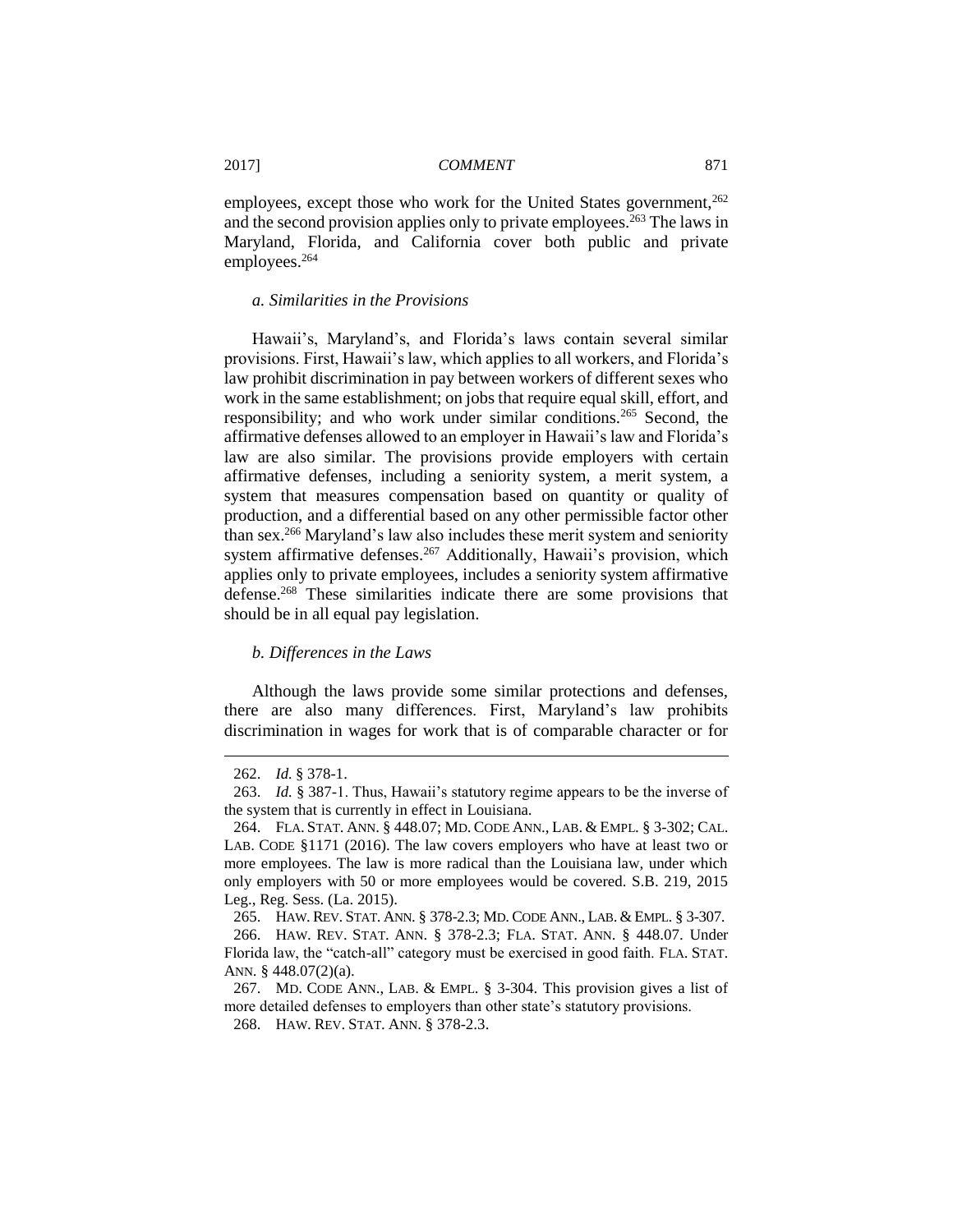work that is of the same operation, same business, or same type.<sup>269</sup> Hawaii's private employee provision prohibits the payment of different wages between the sexes.<sup>270</sup>

The laws also contain different types of affirmative defenses. For example, Hawaii's first provision, which applies to all workers, includes a defense for a bona fide occupational qualification.<sup>271</sup> Hawaii's private employee provision and Maryland's law contain different affirmative defenses. Hawaii's law allows the payment of different wages based on length of service, differences in duty or service, differences in shift or time of day of work, or differences in hours of work.<sup>272</sup> An employer's affirmative defenses under Maryland's law include jobs that require different abilities or skills, jobs that require regular performance of different duties or services, and work that is performed on different shifts or at different times of day.<sup>273</sup>

A successful plaintiff under any law may recover unpaid wages, but an employer's liability for the wages differs under each provision.<sup>274</sup> Hawaii's provision, covering all employees, allows back pay, attorney's fees, and other fees for two years before the filing of the claim.<sup>275</sup> Hawaii's private employee provision provides for unpaid wages and overtime, with no apparent time limit, and allows for liquidated damages if the violation is willful.<sup>276</sup> Maryland's law allows the recovery of the difference in wages between male and female workers, as well as any liquidated damages.<sup>277</sup> A successful plaintiff in Florida may recover back pay for one year before the filing of the claim. $278$ 

The statute of limitations period also differs under each law. A claim under Hawaii's provisions must be filed within two years of the unlawful employment conduct.<sup>279</sup> Maryland's law provides for a three-year statute

<sup>269.</sup> MD. CODE ANN., LAB. & EMPL. § 3-304.

<sup>270.</sup> HAW. REV. STAT. ANN. § 387-4. This law does not contain the requirement that the workers be in the same establishment or that the jobs require equal skill, effort, or responsibility.

<sup>271.</sup> *Id.* § 378-2.3.

<sup>272.</sup> *Id.* § 387-4. These affirmative defenses are different from both Hawaii's other provision and the federal Equal Pay Act.

<sup>273.</sup> MD. CODE ANN., LAB. & EMPL. § 3-304. This provision gives a list of more detailed defenses to employers than other state's statutory provisions.

<sup>274.</sup> *See infra* notes 275–78.

<sup>275.</sup> HAW. REV. STAT. ANN. § 378-5.

<sup>276.</sup> *Id.* § 387-12.

<sup>277.</sup> MD. CODE ANN., LAB. & EMPL. § 3-307.

<sup>278.</sup> FLA. STAT. ANN. § 448.07 (West 2016). The proposed Louisiana law allows for the recovery of three years of back pay.

<sup>279.</sup> HAW. REV. STAT. ANN. §§ 378-5, 381-12.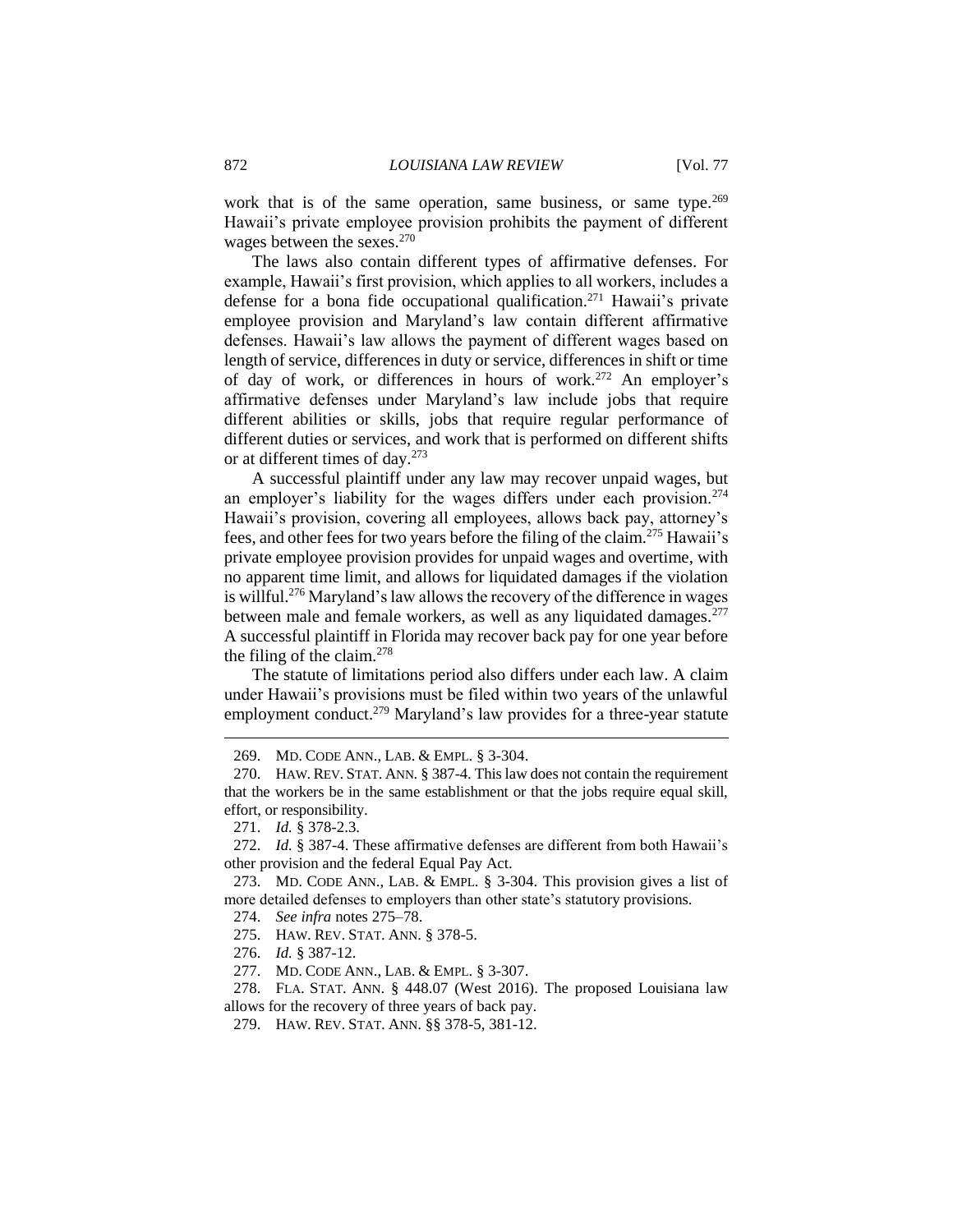of limitations period,<sup>280</sup> while Florida's statute of limitations is six months after the worker's employment has been terminated.<sup>281</sup> Maryland's law also prohibits an employer from retaliating when an employee makes a complaint, brings an action, or testifies in the action of a fellow employee.<sup>282</sup> The differences in the laws show that the provisions can be tailored differently to each state but still be strict and effective at eliminating gender wage inequality.

#### *c. California*

California, which is in the middle of the gender wage gap ranking,  $283$ recently passed an equal pay bill that some call the toughest in the nation.<sup>284</sup> The bill is an attempt to eliminate the average 16-cent wage gap plaguing the state, as it prohibits the payment of different compensation between the sexes for work of substantially similar character that requires similar skill, effort, and responsibilities.<sup>285</sup> However, the law has several differences from federal law and provisions in other states. For instance, the bill eliminates the requirement that a wage differential be in the same establishment.<sup>286</sup> The law also provides an employer similar affirmative defenses to federal law, but these defenses, particularly the one based on any factor other than sex, must be related to the job and must be consistent with a business necessity.<sup>287</sup> Additionally, the defenses an employer relies

<sup>280.</sup> MD. CODE ANN., LAB. & EMPL. § 3-307.

<sup>281.</sup> FLA. STAT. ANN. § 448.07. The law does not incorporate the discovery rule, however, but the statute of limitations starts running after the employee is no longer employed.

<sup>282.</sup> MD. CODE ANN., LAB. & EMPL. § 3-308.

<sup>283.</sup> THE SIMPLE TRUTH, *supra* note 4, at 7.

<sup>284.</sup> Patrick McGreevy & Chris Megerian, *California Now Has One of the Toughest Equal Pay Laws in the Country*, L.A. TIMES (Oct. 6, 2015), http://www.latimes.com/local/political/la-me-pc-gov-brown-equal-pay-bill-2015100 6-story.html [https://perma.cc/W7XE-UW6T].

<sup>285.</sup> S.B. 358, 2015 Leg., Reg. Sess. (Ca. 2015). The wage gap among Latina women in California is the largest in the nation at 44 cents per male dollar. *Id.* The bill is different from other states' laws because the skill, effort, and responsibilities of the jobs do not have to be equal, but merely similar. *Id.* This difference would allow more flexibility in job comparison.

<sup>286.</sup> *Id.* The Equal Pay Act and several other states require that a female worker and her male comparator work in the same establishment. *See* discussion *supra* Part II.A, Part IV.B.1.a–b.

<sup>287.</sup> S.B. 358, 2015 Leg., Reg. Sess. (Ca. 2015).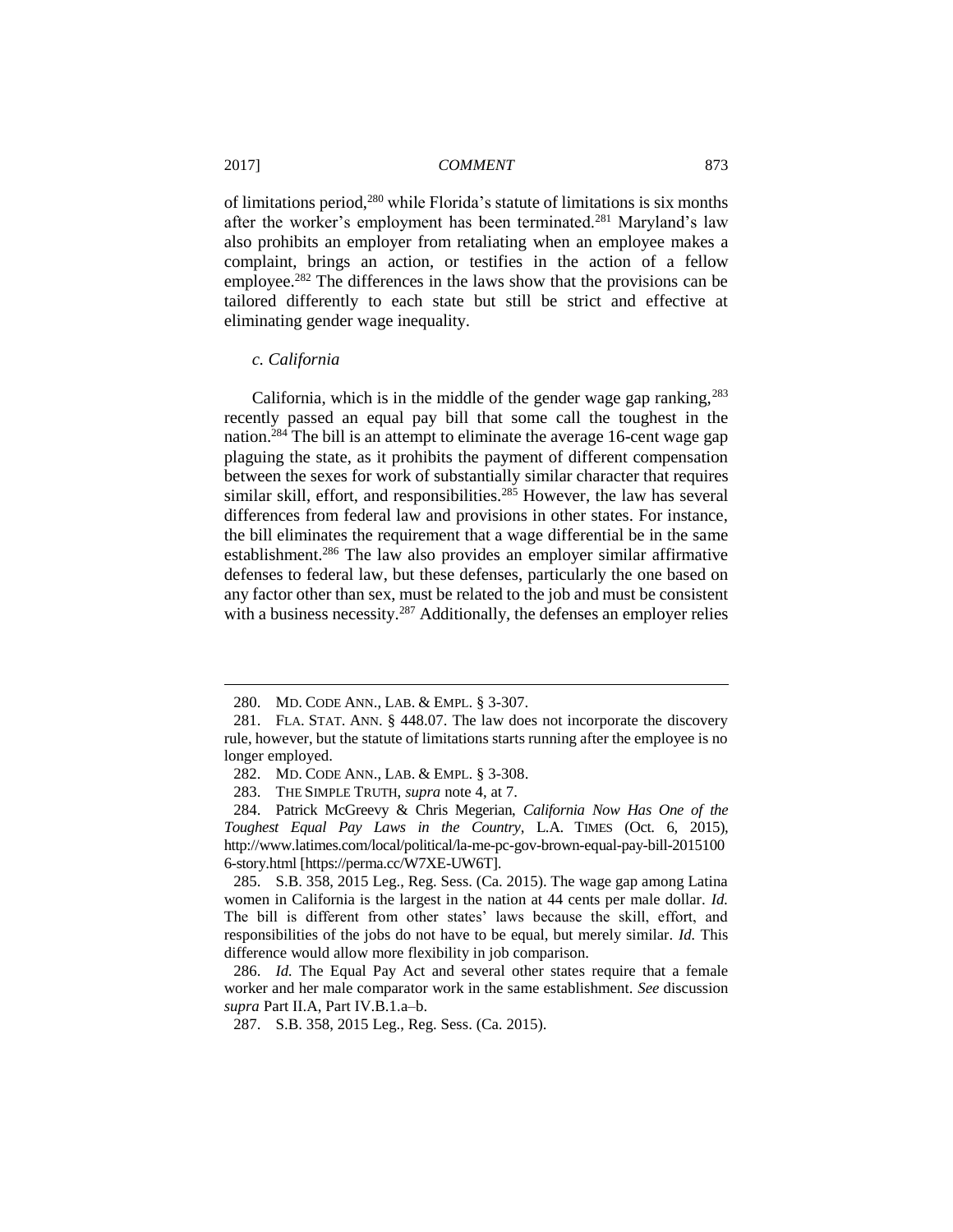on must account for the entire wage differential between a woman and her male co-worker.<sup>288</sup>

An employee may institute an action for a violation of the law within two years of the cause of action occurring or within three years if the violation was willful.<sup>289</sup> An employee who successfully alleges and proves wage discrimination is owed all wage and interest of which she was deprived because of the discrimination, as well as an equal amount in liquidated damages.<sup>290</sup> The law also prohibits discrimination or retaliation if employees disclose their wages, discuss their wages, or inquire about another employee's wages.<sup>291</sup> The statute of limitations on this action is one year after the cause of action occurs.<sup>292</sup> As the law took effect January 1, 2016, data about how the provisions have affected gender wage disparity in California does not exist yet. However, before the law was passed women working full-time in California lost more than \$33 billion each year because of the gender wage gap.<sup>293</sup> However, the law has caused employers to reevaluate what it means for a job to be substantially similar, to reconsider how the employer classifies its employees, and to reexamine payroll to discover disparities.<sup>294</sup> Proponents hope these stricter provisions will help to bridge the remaining gender wage gap in California.<sup>295</sup> California's law shows that change is necessary to drive progress of the gender wage gap forward.

#### *2. Proposed Equal Pay Modifications in Louisiana*

By looking at the successes and failures of provisions in other states, Louisiana can modify its law to achieve the best results. First, Louisiana should expand all equal pay measures to cover both public and private employees, giving all workers in the state the same protections. Most of the provisions in other states cover employers with at least one or more

<sup>288.</sup> *Id.* Under other provisions, the defense could apply to only part of the wage difference, meaning an employer could claim all the affirmative defenses accounted for the wage differential. Under California law, however, the employer must articulate one affirmative defense that accounts for the entire wage difference. *Id.*

<sup>289.</sup> *Id.*

<sup>290.</sup> *Id.* The law does not appear to contain a temporal limit on an employer's liability for back wages.

<sup>291.</sup> *Id.*

<sup>292.</sup> *Id.*

<sup>293.</sup> S.B. 358, 2015 Leg., Reg. Sess. (Ca. 2015).

<sup>294.</sup> Lauren Weber, *For Bosses in California, A Tough New Fair Pay Law*, WALL STREET J. (Dec. 29, 2015), http://www.wsj.com/articles/for-bosses-in-california-atough-new-fair-pay-law-1451429688 [https://perma.cc/T8C8-ARDE].

<sup>295.</sup> S.B. 358, 2015 Leg., Reg. Sess. (Ca. 2015).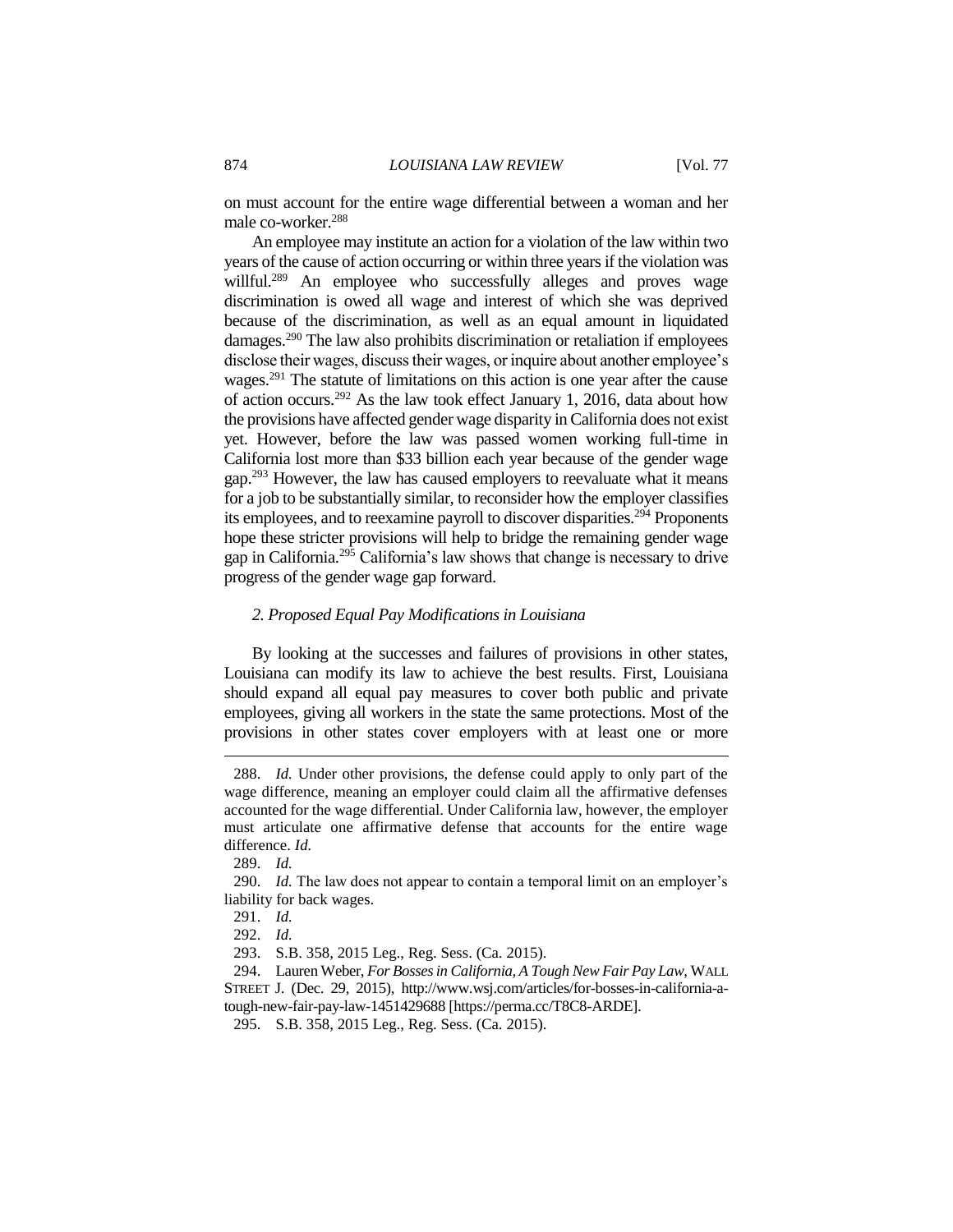employees.<sup>296</sup> However, Louisiana could still afford protection to its small businesses<sup>297</sup> by increasing this number, making a compromise between the interests of workers and businesses.<sup>298</sup> Louisiana could also adopt California's method and grant protections to jobs with similar—but not equal—skill, effort, and responsibility. This provision would make it easier for courts to compare a female's job to a higher-paid male.

Louisiana should also revise the affirmative defenses available to employers. A more detailed provision of the affirmative defenses available to an employer, such as the laws in California, Maryland, or Hawaii, would be beneficial. California's affirmative defenses are the strictest of all, but this type of measure is needed to bridge the wage gap in Louisiana. When the average difference in men and women's wage in Louisiana is 35 cents, drastic action is needed. By making a justification for gender wage inequality harder for an employer to claim, Louisiana can finally begin moving towards the elimination of gender wage disparity. Of all the laws evaluated, Louisiana currently allows the most expansive recovery of unpaid wages at three years of back wages.<sup>299</sup> However, several states do not contain a temporal limit on recovery. In this way, Louisiana's proposal of three years of back-wages recovery is a compromise from other successful laws, as the unpaid wages liability of the employer balances interests while still providing a Louisiana woman with more protection than federal law provides. Louisiana's incorporation of the discovery rule should remain in the law<sup>300</sup> because it affords a protection to employees who have been discriminated against, but who are unable to discover such discrimination. With these modifications,

298. One solution would be to retain the 50-employee figure included in the bill as it passed through the Louisiana Senate. Another proposal would be an employee as an entity with 25 or more employees as was originally proposed in the bill.

<sup>296.</sup> *See, e.g.,* FLA. STAT. ANN. § 448.07(b) (West 2016); HAW. REV. STAT. ANN. §§ 378-1, 387-1 (West 2016); MD. CODE ANN., LAB. & EMPL. § 3-301(b) (West 2016); N.D. CENT. CODE ANN. § 34-06.1-02 (West 2016); W. VA. CODE ANN. §§ 21-5B-1(1), 21-5E-2(1) (West 2016).

<sup>297.</sup> Small businesses were a concern during the hearing on Senate Bill 219 in the House Committee on Industrial and Labor Relations. *See generally Hearing on S.B 219 Before the H. Comm. on Labor & Indus. Relations*, 2015 Leg., Reg. Sess. (La. 2015). This concern is also why the definition of employer was changed from an entity with 25 or more employees to 50 or more employees. S.B. 219, 2015 Leg., Reg. Sess. (La. 2015).

<sup>299.</sup> *Compare* LA. REV. STAT. § 23:661 (2016), *with* FLA. STAT. ANN. § 448.07(3); HAW. REV. STAT. ANN. §§ 378-5(b), 387-12; MD. CODE ANN., LAB. & EMPL. § 3-307; N.D. CENT. CODE ANN. § 34-06.1-05; W. VA. CODE ANN. §§ 21- 5B-4, 21-5E-4 CAL. LAB. CODE §1197.5(b) (2016).

<sup>300.</sup> LA. REV. STAT. § 23:667.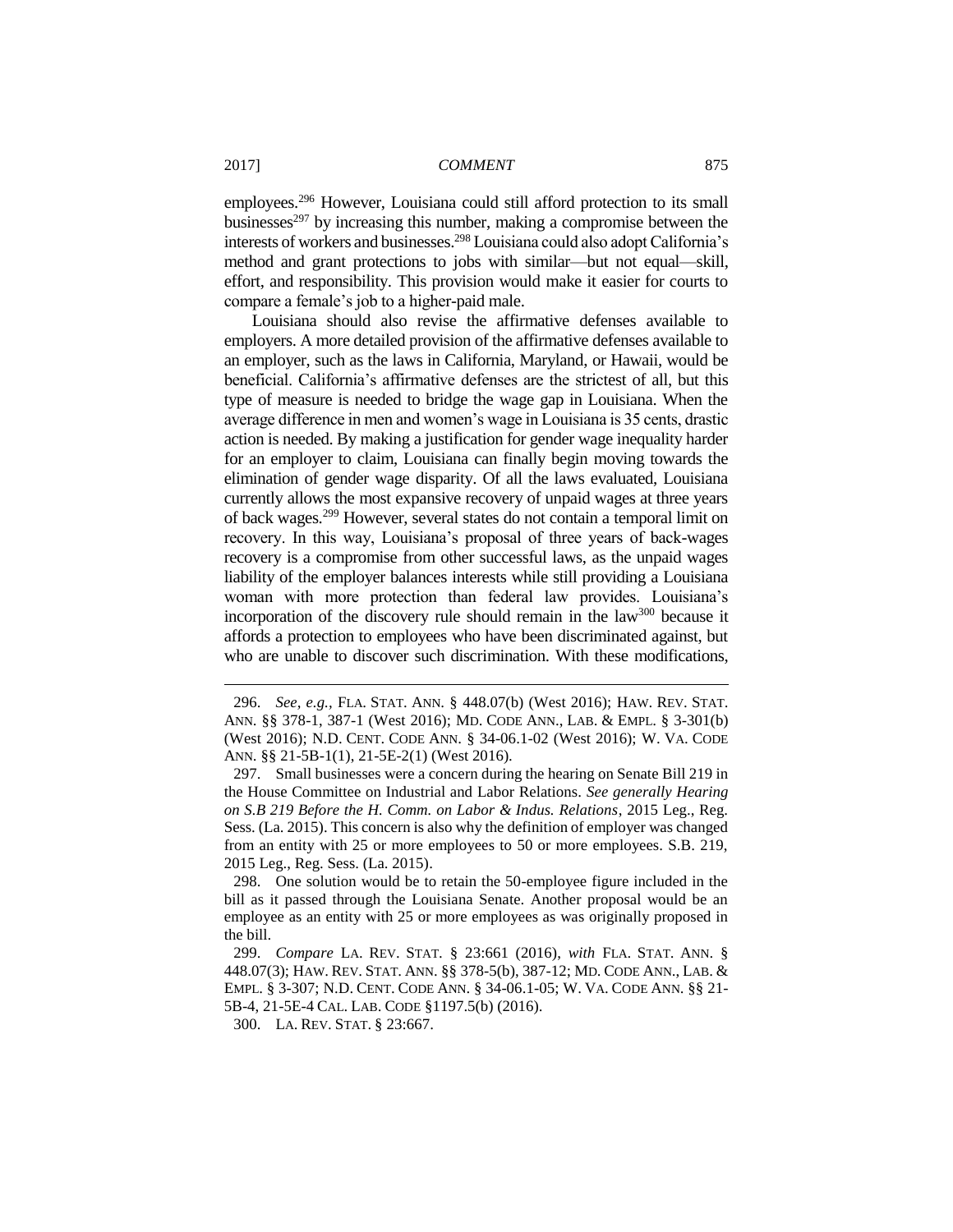#### 876 *LOUISIANA LAW REVIEW* [Vol. 77

Louisiana's law would afford additional protections to women who work in the private sector and would indicate a significant effort to eliminate gender wage inequality. The compromises are also likely to help the bill pass through the Louisiana Legislature, thereby affording all workers protection and the ability to discover and enforce their rights when discrimination occurs, but balance those interests against the employer's business interests.

#### *C. No-Retaliation Provisions, Pay Secrecy, and Confidentiality Rules*

One of the most glaring difficulties in wage discrimination cases is how an employee actually discovers she has experienced discrimination. One solution would be to incorporate a prohibition on PSC rules into state law.<sup>301</sup> Currently, the NLRA prohibits employers from making it a condition of employment that employees not discuss their wages with other employees.<sup>302</sup> The practice of wage secrecy is in line with prevailing social norms in the United States, $303$  but it is a significant impediment to eradicating wage discrimination. An exception to PSC prohibitions allows employers to limit discussion of wages during business hours because a legitimate business reason exists in promoting and maintaining workplace efficiency.<sup>304</sup>

Several states currently have laws prohibiting PSC rules.<sup>305</sup> The remedies available under violations of these statutes vary,  $306$  and the laws are likely preempted concerning general employees, but they are good law as applied to employees classified as supervisors.<sup>307</sup> Louisiana law currently does not cover anti-retaliation in wage discrimination claims, however, as the protection extends only to sickle-cell and age discrimination cases.<sup>308</sup> Therefore, a solution that extends this protection to all Louisiana workers is necessary.

The Louisiana Equal Pay for Women Act currently prohibits retaliation or any other action by an employer against an employee who inquires about, discloses, or discusses wages or salary,<sup>309</sup> but this law applies only to public employees. Additionally, the law does not bar an employer from prohibiting

<sup>301.</sup> One scholar believes some additional legislation is needed to prevent PSC rules from interfering with Title VII rights. O'Neill, *supra* note 158, at 1230.

<sup>302.</sup> *See* discussion *supra* Part II.D.

<sup>303.</sup> Timm, *supra* note 150, at 6.

<sup>304.</sup> O'Neill, *supra* note 158, at 1240.

<sup>305.</sup> *Id.* at 1243.

<sup>306.</sup> *Id.* at 1244.

<sup>307.</sup> *Id.* at 1252. These laws are good law because the NLRA already outlaws PSC rules for most employers in the United States.

<sup>308.</sup> MOORE, *supra* note 169, § 7-8.

<sup>309.</sup> LA. REV. STAT. § 23:664 (2016).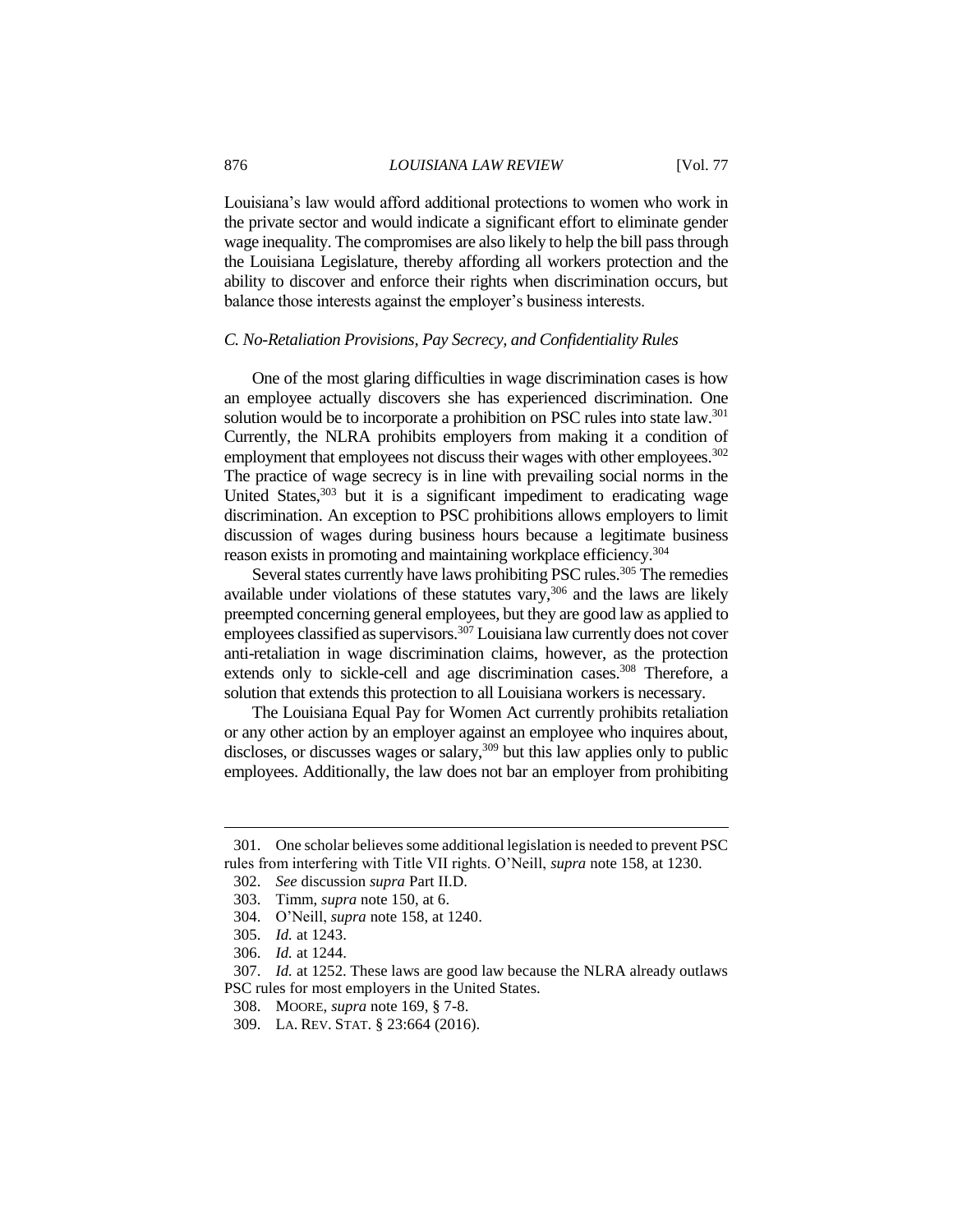the disclosure of wages as condition of employment.<sup>310</sup> The law also does not prohibit an employer from requiring an employee to sign a waiver or any other  $\frac{1}{2}$  document prohibiting the disclosure of wages.<sup>311</sup> A new statutory regime must include these types of protections.

Looking at how other states formulate PSC laws may help Louisiana create a law that is beneficial to both employees and employers and that could pass through the Louisiana Legislature. Currently, 10 states and the District of Columbia have prohibitions on PSC rules.<sup>312</sup> Most of the laws have similar prohibitions. First, an employer cannot prohibit employees from disclosing their wages or discussing wages with another employee.<sup>313</sup> Second, an employer cannot require employees to waive their rights or sign a document as a condition of employment prohibiting them from discussing or disclosing wages.<sup>314</sup> Finally, an employer cannot discharge, discipline, or otherwise discriminate against employees who voluntarily disclose their wages.<sup>315</sup>

Although the laws all seem to have similar requirements, Louisiana could make its provisions more progressive. First, Louisiana should extend PSC rule prohibitions to gender wage discrimination claims so that a female employee may bring an action for any discrimination or retaliation experienced because she disclosed or discussed her wages. Second, the prohibition should be clear that the definition of "employee" covers both non-supervisory and supervisory employees, thereby extending protection beyond what the NLRA grants. Finally, Louisiana should be clear that all three forms of PSC rules prohibitions are covered. These changes would provide protections to all employees, but still allow employers to limit discussion or other employee action during certain times—such as during business hours—to promote

<sup>310.</sup> S.B. 219, 2015 Leg., Reg. Sess. (La. 2015).

<sup>311.</sup> *Id.*

<sup>312.</sup> The states are California, Colorado, Illinois, Louisiana, Maine, Michigan, Minnesota, New Hampshire, New Jersey, and Vermont, as well as the District of Columbia. *Pay Secrecy*, U.S. DEP'T OF LAB. FACT SHEET, Aug. 2015, at 4, https://www.dol.gov/wb/media/pay\_secrecy.pdf [https://perma.cc/WJ98-B66S].

<sup>313.</sup> *See* CAL.LAB.CODE § 232 (West 2016); COLO.REV.STAT. ANN. § 24-34-402 (West 2016); D.C. CODE ANN. § 32-1452 (West 2016), ME. REV. STAT. ANN. tit. 26 § 628 (West 2016), MICH.COMP.LAWS ANN. § 408.483a (West 2016), MINN.STAT.ANN. § 181.172 (West 2015), N.H.REV.STAT.ANN.§ 275:41-b (West 2016), VT.STAT.ANN. tit. 21 § 495 (West 2016).

<sup>314.</sup> *Id.*

<sup>315.</sup> *See* CAL. LAB.CODE § 232; COLO.REV. STAT. ANN. § 24-34-402; D.C.CODE ANN. § 32-1452; 820 ILL. COMP. STAT. ANN. 112/10 (West 2016); LA. REV. STAT. § 23:664 (2016); ME. REV. STAT. ANN. tit. 26 § 628 (West 2016); MICH. COMP. LAWS ANN. § 408.483a; MINN.STAT.ANN. § 181.172; N.H.REV.STAT.ANN.§ 275:41-b; VT. STAT. ANN. tit. 21 § 495.